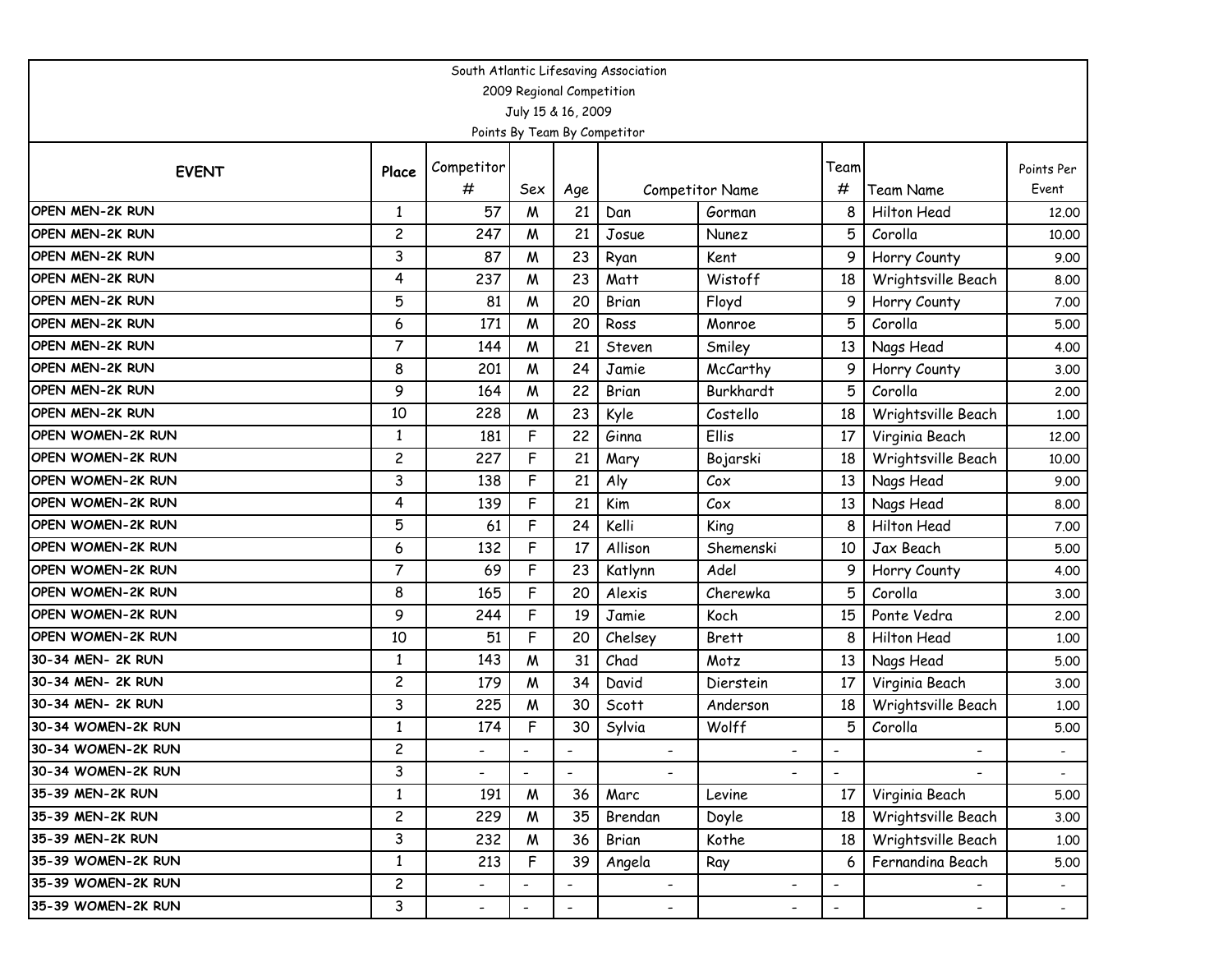|                              | South Atlantic Lifesaving Association<br>2009 Regional Competition<br>July 15 & 16, 2009 |            |     |     |  |                 |       |           |            |  |  |  |
|------------------------------|------------------------------------------------------------------------------------------|------------|-----|-----|--|-----------------|-------|-----------|------------|--|--|--|
| Points By Team By Competitor |                                                                                          |            |     |     |  |                 |       |           |            |  |  |  |
| <b>EVENT</b>                 | Place                                                                                    | Competitor |     |     |  |                 | Teaml |           | Points Per |  |  |  |
|                              |                                                                                          | #          | Sex | Age |  | Competitor Name | #     | Team Name | Event      |  |  |  |
| 40-44 MEN - 2K RUN           | St Johns County<br>160<br>42<br>Mike<br>Rosenberg<br>5.00<br>16 I<br>M                   |            |     |     |  |                 |       |           |            |  |  |  |
| 40-44 MEN - 2K RUN           | າ<br>Atlantic Beach<br>40<br>3.00<br>Tommy<br>M<br>Lee                                   |            |     |     |  |                 |       |           |            |  |  |  |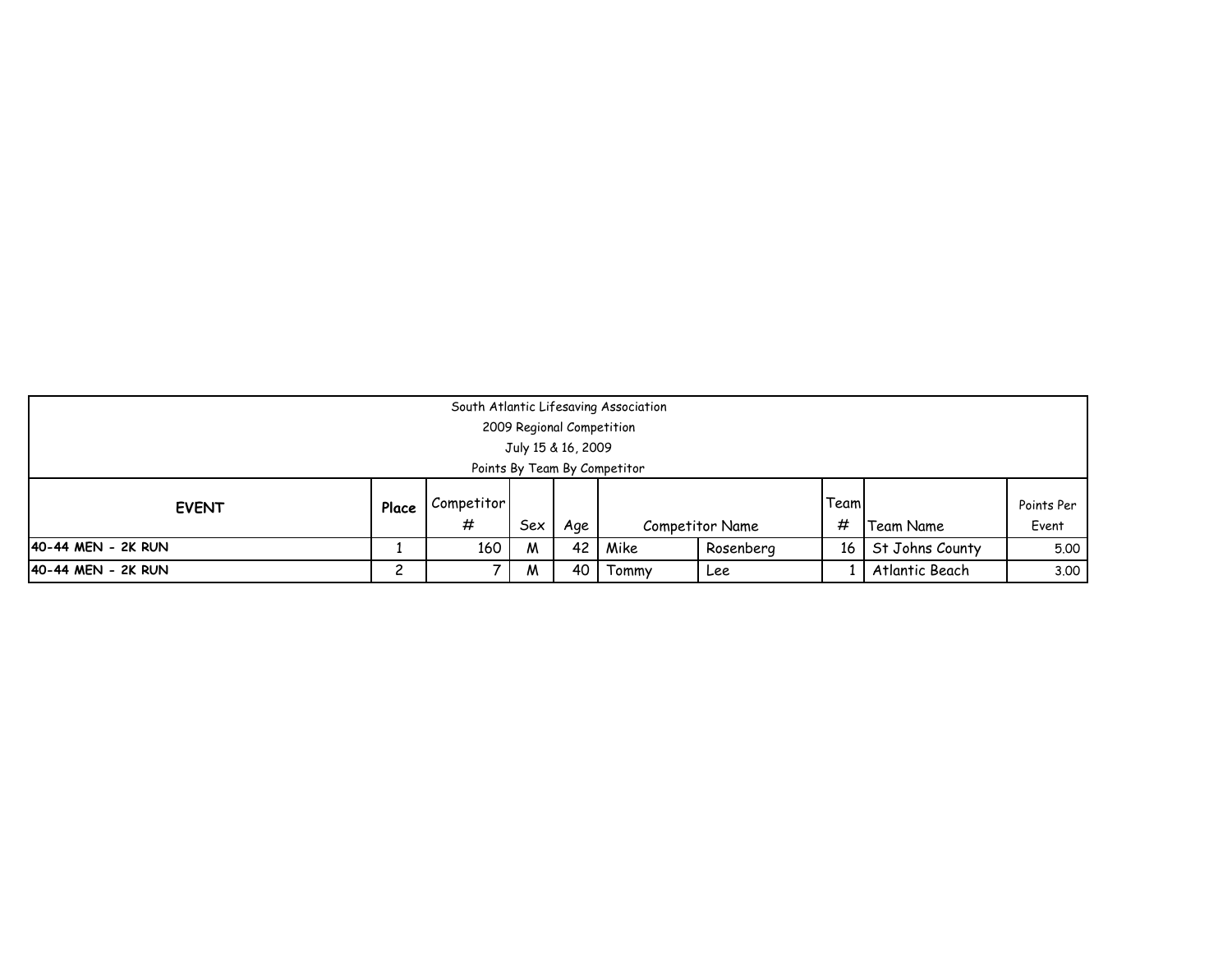| South Atlantic Lifesaving Association |                |                          |                           |                              |                              |                          |                          |                          |                          |  |  |
|---------------------------------------|----------------|--------------------------|---------------------------|------------------------------|------------------------------|--------------------------|--------------------------|--------------------------|--------------------------|--|--|
|                                       |                |                          | 2009 Regional Competition |                              |                              |                          |                          |                          |                          |  |  |
|                                       |                |                          | July 15 & 16, 2009        |                              |                              |                          |                          |                          |                          |  |  |
|                                       |                |                          |                           |                              | Points By Team By Competitor |                          |                          |                          |                          |  |  |
| <b>EVENT</b>                          | Place          | Competitor               |                           |                              |                              |                          | Team                     |                          | Points Per               |  |  |
|                                       |                | #                        | Sex                       | Age                          |                              | <b>Competitor Name</b>   | #                        | <b>Team Name</b>         | Event                    |  |  |
| 40-44 MEN - 2K RUN                    | 3              | 10                       | $\boldsymbol{M}$          | 40                           | John                         | Phillips                 | 1                        | Atlantic Beach           | 1.00                     |  |  |
| 40-44 WOMEN-2K RUN                    | $\mathbf{1}$   | $\overline{\phantom{a}}$ |                           | $\overline{\phantom{a}}$     | $\overline{\phantom{0}}$     | $\overline{\phantom{a}}$ | $\overline{\phantom{a}}$ | $\overline{\phantom{a}}$ |                          |  |  |
| 40-44 WOMEN-2K RUN                    | $\overline{c}$ | $\overline{\phantom{a}}$ | $\overline{\phantom{a}}$  | $\overline{\phantom{a}}$     | $\overline{\phantom{0}}$     | $\overline{\phantom{a}}$ | $\blacksquare$           | $\overline{\phantom{a}}$ |                          |  |  |
| 40-44 WOMEN-2K RUN                    | 3              | $\overline{\phantom{a}}$ | $\overline{\phantom{a}}$  | $\qquad \qquad \blacksquare$ | $\overline{\phantom{0}}$     | $\overline{\phantom{0}}$ |                          | -                        |                          |  |  |
| 45-49 MEN - 2K RUN                    | $\mathbf{1}$   | 177                      | M                         | 47                           | Dave                         | <b>Bostic</b>            | 17                       | Virginia Beach           | 5.00                     |  |  |
| 45-49 MEN - 2K RUN                    | $\overline{c}$ | $\overline{\phantom{a}}$ |                           | $\overline{\phantom{a}}$     | $\qquad \qquad \blacksquare$ | $\overline{\phantom{a}}$ | $\overline{\phantom{a}}$ | -                        |                          |  |  |
| 45-49 MEN - 2K RUN                    | 3              | $\overline{\phantom{a}}$ | $\overline{\phantom{a}}$  | $\overline{\phantom{a}}$     | $\overline{\phantom{0}}$     | $\blacksquare$           | $\blacksquare$           | $\overline{\phantom{a}}$ |                          |  |  |
| 45-49 WOMEN-2K RUN                    | $\mathbf{1}$   | $\overline{\phantom{a}}$ | $\overline{\phantom{a}}$  | $\overline{\phantom{a}}$     | $\qquad \qquad \blacksquare$ | $\overline{\phantom{a}}$ | $\blacksquare$           | $\overline{\phantom{a}}$ |                          |  |  |
| 45-49 WOMEN-2K RUN                    | $\overline{c}$ | $\overline{\phantom{a}}$ | $\overline{\phantom{a}}$  | $\qquad \qquad \blacksquare$ | ٠                            | ٠                        | $\overline{\phantom{a}}$ | -                        | $\overline{\phantom{a}}$ |  |  |
| 45-49 WOMEN-2K RUN                    | 3              | $\overline{\phantom{a}}$ | $\overline{\phantom{a}}$  | $\overline{\phantom{a}}$     | $\overline{\phantom{0}}$     | $\overline{\phantom{a}}$ | $\overline{\phantom{a}}$ | $\overline{\phantom{a}}$ | $\overline{\phantom{a}}$ |  |  |
| 50-54 MEN-2K RUN                      | 1              | 212                      | M                         | 51                           | John                         | Kenny                    | 13                       | Nags Head                | 5.00                     |  |  |
| 50-54 MEN-2K RUN                      | $\overline{c}$ | 112                      | M                         | 51                           | Jay                          | Woodward                 | 9                        | Horry County             | 3.00                     |  |  |
| 50-54 MEN-2K RUN                      | 3              | 226                      | M                         | 51                           | Dave                         | Baker                    | 18                       | Wrightsville Beach       | 1.00                     |  |  |
| 50-54 WOMEN-2K RUN                    | 1              | 187                      | F                         | 52                           | Nancy                        | Hodges                   | 17                       | Virginia Beach           | 5.00                     |  |  |
| 50-54 WOMEN-2K RUN                    | $\overline{c}$ | $\overline{\phantom{a}}$ | $\overline{\phantom{a}}$  | $\overline{\phantom{a}}$     | $\overline{\phantom{0}}$     | $\overline{\phantom{a}}$ | $\blacksquare$           | $\overline{\phantom{a}}$ | $\overline{\phantom{a}}$ |  |  |
| 50-54 WOMEN-2K RUN                    | 3              | $\blacksquare$           | $\blacksquare$            | $\overline{\phantom{0}}$     |                              |                          | $\blacksquare$           |                          |                          |  |  |
| 55-59 MEN - 2K RUN                    | $\mathbf{1}$   | 77                       | m                         | 55                           | Duke                         | Brown                    | 9                        | Horry County             | 5.00                     |  |  |
| 55-59 MEN - 2K RUN                    | $\overline{c}$ | 15                       | M                         | 56                           | Daniel                       | Anderson                 | $\overline{c}$           | Carolina Beach           | 3.00                     |  |  |
| 55-59 MEN - 2K RUN                    | 3              | $\overline{\phantom{a}}$ | $\overline{\phantom{a}}$  | $\overline{\phantom{a}}$     | ٠                            | $\overline{\phantom{0}}$ | $\overline{\phantom{a}}$ | ۰                        |                          |  |  |
| 55-59 WOMEN-2K RUN                    | $\mathbf{1}$   | $\overline{\phantom{a}}$ | $\overline{\phantom{a}}$  | $\overline{\phantom{a}}$     | $\qquad \qquad \blacksquare$ | $\overline{\phantom{a}}$ | $\overline{\phantom{a}}$ | $\overline{\phantom{a}}$ | $\overline{\phantom{a}}$ |  |  |
| 55-59 WOMEN-2K RUN                    | $\overline{c}$ | $\overline{\phantom{a}}$ | $\overline{\phantom{a}}$  | $\overline{\phantom{a}}$     | -                            | $\overline{\phantom{0}}$ | $\overline{\phantom{a}}$ | -                        | $\blacksquare$           |  |  |
| 55-59 WOMEN-2K RUN                    | 3              | $\blacksquare$           | $\overline{\phantom{a}}$  | $\overline{\phantom{a}}$     | $\overline{\phantom{0}}$     | $\blacksquare$           | $\overline{\phantom{a}}$ |                          |                          |  |  |
| 60 + MEN - 2K RUN                     | $\mathbf{1}$   | 180                      | M                         | 60                           | Jim                          | Dierstein                | 17                       | Virginia Beach           | 5.00                     |  |  |
| 60 + MEN - 2K RUN                     | $\overline{c}$ | $\overline{\mathbf{c}}$  | M                         | 64                           | David                        | Bew                      | 1                        | Atlantic Beach           | 3.00                     |  |  |
| 60 + MEN - 2K RUN                     | 3              | -                        |                           | $\overline{\phantom{a}}$     | -                            | $\overline{\phantom{a}}$ | $\overline{\phantom{a}}$ |                          |                          |  |  |
| 60 + WOMEN-2K RUN                     | $\mathbf{1}$   | $\overline{\phantom{a}}$ | $\overline{\phantom{a}}$  | $\overline{\phantom{a}}$     | -                            | $\overline{\phantom{a}}$ | $\overline{\phantom{a}}$ | $\overline{\phantom{a}}$ | $\overline{\phantom{a}}$ |  |  |
| 60 + WOMEN-2K RUN                     | $\overline{c}$ | $\overline{\phantom{a}}$ | $\overline{\phantom{a}}$  | $\overline{\phantom{a}}$     | $\overline{\phantom{0}}$     | $\overline{\phantom{a}}$ | $\overline{\phantom{a}}$ | $\overline{\phantom{a}}$ | $\sim$                   |  |  |
| 60 + WOMEN-2K RUN                     | 3              | $\overline{\phantom{0}}$ | $\overline{\phantom{a}}$  | $\overline{\phantom{a}}$     | $\overline{\phantom{a}}$     | $\overline{\phantom{0}}$ | $\overline{\phantom{a}}$ | $\overline{\phantom{a}}$ | $\sim$                   |  |  |
| LAND LINE OPEN ONLY                   | $\mathbf{1}$   | 134                      | W                         | 23                           | <b>Nick</b>                  | Wellington               | 10                       | Jax Beach                | 3.00                     |  |  |
| LAND LINE OPEN ONLY                   | $\mathbf{1}$   | 126                      | M                         | 24                           | Art                          | Naidzich                 | 10                       | Jax Beach                | 3.00                     |  |  |
| LAND LINE OPEN ONLY                   | $\mathbf{1}$   | 117                      | M                         | 39                           | Rob                          | Emahiser                 | 10                       | Jax Beach                | 3.00                     |  |  |
| LAND LINE OPEN ONLY                   | $\mathbf{1}$   | 125                      | F                         | 18                           | Kaitlyn                      | Morris                   | 10                       | Jax Beach                | 3.00                     |  |  |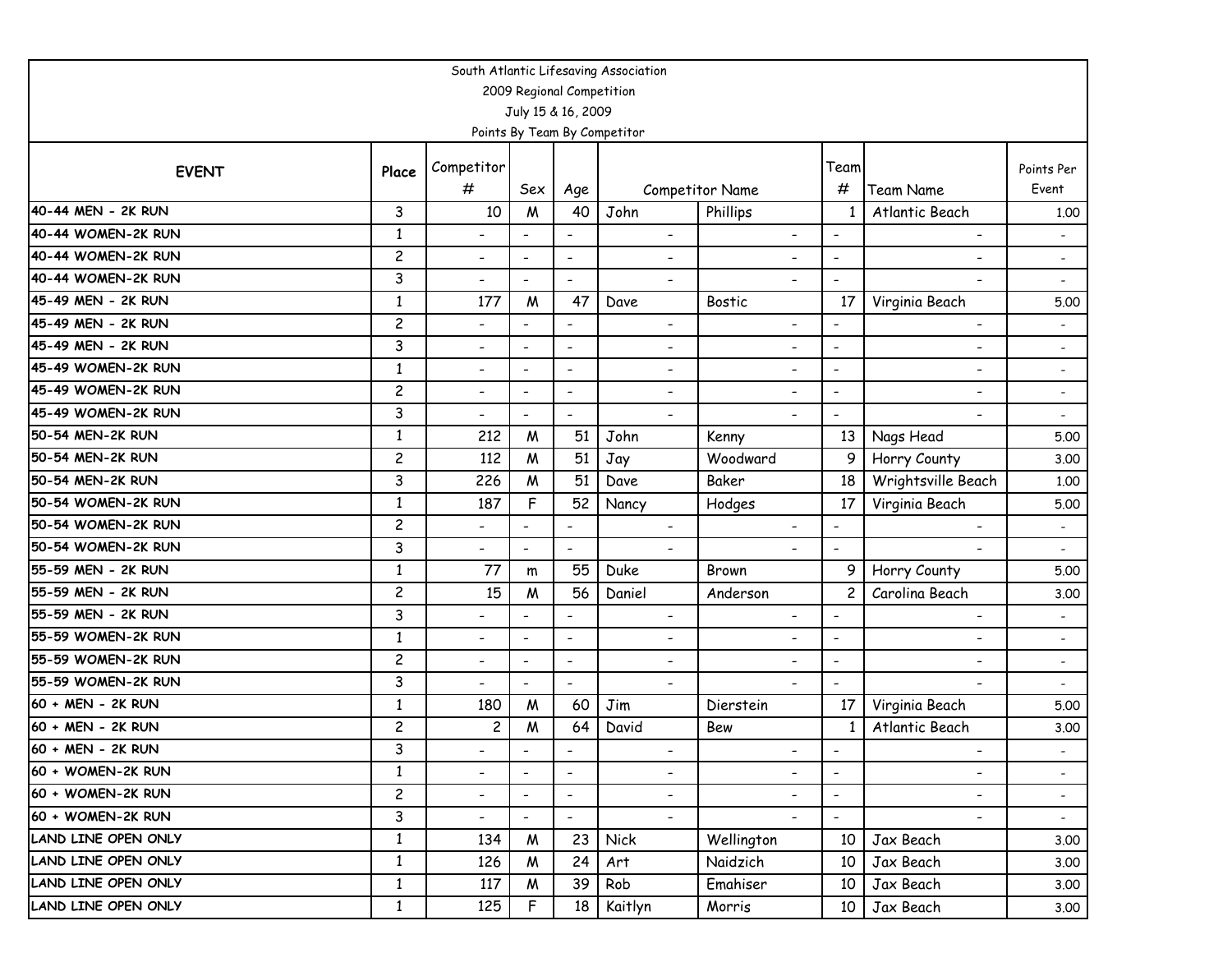| South Atlantic Lifesaving Association |                         |            |                           |     |                              |                 |                |                    |            |  |  |  |
|---------------------------------------|-------------------------|------------|---------------------------|-----|------------------------------|-----------------|----------------|--------------------|------------|--|--|--|
|                                       |                         |            | 2009 Regional Competition |     |                              |                 |                |                    |            |  |  |  |
|                                       |                         |            | July 15 & 16, 2009        |     |                              |                 |                |                    |            |  |  |  |
|                                       |                         |            |                           |     | Points By Team By Competitor |                 |                |                    |            |  |  |  |
| <b>EVENT</b>                          | Place                   | Competitor |                           |     |                              |                 | Team           |                    | Points Per |  |  |  |
|                                       |                         | #          | Sex                       | Age |                              | Competitor Name | #              | Team Name          | Event      |  |  |  |
| LAND LINE OPEN ONLY                   | $\overline{c}$          | 164        | $\boldsymbol{M}$          | 22  | Brian                        | Burkhardt       | 5              | Corolla            | 2,50       |  |  |  |
| LAND LINE OPEN ONLY                   | 2                       | 172        | M                         | 22  | <b>Nick</b>                  | Schilling       | 5              | Corolla            | 2.50       |  |  |  |
| LAND LINE OPEN ONLY                   | $\overline{c}$          | 167        | M                         | 29  | Mike                         | Hudson          | 5              | Corolla            | 2.50       |  |  |  |
| LAND LINE OPEN ONLY                   | $\overline{\mathbf{c}}$ | 166        | M                         | 24  | Ricky                        | DeVennish       | 5              | Corolla            | 2.50       |  |  |  |
| LAND LINE OPEN ONLY                   | 3                       | 75         | F                         | 24  | Brittany                     | Boyte           | 9              | Horry County       | 2.25       |  |  |  |
| LAND LINE OPEN ONLY                   | 3                       | 107        | M                         | 23  | John                         | Stanley         | 9              | Horry County       | 2.25       |  |  |  |
| LAND LINE OPEN ONLY                   | 3                       | 79         | M                         | 35  | Donald                       | Constranstitch  | 9              | Horry County       | 2.25       |  |  |  |
| LAND LINE OPEN ONLY                   | 3                       | 72         | F                         | 21  | Rachael                      | Blue            | 9              | Horry County       | 2.25       |  |  |  |
| LAND LINE OPEN ONLY                   | 4                       | 21         | M                         | 20  | Cory                         | Crumpler        |                | Carolina Beach     | 2.00       |  |  |  |
| <b>LAND LINE OPEN ONLY</b>            | 4                       | 16         | M                         | 19  | Evan                         | Anderson        | 2              | Carolina Beach     | 2.00       |  |  |  |
| LAND LINE OPEN ONLY                   | 4                       | 23         | M                         | 19  | Michael                      | Esposito        | $\overline{c}$ | Carolina Beach     | 2.00       |  |  |  |
| LAND LINE OPEN ONLY                   | 4                       | 14         | F                         | 22  | Mallory                      | Albritton       | 2              | Carolina Beach     | 2.00       |  |  |  |
| LAND LINE OPEN ONLY                   | 5                       | 231        | M                         | 24  | Hunter                       | Hay             | 18             | Wrightsville Beach | 1.75       |  |  |  |
| LAND LINE OPEN ONLY                   | 5                       | 234        | M                         | 29  | John                         | Mauney          | 18             | Wrightsville Beach | 1.75       |  |  |  |
| <b>LAND LINE OPEN ONLY</b>            | 5                       | 230        | F                         | 26  | Lindsey                      | Gerkins         | 18             | Wrightsville Beach | 1.75       |  |  |  |
| LAND LINE OPEN ONLY                   | 5                       | 237        | M                         | 23  | Matt                         | Wistoff         | 18             | Wrightsville Beach | 1.75       |  |  |  |
| <b>LAND LINE OPEN ONLY</b>            | 6                       | 185        | M                         | 19  | Caleb                        | Guzik           | 17             | Virginia Beach     | 1.25       |  |  |  |
| LAND LINE OPEN ONLY                   | 6                       | 194        | M                         | 25  | Sean                         | Millard         | 17             | Virginia Beach     | 1.25       |  |  |  |
| LAND LINE OPEN ONLY                   | 6                       | 198        | M                         | 19  | Tristan                      | Pietrzak        | 17             | Virginia Beach     | 1.25       |  |  |  |
| <b>LAND LINE OPEN ONLY</b>            | 6                       | 181        | F                         | 22  | Ginna                        | Ellis           | 17             | Virginia Beach     | 1.25       |  |  |  |
| LAND LINE OPEN ONLY                   | $\overline{7}$          | 139        | F                         | 21  | Kim                          | Cox             | 13             | Nags Head          | 1.00       |  |  |  |
| <b>LAND LINE OPEN ONLY</b>            | $\overline{7}$          | 141        | M                         | 25  | Phil                         | Forslund        | 13             | Nags Head          | 1.00       |  |  |  |
| LAND LINE OPEN ONLY                   | $\overline{7}$          | 143        | M                         | 31  | Chad                         | Motz            | 13             | Nags Head          | 1.00       |  |  |  |
| LAND LINE OPEN ONLY                   | $\overline{7}$          | 137        | M                         | 22  | Matt                         | Cahill          | 13             | Nags Head          | 1.00       |  |  |  |
| LAND LINE OPEN ONLY                   | 8                       | 196        | M                         | 21  | Scott                        | Norton          | 17             | Virginia Beach     | 0.75       |  |  |  |
| LAND LINE OPEN ONLY                   | 8                       | 176        | F                         | 20  | April                        | Barrientos      | 17             | Virginia Beach     | 0.75       |  |  |  |
| LAND LINE OPEN ONLY                   | 8                       | 179        | M                         | 34  | David                        | Dierstein       | 17             | Virginia Beach     | 0.75       |  |  |  |
| LAND LINE OPEN ONLY                   | 8                       | 188        | M                         | 38  | Ed                           | Hosey           | 17             | Virginia Beach     | 0.75       |  |  |  |
| LAND LINE OPEN ONLY                   | 9                       | 197        | F                         | 16  | Kimberly                     | Rich            | 17             | Virginia Beach     | 0.50       |  |  |  |
| LAND LINE OPEN ONLY                   | 9                       | 199        | M                         | 18  | Jordan                       | Redmond         | 17             | Virginia Beach     | 0.50       |  |  |  |
| LAND LINE OPEN ONLY                   | 9                       | 191        | M                         | 36  | Marc                         | Levine          | 17             | Virginia Beach     | 0.50       |  |  |  |
| LAND LINE OPEN ONLY                   | 9                       | 184        | W                         | 38  | Tom                          | Gill            | 17             | Virginia Beach     | 0.50       |  |  |  |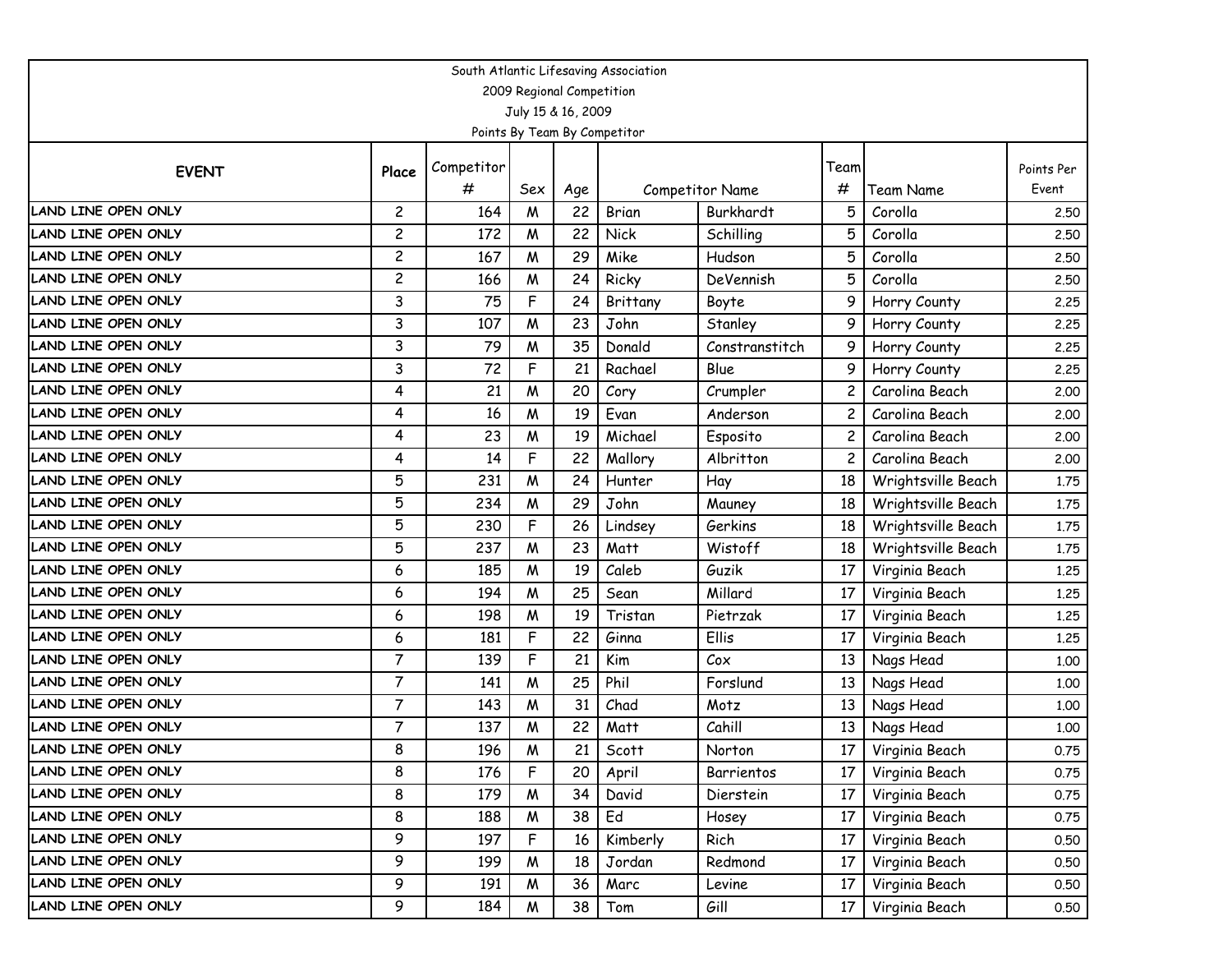| South Atlantic Lifesaving Association                                                |    |    |     |                           |         |                 |   |             |            |  |  |
|--------------------------------------------------------------------------------------|----|----|-----|---------------------------|---------|-----------------|---|-------------|------------|--|--|
|                                                                                      |    |    |     | 2009 Regional Competition |         |                 |   |             |            |  |  |
| July 15 & 16, 2009                                                                   |    |    |     |                           |         |                 |   |             |            |  |  |
| Points By Team By Competitor                                                         |    |    |     |                           |         |                 |   |             |            |  |  |
| Team<br>Competitor<br>Place<br><b>EVENT</b>                                          |    |    |     |                           |         |                 |   |             | Points Per |  |  |
|                                                                                      |    | #  | Sex | Age                       |         | Competitor Name | # | Team Name   | Event      |  |  |
| <b>LAND LINE OPEN ONLY</b>                                                           | 10 | 54 |     | 20                        | Lindsay | Calkins         |   | Hilton Head | 0.25       |  |  |
| LAND LINE OPEN ONLY                                                                  | 10 | 56 | M   | 21                        | James   | Donahue         |   | Hilton Head | 0.25       |  |  |
| LAND LINE OPEN ONLY<br>10<br>63<br>20<br>Kevin<br>Hilton Head<br>Okapal<br>0.25<br>M |    |    |     |                           |         |                 |   |             |            |  |  |
| LAND LINE OPEN ONLY                                                                  | 10 | 65 | M   | 22                        | Grant   | Sasse           |   | Hilton Head | 0.25       |  |  |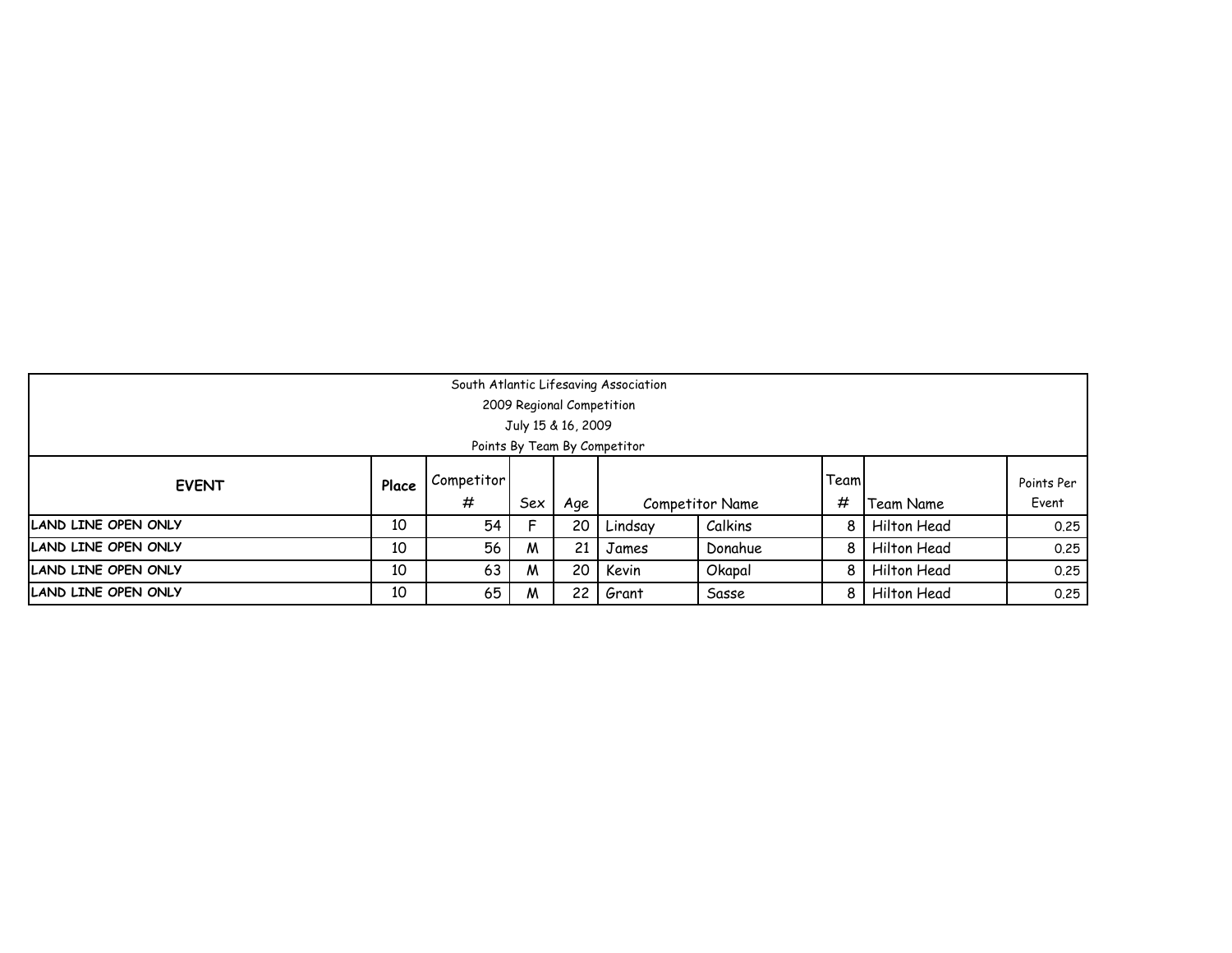| South Atlantic Lifesaving Association |                         |                          |                          |                           |                              |                          |                          |                    |                          |  |  |  |
|---------------------------------------|-------------------------|--------------------------|--------------------------|---------------------------|------------------------------|--------------------------|--------------------------|--------------------|--------------------------|--|--|--|
|                                       |                         |                          |                          | 2009 Regional Competition |                              |                          |                          |                    |                          |  |  |  |
|                                       |                         |                          |                          | July 15 & 16, 2009        |                              |                          |                          |                    |                          |  |  |  |
|                                       |                         |                          |                          |                           | Points By Team By Competitor |                          |                          |                    |                          |  |  |  |
| <b>EVENT</b>                          | Place                   | Competitor               |                          |                           |                              |                          | Team                     |                    | Points Per               |  |  |  |
|                                       |                         | #                        | Sex                      | Age                       |                              | Competitor Name          | #                        | Team Name          | Event                    |  |  |  |
| OPEN MEN-SURF SWIM                    | $\mathbf{1}$            | 235                      | M                        | 19                        | Luke                         | Murphy                   | 18                       | Wrightsville Beach | 12.00                    |  |  |  |
| <b>OPEN MEN-SURF SWIM</b>             | $\overline{c}$          | 99                       | M                        | 22                        | Scott                        | McCarthey                | 9                        | Horry County       | 10.00                    |  |  |  |
| <b>OPEN MEN-SURF SWIM</b>             | 3                       | 237                      | M                        | 23                        | Matt                         | Wistoff                  | 18                       | Wrightsville Beach | 9.00                     |  |  |  |
| <b>OPEN MEN-SURF SWIM</b>             | 4                       | 224                      | M                        | 21                        | Robert                       | Anderson                 | 18                       | Wrightsville Beach | 8.00                     |  |  |  |
| <b>OPEN MEN-SURF SWIM</b>             | 5                       | 196                      | W                        | 21                        | Scott                        | Norton                   | 17                       | Virginia Beach     | 7.00                     |  |  |  |
| OPEN MEN-SURF SWIM                    | 6                       | 178                      | M                        | 20                        | Austin                       | <b>Brett</b>             | 17                       | Virginia Beach     | 5.00                     |  |  |  |
| OPEN MEN-SURF SWIM                    | $\overline{7}$          | 199                      | M                        | 18                        | Jordan                       | Redmond                  | 17                       | Virginia Beach     | 4.00                     |  |  |  |
| OPEN MEN-SURF SWIM                    | 8                       | 172                      | M                        | 22                        | Nick                         | Schilling                | 5                        | Corolla            | 3.00                     |  |  |  |
| <b>OPEN MEN-SURF SWIM</b>             | 9                       | 114                      | M                        | 19                        | Cody                         | Brechler                 | 10                       | Jax Beach          | 2.00                     |  |  |  |
| <b>OPEN MEN-SURF SWIM</b>             | 10                      | 126                      | W                        | 24                        | Art                          | Naidzich                 | 10                       | Jax Beach          | 1.00                     |  |  |  |
| OPEN WOMEN-SURF SWIM                  | $\mathbf{1}$            | 72                       | F                        | 21                        | Rachael                      | Blue                     | 9                        | Horry County       | 12.00                    |  |  |  |
| <b>OPEN WOMEN-SURF SWIM</b>           | 2                       | 169                      | F                        | 25                        | Laura                        | Miller                   | 5                        | Corolla            | 10.00                    |  |  |  |
| <b>OPEN WOMEN-SURF SWIM</b>           | 3                       | 82                       | F                        | 19                        | Kali                         | Gaskill                  | 9                        | Horry County       | 9.00                     |  |  |  |
| <b>OPEN WOMEN-SURF SWIM</b>           | 4                       | 173                      | F                        | 21                        | Rachel                       | Sunday                   | 5                        | Corolla            | 8.00                     |  |  |  |
| <b>OPEN WOMEN-SURF SWIM</b>           | 5                       | 170                      | F                        | 19                        | Carolyn                      | Royce                    | 5                        | Corolla            | 7.00                     |  |  |  |
| <b>OPEN WOMEN-SURF SWIM</b>           | 6                       | 40                       | F                        | 20                        | Sara                         | Gardocki                 | 3                        | Charleston County  | 5.00                     |  |  |  |
| <b>OPEN WOMEN-SURF SWIM</b>           | $\overline{7}$          | 136                      | F                        | 20                        | Anna                         | Battiata                 | 13                       | Nags Head          | 4.00                     |  |  |  |
| <b>OPEN WOMEN-SURF SWIM</b>           | 8                       | 192                      | F                        | 17                        | Ashley                       | Luchsinger               | 17                       | Virginia Beach     | 3.00                     |  |  |  |
| <b>OPEN WOMEN-SURF SWIM</b>           | 9                       | 197                      | F                        | 16                        | Kimberly                     | Rich                     | 17                       | Virginia Beach     | 2.00                     |  |  |  |
| <b>OPEN WOMEN-SURF SWIM</b>           | 10                      | 175                      | F                        | 21                        | Marty                        | Antony                   | 17                       | Virginia Beach     | 1.00                     |  |  |  |
| 30-34 MEN-SURF SWIM                   | 1                       | 39                       | M                        | 33                        | Stephen                      | Fernandez                | 3                        | Charleston County  | 5.00                     |  |  |  |
| 30-34 MEN-SURF SWIM                   | $\overline{\mathbf{c}}$ | 225                      | M                        | 30                        | Scott                        | Anderson                 | 18                       | Wrightsville Beach | 3.00                     |  |  |  |
| 30-34 MEN-SURF SWIM                   | 3                       | 55                       | M                        | 33                        | Daniel                       | Condell                  | 8                        | Hilton Head        | 1.00                     |  |  |  |
| 30-34 WOMEN-SURF SWIM                 | 1                       | 174                      | F                        | 30                        | Sylvia                       | Wolff                    | 5                        | Corolla            | 5.00                     |  |  |  |
| 30-34 WOMEN-SURF SWIM                 | $\overline{c}$          |                          |                          |                           |                              |                          |                          |                    |                          |  |  |  |
| 30-34 WOMEN-SURF SWIM                 | 3                       | $\overline{\phantom{0}}$ | $\overline{\phantom{a}}$ |                           |                              |                          | $\overline{\phantom{a}}$ |                    | $\overline{\phantom{a}}$ |  |  |  |
| 35-39 MEN-SURF SWIM                   | $\mathbf{1}$            | 236                      | M                        | 39                        | Todd                         | Pletcher                 | 18                       | Wrightsville Beach | 5.00                     |  |  |  |
| 35-39 MEN-SURF SWIM                   | $\overline{c}$          | 184                      | W                        | 38                        | Tom                          | Gill                     | 17                       | Virginia Beach     | 3.00                     |  |  |  |
| 35-39 MEN-SURF SWIM                   | 3                       | 124                      | W                        | 19                        | Joshua                       | Middleton                | 10                       | Jax Beach          | 1.00                     |  |  |  |
| 35-39 WOMEN-SURF SWIM                 | $\mathbf{1}$            | 213                      | F                        | 39                        | Angela                       | Ray                      | 6                        | Fernandina Beach   | 5.00                     |  |  |  |
| 35-39 WOMEN-SURF SWIM                 | $\overline{c}$          | $\overline{\phantom{0}}$ |                          |                           | $\overline{\phantom{0}}$     |                          | $\overline{\phantom{a}}$ |                    |                          |  |  |  |
| 35-39 WOMEN-SURF SWIM                 | 3                       | $\blacksquare$           | $\overline{\phantom{a}}$ | $\blacksquare$            | ۰.                           | $\overline{\phantom{a}}$ | $\overline{\phantom{a}}$ | ۰.                 | $\sim$                   |  |  |  |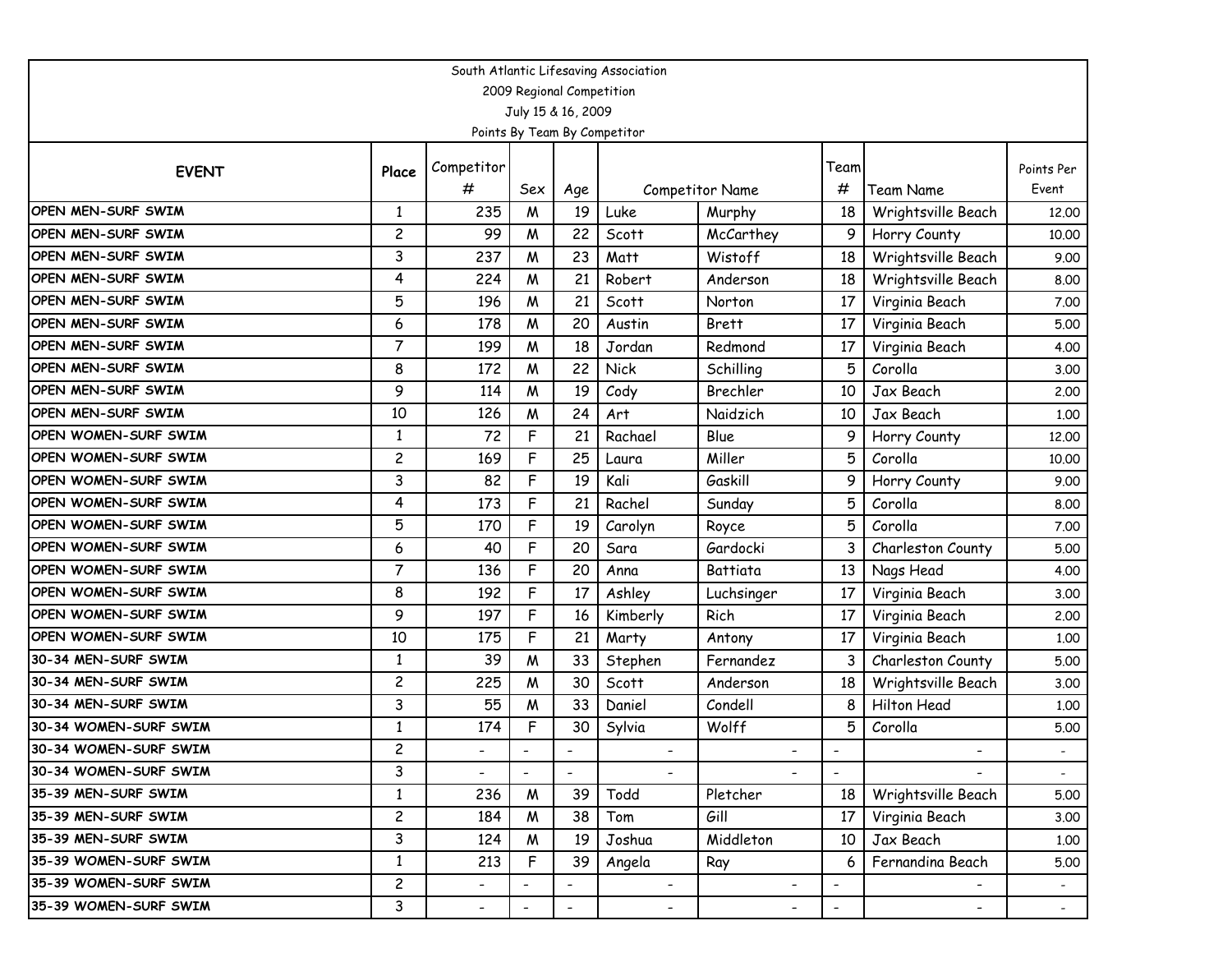|                                                                                                                             | South Atlantic Lifesaving Association<br>2009 Regional Competition<br>July 15 & 16, 2009 |     |   |    |      |        |    |           |      |  |  |  |
|-----------------------------------------------------------------------------------------------------------------------------|------------------------------------------------------------------------------------------|-----|---|----|------|--------|----|-----------|------|--|--|--|
| Points By Team By Competitor                                                                                                |                                                                                          |     |   |    |      |        |    |           |      |  |  |  |
| Teaml<br>Competitor<br>Points Per<br>Place<br><b>EVENT</b><br>#<br>#<br>Sex<br>Event<br>Competitor Name<br>Team Name<br>Age |                                                                                          |     |   |    |      |        |    |           |      |  |  |  |
| Rainbolt<br>40-44 MEN-SURF SWIM<br>251<br>40<br>Horry County<br>Tim<br>5.00<br>M                                            |                                                                                          |     |   |    |      |        |    |           |      |  |  |  |
| 40-44 MEN-SURF SWIM                                                                                                         | າ                                                                                        | 135 | M | 40 | Thom | Wright | 10 | Jax Beach | 3.00 |  |  |  |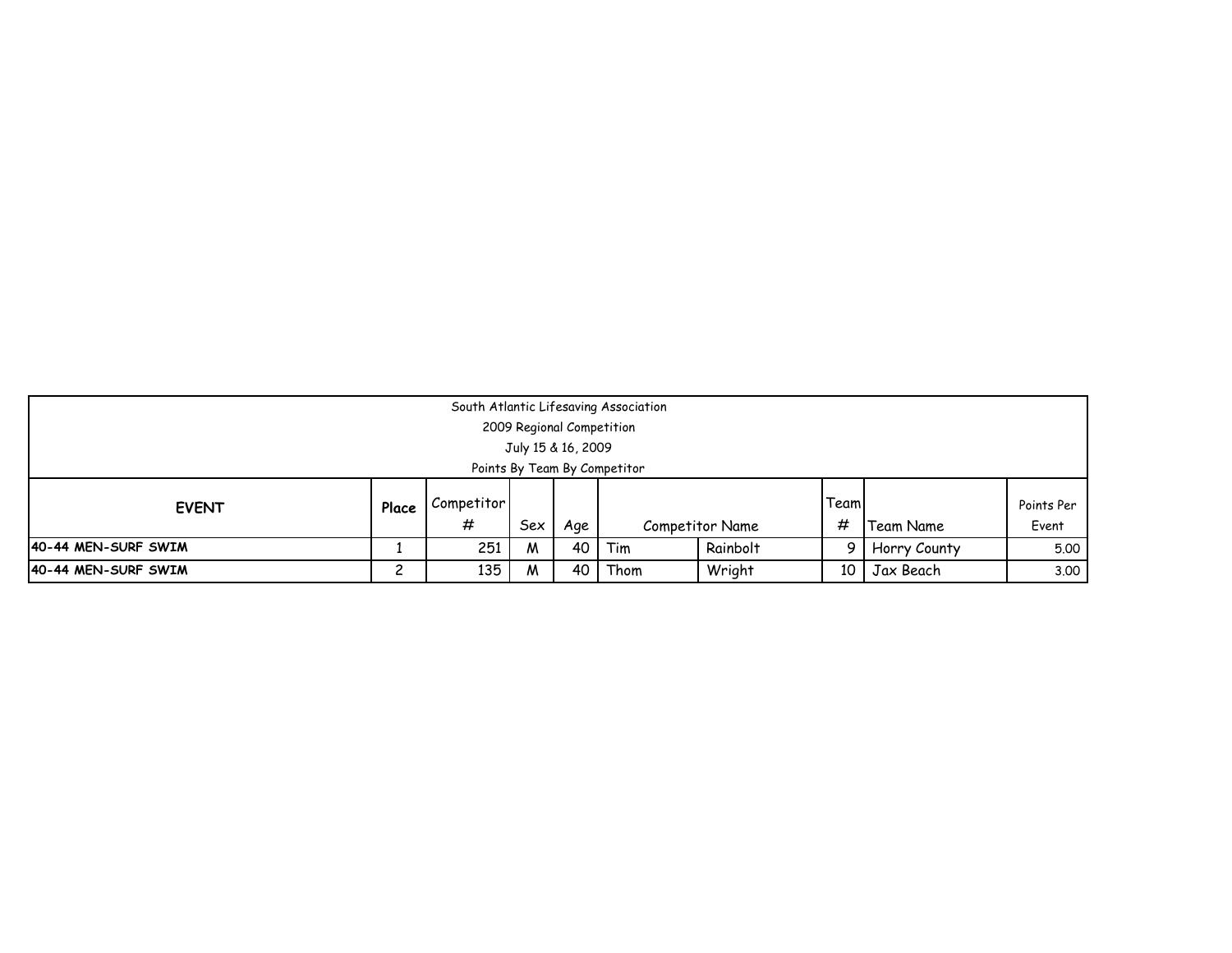| South Atlantic Lifesaving Association |                         |                          |                           |                              |                              |                          |                          |                          |                          |  |  |  |
|---------------------------------------|-------------------------|--------------------------|---------------------------|------------------------------|------------------------------|--------------------------|--------------------------|--------------------------|--------------------------|--|--|--|
|                                       |                         |                          | 2009 Regional Competition |                              |                              |                          |                          |                          |                          |  |  |  |
|                                       |                         |                          | July 15 & 16, 2009        |                              |                              |                          |                          |                          |                          |  |  |  |
|                                       |                         |                          |                           |                              | Points By Team By Competitor |                          |                          |                          |                          |  |  |  |
| <b>EVENT</b>                          | Place                   | Competitor               |                           |                              |                              |                          | Team                     |                          | Points Per               |  |  |  |
|                                       |                         | #                        | Sex                       | Age                          |                              | <b>Competitor Name</b>   | #                        | <b>Team Name</b>         | Event                    |  |  |  |
| 40-44 MEN-SURF SWIM                   | 3                       | $\overline{7}$           | M                         | 40                           | Tommy                        | Lee                      | 1                        | Atlantic Beach           | 1.00                     |  |  |  |
| 40-44 WOMEN - SURF SWIM               | $\mathbf{1}$            | $\overline{\phantom{a}}$ |                           | $\overline{a}$               |                              | $\blacksquare$           | $\overline{\phantom{a}}$ | $\overline{\phantom{a}}$ |                          |  |  |  |
| 40-44 WOMEN - SURF SWIM               | $\overline{c}$          | $\overline{\phantom{a}}$ | $\overline{\phantom{a}}$  | $\overline{\phantom{a}}$     | $\overline{\phantom{0}}$     | $\overline{\phantom{a}}$ | $\blacksquare$           | $\overline{\phantom{a}}$ |                          |  |  |  |
| 40-44 WOMEN - SURF SWIM               | 3                       | $\overline{\phantom{a}}$ | $\overline{\phantom{a}}$  | $\qquad \qquad \blacksquare$ | $\overline{\phantom{0}}$     |                          |                          |                          |                          |  |  |  |
| 45-49 MEN - SURF SWIM                 | $\mathbf{1}$            | 177                      | M                         | 47                           | Dave                         | <b>Bostic</b>            | 17                       | Virginia Beach           | 5.00                     |  |  |  |
| 45-49 MEN - SURF SWIM                 | $\overline{c}$          | $\overline{\phantom{a}}$ |                           | $\overline{\phantom{a}}$     | $\qquad \qquad \blacksquare$ | $\overline{\phantom{a}}$ | $\overline{\phantom{a}}$ | -                        |                          |  |  |  |
| 45-49 MEN - SURF SWIM                 | 3                       | $\overline{\phantom{a}}$ | $\overline{\phantom{a}}$  | $\overline{\phantom{a}}$     | $\overline{\phantom{0}}$     | $\overline{\phantom{a}}$ | $\blacksquare$           | $\overline{\phantom{a}}$ |                          |  |  |  |
| 45-49 WOMEN - SURF SWIM               | $\mathbf{1}$            | $\overline{\phantom{a}}$ | $\overline{\phantom{a}}$  | $\overline{\phantom{a}}$     | $\qquad \qquad \blacksquare$ | $\overline{\phantom{a}}$ | $\blacksquare$           | -                        |                          |  |  |  |
| 45-49 WOMEN - SURF SWIM               | $\overline{c}$          | $\overline{\phantom{a}}$ | $\overline{\phantom{a}}$  | $\qquad \qquad \blacksquare$ | $\overline{\phantom{0}}$     | ٠                        | $\overline{\phantom{a}}$ | -                        | $\overline{\phantom{a}}$ |  |  |  |
| 45-49 WOMEN - SURF SWIM               | 3                       | $\overline{\phantom{a}}$ | $\overline{\phantom{a}}$  | $\overline{\phantom{a}}$     | $\overline{\phantom{0}}$     |                          | $\overline{\phantom{a}}$ | $\overline{\phantom{a}}$ | $\overline{\phantom{a}}$ |  |  |  |
| 50-54 MEN - SURF SWIM                 | 1                       | 112                      | M                         | 51                           | Jay                          | Woodward                 | 9                        | Horry County             | 5.00                     |  |  |  |
| 50-54 MEN - SURF SWIM                 | $\overline{c}$          | 212                      | M                         | 51                           | John                         | Kenny                    | 13                       | Nags Head                | 3.00                     |  |  |  |
| 50-54 MEN - SURF SWIM                 | 3                       | 226                      | W                         | 51                           | Dave                         | Baker                    | 18                       | Wrightsville Beach       | 1.00                     |  |  |  |
| 50-54 WOMEN - SURF SWIM               | 1                       | 187                      | F                         | 52                           | Nancy                        | Hodges                   | 17                       | Virginia Beach           | 5.00                     |  |  |  |
| 50-54 WOMEN - SURF SWIM               | $\overline{c}$          | $\overline{\phantom{a}}$ | $\overline{\phantom{a}}$  | $\overline{\phantom{a}}$     | $\overline{\phantom{a}}$     | $\overline{\phantom{a}}$ | $\blacksquare$           | $\overline{\phantom{a}}$ | $\overline{\phantom{a}}$ |  |  |  |
| 50-54 WOMEN - SURF SWIM               | 3                       | $\blacksquare$           | $\overline{a}$            | $\overline{\phantom{0}}$     |                              |                          | $\blacksquare$           |                          |                          |  |  |  |
| 55-59 MEN - SURF SWIM                 | $\mathbf{1}$            | 15                       | M                         | 56                           | Daniel                       | Anderson                 | 2                        | Carolina Beach           | 5.00                     |  |  |  |
| 55-59 MEN - SURF SWIM                 | $\overline{c}$          | 158                      | W                         | 56                           | Clark                        | Pace                     | 16                       | St Johns County          | 3.00                     |  |  |  |
| 55-59 MEN - SURF SWIM                 | 3                       | $\overline{\phantom{a}}$ | $\overline{\phantom{a}}$  | $\overline{\phantom{a}}$     | ٠                            | $\overline{\phantom{0}}$ | $\overline{\phantom{a}}$ | -                        |                          |  |  |  |
| 55-59 WOMEN - SURF SWIM               | $\mathbf{1}$            | $\overline{\phantom{a}}$ | $\overline{\phantom{a}}$  | $\overline{\phantom{a}}$     | $\qquad \qquad \blacksquare$ | $\overline{\phantom{a}}$ | $\overline{\phantom{a}}$ | $\overline{\phantom{a}}$ | $\overline{\phantom{a}}$ |  |  |  |
| 55-59 WOMEN - SURF SWIM               | $\overline{c}$          | $\overline{\phantom{a}}$ | $\overline{\phantom{a}}$  | $\overline{\phantom{a}}$     | $\qquad \qquad \blacksquare$ | $\overline{\phantom{0}}$ | $\overline{\phantom{a}}$ | -                        | $\blacksquare$           |  |  |  |
| 55-59 WOMEN - SURF SWIM               | 3                       | $\blacksquare$           | $\overline{\phantom{a}}$  | $\overline{\phantom{a}}$     |                              | $\blacksquare$           | $\overline{\phantom{a}}$ |                          |                          |  |  |  |
| 60 + MEN - SURF SWIM                  | $\mathbf{1}$            | 180                      | M                         | 60                           | Jim                          | Dierstein                | 17                       | Virginia Beach           | 5.00                     |  |  |  |
| 60 + MEN - SURF SWIM                  | $\overline{c}$          | $\overline{\mathbf{c}}$  | M                         | 64                           | David                        | Bew                      | 1                        | Atlantic Beach           | 3.00                     |  |  |  |
| 60 + MEN - SURF SWIM                  | 3                       |                          |                           | $\overline{\phantom{a}}$     | -                            | $\overline{\phantom{a}}$ | $\overline{\phantom{a}}$ |                          |                          |  |  |  |
| 60 + WOMEN - SURF SWIM                | $\mathbf{1}$            | $\overline{\phantom{a}}$ | $\overline{\phantom{a}}$  |                              | $\overline{\phantom{0}}$     | -                        | $\overline{\phantom{a}}$ | $\overline{\phantom{0}}$ | $\overline{\phantom{0}}$ |  |  |  |
| 60 + WOMEN - SURF SWIM                | $\overline{\mathbf{c}}$ | $\overline{\phantom{a}}$ | $\overline{\phantom{a}}$  | $\overline{\phantom{a}}$     | $\overline{\phantom{0}}$     | $\overline{\phantom{a}}$ | $\overline{\phantom{a}}$ | $\overline{\phantom{a}}$ | $\sim$                   |  |  |  |
| 60 + WOMEN - SURF SWIM                | 3                       | $\overline{\phantom{a}}$ | $\blacksquare$            | $\overline{\phantom{a}}$     | $\overline{\phantom{0}}$     | $\blacksquare$           | $\overline{\phantom{a}}$ | $\overline{\phantom{a}}$ | $\sim$                   |  |  |  |
| OPEN MEN - RESCUE BOARD               | $\mathbf{1}$            | 99                       | W                         | 22                           | Scott                        | McCarthey                | 9 <sup>1</sup>           | Horry County             | 12.00                    |  |  |  |
| OPEN MEN - RESCUE BOARD               | $\overline{c}$          | 118                      | M                         | 19                           | Richard                      | Ghiotto                  | 10                       | Jax Beach                | 10.00                    |  |  |  |
| OPEN MEN - RESCUE BOARD               | 3                       | 89                       | M                         | 22                           | Dave                         | Kitching                 | 9                        | Horry County             | 9.00                     |  |  |  |
| OPEN MEN - RESCUE BOARD               | 4                       | 135                      | W                         | 40                           | Thom                         | Wright                   | 10                       | Jax Beach                | 8.00                     |  |  |  |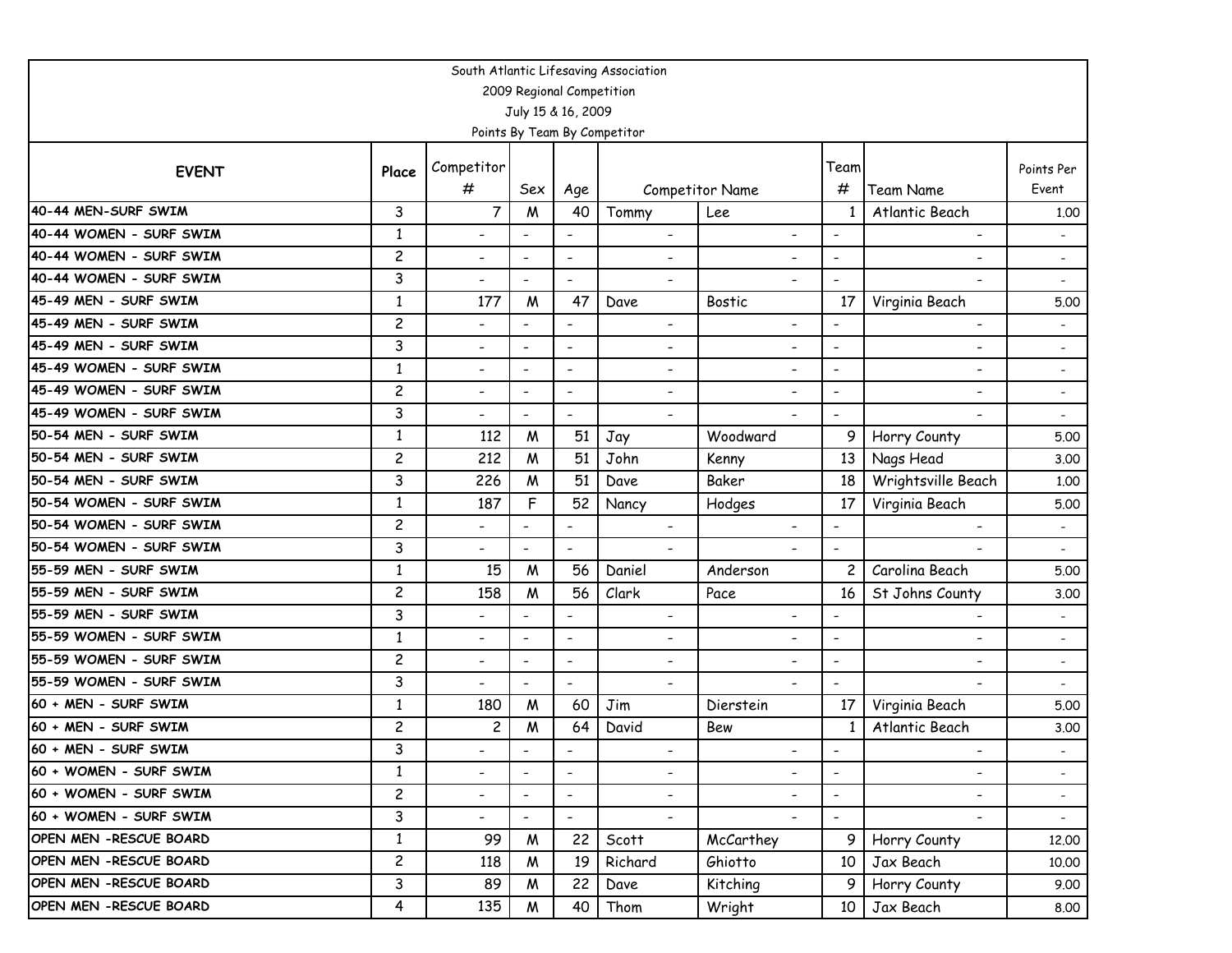| South Atlantic Lifesaving Association |                |                          |                          |                           |                              |                          |                          |                          |                          |  |  |  |
|---------------------------------------|----------------|--------------------------|--------------------------|---------------------------|------------------------------|--------------------------|--------------------------|--------------------------|--------------------------|--|--|--|
|                                       |                |                          |                          | 2009 Regional Competition |                              |                          |                          |                          |                          |  |  |  |
|                                       |                |                          |                          | July 15 & 16, 2009        |                              |                          |                          |                          |                          |  |  |  |
|                                       |                |                          |                          |                           | Points By Team By Competitor |                          |                          |                          |                          |  |  |  |
| <b>EVENT</b>                          | Place          | Competitor               |                          |                           |                              |                          | Team                     |                          | Points Per               |  |  |  |
|                                       |                | #                        | Sex                      | Age                       |                              | Competitor Name          | #                        | Team Name                | Event                    |  |  |  |
| <b>OPEN MEN -RESCUE BOARD</b>         | 5              | 128                      | M                        | 25                        | <b>Barrett</b>               | Phifer                   | 10                       | Jax Beach                | 7.00                     |  |  |  |
| OPEN MEN - RESCUE BOARD               | 6              | 119                      | W                        | 24                        | Ross                         | Ghiotto                  | 10                       | Jax Beach                | 5.00                     |  |  |  |
| OPEN MEN - RESCUE BOARD               | $\overline{7}$ | 33                       | W                        | 22                        | Scott                        | Strickland               |                          | Carolina Beach           | 4.00                     |  |  |  |
| OPEN MEN - RESCUE BOARD               | 8              | 26                       | W                        | 20                        | Edmund                       | Kennedy                  |                          | Carolina Beach           | 3.00                     |  |  |  |
| OPEN MEN - RESCUE BOARD               | 9              | 237                      | W                        | 23                        | Matt                         | Wistoff                  | 18                       | Wrightsville Beach       | 2.00                     |  |  |  |
| <b>OPEN MEN -RESCUE BOARD</b>         | 10             | 147                      | W                        | 23                        | Alex                         | Angyalfy                 | 16                       | St Johns County          | 1.00                     |  |  |  |
| OPEN WOMEN-RESCUE BOARD               | 1              | 123                      | F                        | 26                        | Jelisse                      | Marrero                  | 10                       | Jax Beach                | 12.00                    |  |  |  |
| <b>OPEN WOMEN-RESCUE BOARD</b>        | $\overline{c}$ | 230                      | F                        | 26                        | Lindsey                      | Gerkins                  | 18                       | Wrightsville Beach       | 10.00                    |  |  |  |
| <b>OPEN WOMEN-RESCUE BOARD</b>        | 3              | 125                      | F                        | 18                        | Kaitlyn                      | Morris                   | 10                       | Jax Beach                | 9.00                     |  |  |  |
| <b>OPEN WOMEN-RESCUE BOARD</b>        | 4              | 206                      | F                        | 24                        | Christen                     | Cevoli                   | 11                       | Kill Devil Hills         | 8.00                     |  |  |  |
| <b>OPEN WOMEN-RESCUE BOARD</b>        | 5              | 138                      | F                        | 21                        | Aly                          | Cox                      | 13                       | Nags Head                | 7.00                     |  |  |  |
| OPEN WOMEN-RESCUE BOARD               | 6              | 132                      | F                        | 17                        | Allison                      | Shemenski                | 10                       | Jax Beach                | 5.00                     |  |  |  |
| <b>OPEN WOMEN-RESCUE BOARD</b>        | $\overline{7}$ | 173                      | F                        | 21                        | Rachel                       | Sunday                   | 5                        | Corolla                  | 4.00                     |  |  |  |
| <b>OPEN WOMEN-RESCUE BOARD</b>        | 8              | 190                      | F                        | $\overline{c}$            | Robin                        | Lang                     | 17                       | Virginia Beach           | 3.00                     |  |  |  |
| <b>OPEN WOMEN-RESCUE BOARD</b>        | 9              | 146                      | F                        | 25                        | Sasha                        | Zevenhuizen              | 13                       | Nags Head                | 2.00                     |  |  |  |
| OPEN WOMEN-RESCUE BOARD               | 10             | 170                      | F                        | 19                        | Carolyn                      | Royce                    | 5                        | Corolla                  | 1.00                     |  |  |  |
| 30-34 MEN-RESCUE BOARD                | 1              | 179                      | M                        | 34                        | David                        | Dierstein                | 17                       | Virginia Beach           | 5.00                     |  |  |  |
| 30-34 MEN-RESCUE BOARD                | $\overline{c}$ | 39                       | W                        | 33                        | Stephen                      | Fernandez                | 3                        | Charleston County        | 3.00                     |  |  |  |
| 30-34 MEN-RESCUE BOARD                | 3              | 163                      | W                        | 33                        | Shaun                        | Buen                     | 5                        | Corolla                  | 1.00                     |  |  |  |
| 30-34 WOMEN-RESCUE BOARD              | $\mathbf{1}$   | 174                      | F                        | 30                        | Sylvia                       | Wolff                    | 5                        | Corolla                  | 5.00                     |  |  |  |
| 30-34 WOMEN-RESCUE BOARD              | $\overline{c}$ | 250                      | F                        | 34                        | Amy                          | MacPherson               | 9                        | Horry County             | 3.00                     |  |  |  |
| 30-34 WOMEN-RESCUE BOARD              | 3              | $\overline{\phantom{0}}$ |                          |                           | $\overline{\phantom{a}}$     |                          |                          |                          | $\overline{\phantom{0}}$ |  |  |  |
| 35-39 MEN-RESCUE BOARD                | 1              | 121                      | W                        | 37                        | Bill                         | Horn                     | 10                       | Jax Beach                | 5.00                     |  |  |  |
| 35-39 MEN-RESCUE BOARD                | 2              | 236                      | M                        | 39                        | Todd                         | Pletcher                 | 18                       | Wrightsville Beach       | 3.00                     |  |  |  |
| 35-39 MEN-RESCUE BOARD                | 3              | 41                       | M<br>$\cdots$            | 36                        | Chris                        | Knebel                   | 3                        | Charleston County        | 1.00                     |  |  |  |
| 35-39 WOMEN-RESCUE BOARD              | $\mathbf{1}$   | 213                      | F                        | 39                        | Angela                       | Ray                      | 6                        | Fernandina Beach         | 5.00                     |  |  |  |
| 35-39 WOMEN-RESCUE BOARD              | $\overline{c}$ | Ξ.                       | $\overline{\phantom{a}}$ |                           | $\blacksquare$               | $\overline{\phantom{a}}$ | $\overline{\phantom{a}}$ | $\overline{\phantom{0}}$ | $\sim$                   |  |  |  |
| 35-39 WOMEN-RESCUE BOARD              | 3              | $\blacksquare$           | $\overline{\phantom{a}}$ | $\blacksquare$            |                              | $\overline{\phantom{0}}$ |                          | $\overline{\phantom{0}}$ | $\sim$                   |  |  |  |
| 40-44 MEN-RESCUE BOARD                | $\mathbf{1}$   | 135                      | W                        | 40                        | Thom                         | Wright                   | 10                       | Jax Beach                | 5.00                     |  |  |  |
| 40-44 MEN-RESCUE BOARD                | $\overline{c}$ | 251                      | W                        | 40                        | Tim                          | Rainbolt                 | 9                        | Horry County             | 3.00                     |  |  |  |
| 40-44 MEN-RESCUE BOARD                | 3              | 160                      | W                        | 42                        | Mike                         | Rosenberg                | 16                       | St Johns County          | 1.00                     |  |  |  |
| 40-44 WOMEN - RESCUE BOARD            | $\mathbf{1}$   | $\overline{\phantom{a}}$ | $\overline{\phantom{a}}$ | $\overline{\phantom{a}}$  | $\blacksquare$               | $\overline{\phantom{a}}$ | $\overline{\phantom{a}}$ | $\overline{\phantom{a}}$ | $\sim$                   |  |  |  |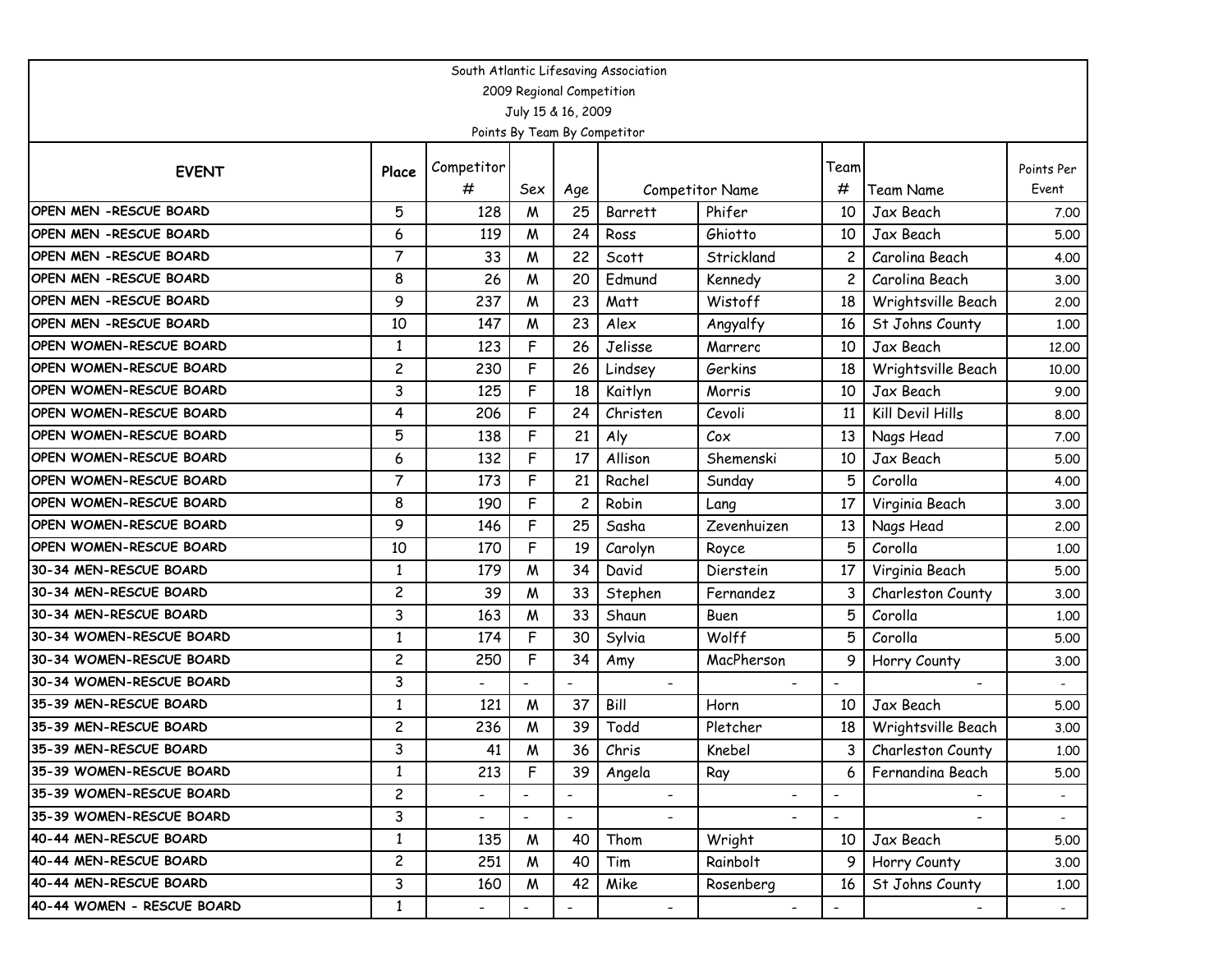| South Atlantic Lifesaving Association |                |                          |                          |                           |                              |                              |                          |                              |            |  |  |  |
|---------------------------------------|----------------|--------------------------|--------------------------|---------------------------|------------------------------|------------------------------|--------------------------|------------------------------|------------|--|--|--|
|                                       |                |                          |                          | 2009 Regional Competition |                              |                              |                          |                              |            |  |  |  |
|                                       |                |                          |                          | July 15 & 16, 2009        |                              |                              |                          |                              |            |  |  |  |
|                                       |                |                          |                          |                           | Points By Team By Competitor |                              |                          |                              |            |  |  |  |
| <b>EVENT</b>                          | Place          | Competitor               |                          |                           |                              |                              | Team                     |                              | Points Per |  |  |  |
|                                       |                | #                        | Sex                      | Age                       |                              | Competitor Name              | #                        | <b>Team Name</b>             | Event      |  |  |  |
| 40-44 WOMEN - RESCUE BOARD            | $\overline{c}$ | $\overline{\phantom{0}}$ |                          |                           |                              |                              | $\blacksquare$           | $\overline{\phantom{0}}$     |            |  |  |  |
| 40-44 WOMEN - RESCUE BOARD            | 3              | $\overline{\phantom{0}}$ |                          |                           | $\blacksquare$               | ٠                            | $\overline{\phantom{a}}$ |                              |            |  |  |  |
| 45-49 MEN - RESCUE BOARD              | $\mathbf{1}$   | 177                      | M                        | 47                        | Dave                         | <b>Bostic</b>                | 17                       | Virginia Beach               | 5.00       |  |  |  |
| 45-49 MEN - RESCUE BOARD              | $\overline{c}$ | $\overline{\phantom{0}}$ |                          | $\overline{\phantom{a}}$  | $\overline{\phantom{a}}$     | $\overline{\phantom{0}}$     | $\overline{\phantom{a}}$ | $\overline{\phantom{a}}$     |            |  |  |  |
| 45-49 MEN - RESCUE BOARD              | 3              | $\overline{\phantom{0}}$ | $\blacksquare$           | $\blacksquare$            | ۰                            | $\overline{\phantom{0}}$     | $\overline{a}$           | $\overline{\phantom{a}}$     |            |  |  |  |
| 45-49 WOMEN - RESCUE BOARD            | $\mathbf{1}$   | $\overline{\phantom{0}}$ |                          | $\blacksquare$            | ۰                            | $\overline{\phantom{0}}$     | $\blacksquare$           | Ξ.                           |            |  |  |  |
| 45-49 WOMEN - RESCUE BOARD            | $\overline{c}$ | $\overline{\phantom{0}}$ | $\overline{\phantom{a}}$ | $\overline{\phantom{a}}$  | $\overline{\phantom{a}}$     | -                            | $\overline{\phantom{a}}$ | $\overline{\phantom{0}}$     |            |  |  |  |
| 45-49 WOMEN - RESCUE BOARD            | 3              | $\overline{\phantom{0}}$ |                          | $\overline{a}$            | $\overline{\phantom{a}}$     | $\overline{\phantom{0}}$     |                          |                              |            |  |  |  |
| 50-54 MEN - RESCUE BOARD              | $\mathbf{1}$   | 212                      | M                        | 51                        | John                         | Kenny                        | 13                       | Nags Head                    | 5.00       |  |  |  |
| 50-54 MEN - RESCUE BOARD              | $\overline{c}$ | 112                      | M                        | 51                        | Jay                          | Woodward                     | 9                        | Horry County                 | 3.00       |  |  |  |
| 50-54 MEN - RESCUE BOARD              | 3              | 226                      | M                        | 51                        | Dave                         | Baker                        | 18                       | Wrightsville Beach           | 1.00       |  |  |  |
| 50-54 WOMEN - RESCUE BOARD            | $\mathbf{1}$   | 187                      | F                        | 52                        | Nancy                        | Hodges                       | 17                       | Virginia Beach               | 5.00       |  |  |  |
| 50-54 WOMEN - RESCUE BOARD            | $\overline{c}$ | $\overline{\phantom{0}}$ |                          | $\overline{a}$            | $\blacksquare$               | $\blacksquare$               | $\blacksquare$           | $\blacksquare$               |            |  |  |  |
| 50-54 WOMEN - RESCUE BOARD            | 3              | $\overline{\phantom{0}}$ | $\blacksquare$           | $\overline{\phantom{a}}$  | $\overline{\phantom{a}}$     |                              | $\blacksquare$           |                              |            |  |  |  |
| 55-59 MEN - RESCUE BOARD              | $\mathbf{1}$   | 77                       | m                        | 55                        | Duke                         | Brown                        | 9                        | Horry County                 | 5.00       |  |  |  |
| 55-59 MEN - RESCUE BOARD              | $\overline{c}$ | 15                       | M                        | 56                        | Daniel                       | Anderson                     | $\overline{c}$           | Carolina Beach               | 3.00       |  |  |  |
| 55-59 MEN - RESCUE BOARD              | 3              | $\overline{a}$           |                          |                           | ۰                            | $\overline{\phantom{0}}$     | $\overline{\phantom{a}}$ | $\overline{\phantom{0}}$     |            |  |  |  |
| 55-59 WOMEN - RESCUE BOARD            | $\mathbf{1}$   | $\overline{\phantom{0}}$ |                          | $\blacksquare$            | $\blacksquare$               | $\overline{\phantom{0}}$     | $\blacksquare$           | $\overline{\phantom{0}}$     |            |  |  |  |
| 55-59 WOMEN - RESCUE BOARD            | $\overline{c}$ | $\overline{\phantom{0}}$ | $\overline{\phantom{a}}$ | $\overline{\phantom{a}}$  | $\overline{\phantom{a}}$     | $\qquad \qquad \blacksquare$ | $\overline{\phantom{a}}$ | $\qquad \qquad \blacksquare$ |            |  |  |  |
| 55-59 WOMEN - RESCUE BOARD            | 3              | $\overline{\phantom{0}}$ | $\blacksquare$           | $\blacksquare$            | $\overline{\phantom{a}}$     |                              | $\blacksquare$           |                              |            |  |  |  |
| 60 + MEN - RESCUE BOARD               | $\mathbf{1}$   | 180                      | M                        | 60                        | Jim                          | Dierstein                    | 17                       | Virginia Beach               | 5.00       |  |  |  |
| 60 + MEN - RESCUE BOARD               | $\overline{c}$ | 2                        | M                        | 64                        | David                        | Bew                          |                          | Atlantic Beach               | 3.00       |  |  |  |
| 60 + MEN - RESCUE BOARD               | 3              | $\overline{\phantom{0}}$ |                          | $\overline{a}$            | $\overline{\phantom{a}}$     | $\overline{\phantom{0}}$     | $\overline{\phantom{a}}$ | $\overline{\phantom{0}}$     |            |  |  |  |
| 60 + WOMEN - RESCUE BOARD             | $\mathbf{1}$   | $\overline{\phantom{0}}$ |                          | $\overline{\phantom{a}}$  | $\qquad \qquad \blacksquare$ |                              | $\overline{\phantom{a}}$ |                              |            |  |  |  |
| 60 + WOMEN - RESCUE BOARD             | $\overline{c}$ |                          |                          | $\overline{\phantom{a}}$  |                              |                              |                          |                              |            |  |  |  |
| 60 + WOMEN - RESCUE BOARD             | 3              |                          | $\overline{\phantom{a}}$ |                           |                              |                              | $\blacksquare$           |                              |            |  |  |  |
| OPEN MEN-RUN-SWIM-RUN                 | $\mathbf{1}$   | 224                      | M                        | 21                        | Robert                       | Anderson                     | 18                       | Wrightsville Beach           | 12.00      |  |  |  |
| OPEN MEN-RUN-SWIM-RUN                 | $\overline{c}$ | 237                      | W                        | 23                        | Matt                         | Wistoff                      | 18                       | Wrightsville Beach           | 10.00      |  |  |  |
| OPEN MEN-RUN-SWIM-RUN                 | 3              | 235                      | W                        | 19                        | Luke                         | Murphy                       | 18                       | Wrightsville Beach           | 9.00       |  |  |  |
| OPEN MEN-RUN-SWIM-RUN                 | 4              | 196                      | W                        | 21                        | Scott                        | Norton                       | 17                       | Virginia Beach               | 8.00       |  |  |  |
| OPEN MEN-RUN-SWIM-RUN                 | 5              | 99                       | W                        | 22                        | Scott                        | McCarthey                    | 9                        | Horry County                 | 7.00       |  |  |  |
| OPEN MEN-RUN-SWIM-RUN                 | 6              | 178                      | W                        | 20                        | Austin                       | Brett                        | 17                       | Virginia Beach               | 5.00       |  |  |  |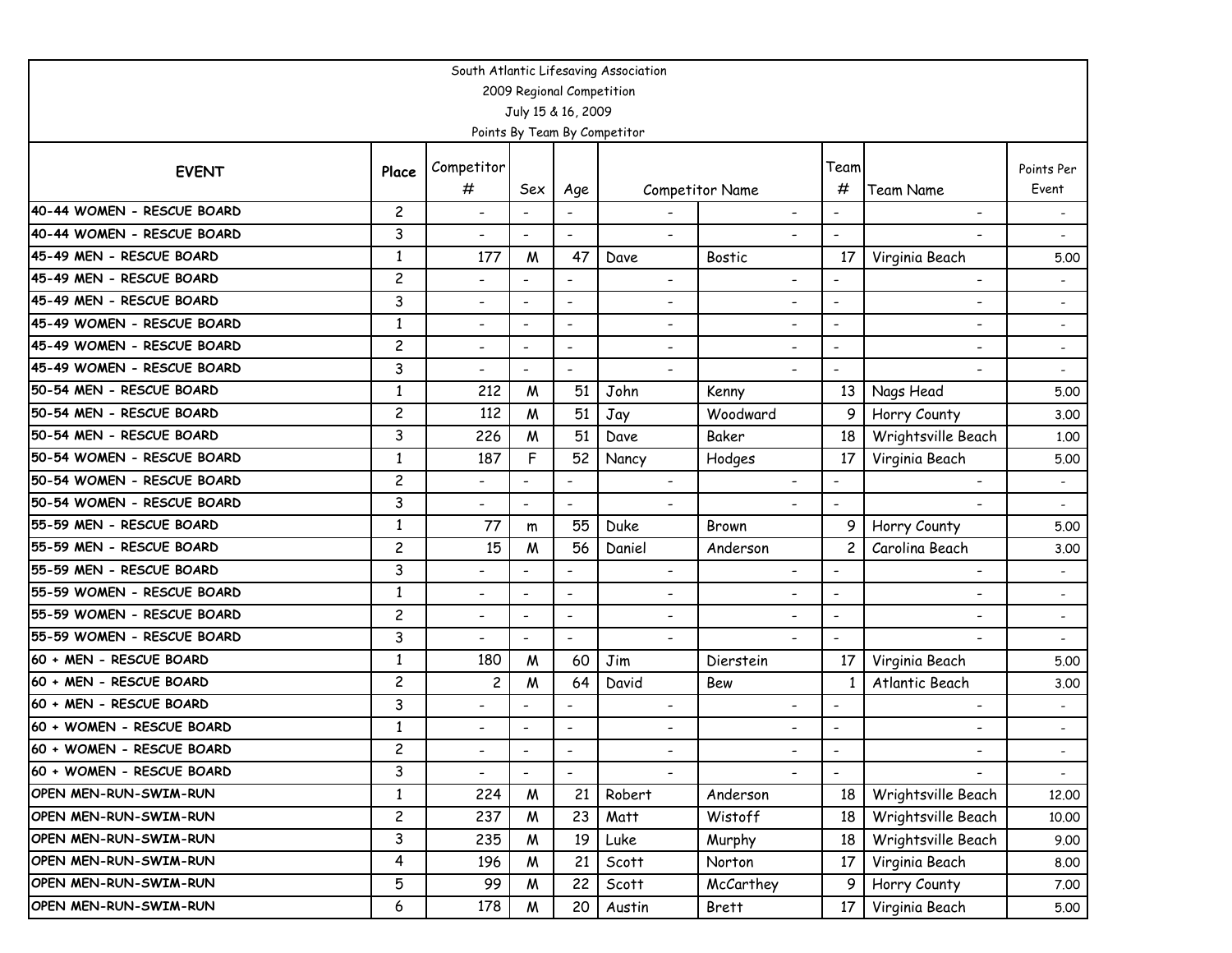| South Atlantic Lifesaving Association |                |                          |                          |                           |                              |                          |                          |                          |                          |  |  |  |
|---------------------------------------|----------------|--------------------------|--------------------------|---------------------------|------------------------------|--------------------------|--------------------------|--------------------------|--------------------------|--|--|--|
|                                       |                |                          |                          | 2009 Regional Competition |                              |                          |                          |                          |                          |  |  |  |
|                                       |                |                          |                          | July 15 & 16, 2009        |                              |                          |                          |                          |                          |  |  |  |
|                                       |                |                          |                          |                           | Points By Team By Competitor |                          |                          |                          |                          |  |  |  |
| <b>EVENT</b>                          | Place          | Competitor               |                          |                           |                              |                          | Team                     |                          | Points Per               |  |  |  |
|                                       |                | #                        | Sex                      | Age                       |                              | Competitor Name          | #                        | Team Name                | Event                    |  |  |  |
| OPEN MEN-RUN-SWIM-RUN                 | $\overline{7}$ | 172                      | M                        | 22                        | Nick                         | Schilling                | 5                        | Corolla                  | 4.00                     |  |  |  |
| <b>OPEN MEN-RUN-SWIM-RUN</b>          | 8              | 129                      | M                        | 17                        | Eli                          | Phillips                 | 10                       | Jax Beach                | 3.00                     |  |  |  |
| <b>OPEN MEN-RUN-SWIM-RUN</b>          | 9              | 109                      | M                        | 20                        | Michael                      | Supp                     | 9                        | Horry County             | 2.00                     |  |  |  |
| <b>OPEN MEN-RUN-SWIM-RUN</b>          | 10             | 49                       | W                        | 21                        | Jordan                       | Toopes                   | 3                        | Charleston County        | 1.00                     |  |  |  |
| OPEN WOMEN-RUN-SWIM-RUN               | $\mathbf{1}$   | 72                       | F                        | 21                        | Rachael                      | Blue                     | 9                        | Horry County             | 12.00                    |  |  |  |
| OPEN WOMEN-RUN-SWIM-RUN               | $\overline{c}$ | 173                      | F                        | 21                        | Rachel                       | Sunday                   | 5                        | Corolla                  | 10.00                    |  |  |  |
| OPEN WOMEN-RUN-SWIM-RUN               | 3              | 136                      | F                        | 20                        | Anna                         | Battiata                 | 13                       | Nags Head                | 9.00                     |  |  |  |
| OPEN WOMEN-RUN-SWIM-RUN               | 4              | 169                      | F                        | 25                        | Laura                        | Miller                   | 5                        | Corolla                  | 8.00                     |  |  |  |
| OPEN WOMEN-RUN-SWIM-RUN               | 5              | 40                       | F                        | 20                        | Sara                         | Gardocki                 |                          | Charleston County        | 7.00                     |  |  |  |
| OPEN WOMEN-RUN-SWIM-RUN               | 6              | 197                      | F                        | 16                        | Kimberly                     | Rich                     | 17                       | Virginia Beach           | 5.00                     |  |  |  |
| OPEN WOMEN-RUN-SWIM-RUN               | $\overline{7}$ | 170                      | F                        | 19                        | Carolyn                      | Royce                    | 5                        | Corolla                  | 4.00                     |  |  |  |
| OPEN WOMEN-RUN-SWIM-RUN               | 8              | 192                      | F                        | 17                        | Ashley                       | Luchsinger               | 17                       | Virginia Beach           | 3.00                     |  |  |  |
| OPEN WOMEN-RUN-SWIM-RUN               | 9              | 82                       | F                        | 19                        | Kali                         | Gaskill                  | 9                        | Horry County             | 2.00                     |  |  |  |
| OPEN WOMEN-RUN-SWIM-RUN               | 10             | 51                       | F                        | 20                        | Chelsey                      | <b>Brett</b>             | 8                        | <b>Hilton Head</b>       | 1.00                     |  |  |  |
| 30-34 MEN-RUN-SWIM-RUN                | $\mathbf{1}$   | 39                       | W                        | 33                        | Stephen                      | Fernandez                | 3                        | Charleston County        | 5.00                     |  |  |  |
| 30-34 MEN-RUN-SWIM-RUN                | $\overline{c}$ | 225                      | M                        | 30                        | Scott                        | Anderson                 | 18                       | Wrightsville Beach       | 3.00                     |  |  |  |
| 30-34 MEN-RUN-SWIM-RUN                | 3              | 163                      | M                        | 33                        | Shaun                        | Buen                     | 5                        | Corolla                  | 1.00                     |  |  |  |
| 30-34 WOMEN-RUN-SWIM-RUN              | $\mathbf{1}$   | 174                      | F                        | 30                        | Sylvia                       | Wolff                    | 5                        | Corolla                  | 5.00                     |  |  |  |
| 30-34 WOMEN-RUN-SWIM-RUN              | $\overline{c}$ | 250                      | F                        | 34                        | Amy                          | MacPherson               | 9                        | Horry County             | 3.00                     |  |  |  |
| 30-34 WOMEN-RUN-SWIM-RUN              | 3              | $\overline{\phantom{0}}$ |                          | $\overline{\phantom{a}}$  | $\overline{\phantom{a}}$     | $\overline{\phantom{0}}$ | $\overline{\phantom{a}}$ |                          |                          |  |  |  |
| 35-39 MEN-RUN-SWIM-RUN                | $\mathbf{1}$   | 236                      | M                        | 39                        | Todd                         | Pletcher                 | 18                       | Wrightsville Beach       | 5.00                     |  |  |  |
| 35-39 MEN-RUN-SWIM-RUN                | $\overline{c}$ | 184                      | M                        | 38                        | Tom                          | Gill                     | 17                       | Virginia Beach           | 3.00                     |  |  |  |
| 35-39 MEN-RUN-SWIM-RUN                | 3              | 191                      | M                        | 36                        | Marc                         | Levine                   | 17                       | Virginia Beach           | 1.00                     |  |  |  |
| 35-39 WOMEN-RUN-SWIM-RUN              | 1              | 213                      | F                        | 39                        | Angela                       | Ray                      |                          | Fernandina Beach         | 5.00                     |  |  |  |
| 35-39 WOMEN-RUN-SWIM-RUN              | $\overline{c}$ |                          |                          | $\overline{\phantom{a}}$  |                              |                          |                          |                          |                          |  |  |  |
| 35-39 WOMEN-RUN-SWIM-RUN              | 3              |                          | $\overline{\phantom{a}}$ |                           |                              |                          | $\blacksquare$           |                          |                          |  |  |  |
| 40-44 MEN - RUN-SWIM-RUN              | $\mathbf{1}$   | 251                      | M                        | 40                        | Tim                          | Rainbolt                 |                          | Horry County             | 5.00                     |  |  |  |
| 40-44 MEN - RUN-SWIM-RUN              | $\overline{c}$ | $\overline{7}$           | M                        | 40                        | Tommy                        | Lee                      |                          | Atlantic Beach           | 3.00                     |  |  |  |
| 40-44 MEN - RUN-SWIM-RUN              | 3              | $\overline{a}$           | $\overline{\phantom{a}}$ | $\overline{\phantom{a}}$  | $\overline{\phantom{a}}$     | $\overline{\phantom{0}}$ | $\overline{\phantom{a}}$ | $\overline{\phantom{0}}$ | $\sim$                   |  |  |  |
| 40-44 WOMEN - RUN-SWIM-RUN            | $\mathbf{1}$   | $\overline{\phantom{a}}$ | $\overline{\phantom{a}}$ | $\overline{\phantom{a}}$  | $\overline{\phantom{a}}$     | $\overline{\phantom{0}}$ | $\overline{\phantom{a}}$ | $\overline{\phantom{0}}$ | $\overline{\phantom{a}}$ |  |  |  |
| 40-44 WOMEN - RUN-SWIM-RUN            | $\overline{c}$ | $\overline{\phantom{0}}$ | $\overline{\phantom{a}}$ | $\overline{\phantom{a}}$  | $\overline{\phantom{a}}$     | -                        | $\overline{\phantom{a}}$ | $\overline{\phantom{0}}$ | $\overline{\phantom{a}}$ |  |  |  |
| 40-44 WOMEN - RUN-SWIM-RUN            | $\mathbf{3}$   | $\overline{\phantom{a}}$ | $\overline{\phantom{a}}$ | $\blacksquare$            | $\overline{\phantom{a}}$     | $\overline{\phantom{a}}$ | $-$                      | $\overline{\phantom{a}}$ | $\sim$                   |  |  |  |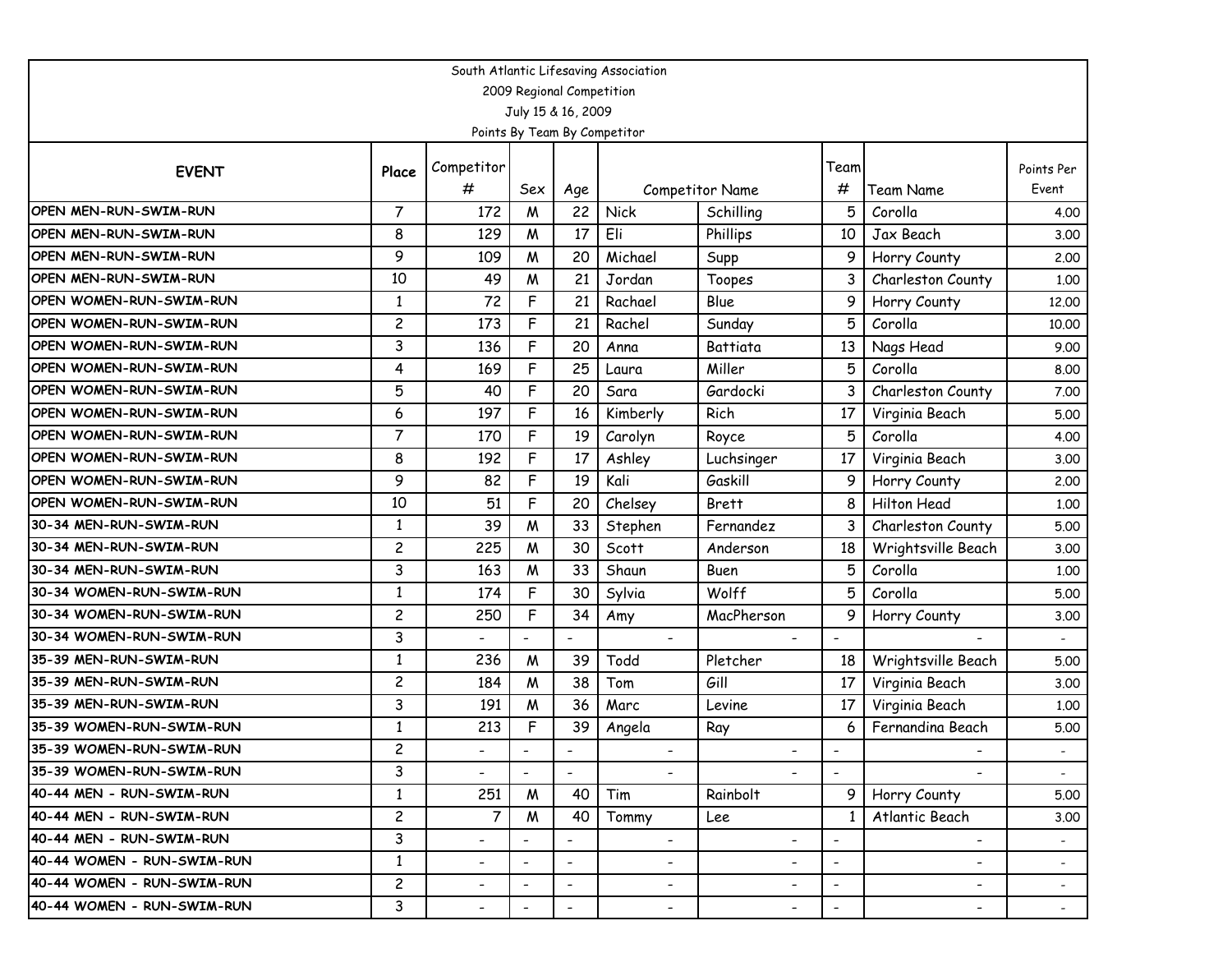| South Atlantic Lifesaving Association |                |                              |                          |                           |                              |                              |                          |                          |                          |  |  |  |
|---------------------------------------|----------------|------------------------------|--------------------------|---------------------------|------------------------------|------------------------------|--------------------------|--------------------------|--------------------------|--|--|--|
|                                       |                |                              |                          | 2009 Regional Competition |                              |                              |                          |                          |                          |  |  |  |
|                                       |                |                              |                          | July 15 & 16, 2009        |                              |                              |                          |                          |                          |  |  |  |
|                                       |                |                              |                          |                           | Points By Team By Competitor |                              |                          |                          |                          |  |  |  |
|                                       |                | Competitor                   |                          |                           |                              |                              | Team                     |                          | Points Per               |  |  |  |
| <b>EVENT</b>                          | Place          | #                            | Sex                      | Age                       |                              | Competitor Name              | #                        | <b>Team Name</b>         | Event                    |  |  |  |
| 45-49 MEN - RUN-SWIM-RUN              | $\mathbf{1}$   | 177                          | M                        | 47                        | Dave                         | <b>Bostic</b>                | 17                       | Virginia Beach           | 5.00                     |  |  |  |
| 45-49 MEN - RUN-SWIM-RUN              | $\overline{c}$ | $\overline{\phantom{0}}$     |                          |                           | $\overline{\phantom{0}}$     | $\overline{\phantom{a}}$     | $\overline{\phantom{a}}$ | $\overline{\phantom{a}}$ |                          |  |  |  |
| 45-49 MEN - RUN-SWIM-RUN              | 3              | $\overline{\phantom{a}}$     |                          | $\blacksquare$            | $\overline{\phantom{0}}$     | $\overline{\phantom{a}}$     | $\blacksquare$           | $\overline{\phantom{a}}$ |                          |  |  |  |
| 45-49 WOMEN - RUN-SWIM-RUN            | $\mathbf{1}$   | $\qquad \qquad \blacksquare$ |                          | $\overline{\phantom{a}}$  | $\qquad \qquad \blacksquare$ | -                            | $\overline{\phantom{a}}$ | -                        |                          |  |  |  |
| 45-49 WOMEN - RUN-SWIM-RUN            | $\overline{c}$ | $\overline{\phantom{a}}$     | $\overline{\phantom{a}}$ | $\overline{\phantom{a}}$  | $\qquad \qquad \blacksquare$ | $\qquad \qquad \blacksquare$ | $\blacksquare$           | -                        |                          |  |  |  |
| 45-49 WOMEN - RUN-SWIM-RUN            | 3              | $\overline{\phantom{0}}$     |                          |                           |                              |                              | $\overline{\phantom{a}}$ |                          |                          |  |  |  |
| 50-54 MEN - RUN-SWIM-RUN              | $\mathbf{1}$   | 112                          | M                        | 51                        | Jay                          | Woodward                     | 9                        | Horry County             | 5.00                     |  |  |  |
| 50-54 MEN - RUN-SWIM-RUN              | $\overline{c}$ | 212                          | W                        | 51                        | John                         | Kenny                        | 13                       | Nags Head                | 3.00                     |  |  |  |
| 50-54 MEN - RUN-SWIM-RUN              | 3              | 226                          | W                        | 51                        | Dave                         | Baker                        | 18                       | Wrightsville Beach       | 1.00                     |  |  |  |
| 50-54 WOMEN - RUN-SWIM-RUN            | $\mathbf{1}$   | 187                          | F                        | 52                        | Nancy                        | Hodges                       | 17                       | Virginia Beach           | 5.00                     |  |  |  |
| 50-54 WOMEN - RUN-SWIM-RUN            | $\overline{c}$ | $\overline{\phantom{0}}$     |                          |                           | $\overline{\phantom{a}}$     |                              | $\overline{\phantom{a}}$ |                          |                          |  |  |  |
| 50-54 WOMEN - RUN-SWIM-RUN            | 3              | $\overline{\phantom{0}}$     |                          | $\blacksquare$            | $\overline{a}$               |                              | $\blacksquare$           |                          |                          |  |  |  |
| 55-59 MEN - RUN-SWIM-RUN              | $\mathbf{1}$   | 15                           | W                        | 56                        | Daniel                       | Anderson                     | $\overline{c}$           | Carolina Beach           | 5.00                     |  |  |  |
| 55-59 MEN - RUN-SWIM-RUN              | $\overline{c}$ | 158                          | W                        | 56                        | Clark                        | Pace                         | 16                       | St Johns County          | 3.00                     |  |  |  |
| 55-59 MEN - RUN-SWIM-RUN              | 3              | $\overline{\phantom{a}}$     | $\overline{\phantom{a}}$ | $\overline{\phantom{a}}$  | $\overline{\phantom{a}}$     | $\overline{\phantom{a}}$     | $\blacksquare$           | -                        |                          |  |  |  |
| 55-59 WOMEN - RUN-SWIM-RUN            | $\mathbf{1}$   | $\overline{\phantom{0}}$     |                          | $\blacksquare$            | $\overline{\phantom{0}}$     | -                            | $\overline{\phantom{a}}$ | -                        |                          |  |  |  |
| 55-59 WOMEN - RUN-SWIM-RUN            | $\overline{c}$ | $\overline{\phantom{0}}$     | $\overline{\phantom{a}}$ | $\overline{\phantom{a}}$  | $\overline{\phantom{0}}$     | $\overline{\phantom{a}}$     | $\overline{\phantom{a}}$ | $\overline{\phantom{a}}$ |                          |  |  |  |
| 55-59 WOMEN - RUN-SWIM-RUN            | 3              | $\blacksquare$               |                          | $\blacksquare$            | $\blacksquare$               | $\overline{\phantom{0}}$     |                          | $\blacksquare$           |                          |  |  |  |
| 60 + MEN-RUN-SWIM-RUN                 | $\mathbf{1}$   | 180                          | W                        | 60                        | Jim                          | Dierstein                    | 17                       | Virginia Beach           | 5.00                     |  |  |  |
| 60 + MEN-RUN-SWIM-RUN                 | $\overline{c}$ | $\overline{\mathbf{c}}$      | M                        | 64                        | David                        | Bew                          | 1                        | Atlantic Beach           | 3.00                     |  |  |  |
| 60 + MEN-RUN-SWIM-RUN                 | 3              | $\overline{\phantom{0}}$     |                          |                           | $\overline{\phantom{0}}$     | $\overline{\phantom{a}}$     | $\overline{\phantom{a}}$ | $\overline{\phantom{0}}$ |                          |  |  |  |
| 60 + WOMEN - RUN-SWIM-RUN             | $\mathbf{1}$   | $\overline{\phantom{0}}$     |                          | $\overline{\phantom{a}}$  | $\qquad \qquad \blacksquare$ | $\overline{\phantom{a}}$     |                          | -                        |                          |  |  |  |
| 60 + WOMEN - RUN-SWIM-RUN             | $\overline{c}$ | $\overline{\phantom{a}}$     |                          | $\overline{\phantom{a}}$  | $\overline{\phantom{a}}$     | $\overline{\phantom{a}}$     |                          | $\overline{\phantom{a}}$ | $\overline{\phantom{a}}$ |  |  |  |
| 60 + WOMEN - RUN-SWIM-RUN             | 3              | $\overline{\phantom{0}}$     |                          | $\overline{\phantom{a}}$  |                              |                              |                          |                          |                          |  |  |  |
| OPEN MEN-SWIM RESCUE RACE             | $\mathbf{1}$   | 235                          | M                        | 19                        | Luke                         | Murphy                       | 18                       | Wrightsville Beach       | 3.00                     |  |  |  |
| OPEN MEN-SWIM RESCUE RACE             | $\mathbf{1}$   | 231                          | M                        | 24                        | Hunter                       | Hay                          | 18 I                     | Wrightsville Beach       | 3.00                     |  |  |  |
| OPEN MEN-SWIM RESCUE RACE             | $\mathbf{1}$   | 237                          |                          | 23                        | Matt                         | Wistoff                      | 18                       | Wrightsville Beach       | 3.00                     |  |  |  |
| OPEN MEN-SWIM RESCUE RACE             | $\mathbf{1}$   | 234                          |                          | 29                        | John                         | Mauney                       | 18                       | Wrightsville Beach       | 3.00                     |  |  |  |
| OPEN MEN-SWIM RESCUE RACE             | $\overline{c}$ | 99                           | W                        | 22                        | Scott                        | McCarthey                    | 9                        | Horry County             | 2.50                     |  |  |  |
| OPEN MEN-SWIM RESCUE RACE             | $\overline{c}$ | 95                           | W                        | 20                        | Stan                         | Lisogurskyi                  | 9                        | Horry County             | 2.50                     |  |  |  |
| OPEN MEN-SWIM RESCUE RACE             | $\overline{c}$ | 111                          |                          | 22                        | Dimo                         | Valev                        | 9                        | Horry County             | 2,50                     |  |  |  |
| OPEN MEN-SWIM RESCUE RACE             | $\overline{c}$ | 101                          |                          | 22                        | Patrick                      | Pinney                       | 9                        | Horry County             | 2,50                     |  |  |  |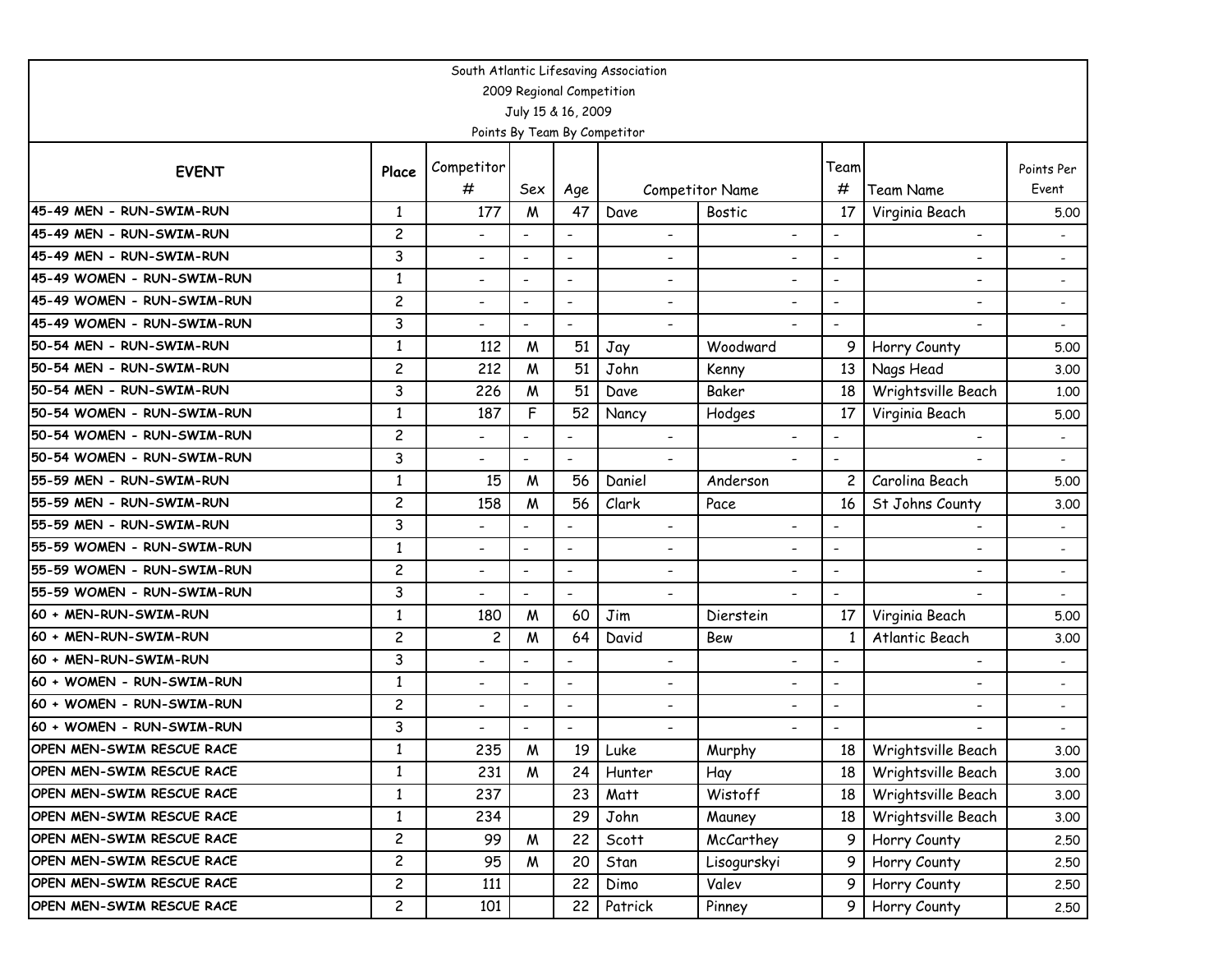| South Atlantic Lifesaving Association                                                                 |                |            |     |                    |                              |                        |      |                    |            |  |  |  |
|-------------------------------------------------------------------------------------------------------|----------------|------------|-----|--------------------|------------------------------|------------------------|------|--------------------|------------|--|--|--|
| 2009 Regional Competition                                                                             |                |            |     |                    |                              |                        |      |                    |            |  |  |  |
|                                                                                                       |                |            |     | July 15 & 16, 2009 |                              |                        |      |                    |            |  |  |  |
|                                                                                                       |                |            |     |                    | Points By Team By Competitor |                        |      |                    |            |  |  |  |
| <b>EVENT</b>                                                                                          | Place          | Competitor |     |                    |                              |                        | Team |                    | Points Per |  |  |  |
|                                                                                                       |                | #          | Sex | Age                |                              | <b>Competitor Name</b> | #    | Team Name          | Event      |  |  |  |
| OPEN MEN-SWIM RESCUE RACE                                                                             | 3              | 114        | W   | 19                 | Cody                         | Brechler               | 10   | Jax Beach          | 2.25       |  |  |  |
| IOPEN MEN-SWIM RESCUE RACE                                                                            | 3              | 126        | M   | 24                 | Art                          | Naidzich               | 10   | Jax Beach          | 2.25       |  |  |  |
| 3<br>25<br>IOPEN MEN-SWIM RESCUE RACE<br>128<br>Phifer<br>Jax Beach<br>Barrett<br>10<br>2.25          |                |            |     |                    |                              |                        |      |                    |            |  |  |  |
| 3<br>135<br><b>OPEN MEN-SWIM RESCUE RACE</b><br>40<br>Thom<br>Wright<br>10<br>Jax Beach<br>2.25       |                |            |     |                    |                              |                        |      |                    |            |  |  |  |
| IOPEN MEN-SWIM RESCUE RACE<br>4<br>172<br>W<br>22<br>Schilling<br>Corolla<br><b>Nick</b><br>5<br>2.00 |                |            |     |                    |                              |                        |      |                    |            |  |  |  |
| IOPEN MEN-SWIM RESCUE RACE                                                                            | 4              | 166        | W   | 24                 | Ricky                        | DeVennish              | 5    | Corolla            | 2.00       |  |  |  |
| IOPEN MEN-SWIM RESCUE RACE                                                                            | 4              | 167        |     | 29                 | Mike                         | Hudson                 | 5    | Corolla            | 2.00       |  |  |  |
| IOPEN MEN-SWIM RESCUE RACE                                                                            | 4              | 168        |     | 20                 | Mike                         | McAlpin                | 5    | Corolla            | 2,00       |  |  |  |
| IOPEN MEN-SWIM RESCUE RACE                                                                            | 5              | 194        | M   | 25                 | Sean                         | Millard                | 17   | Virginia Beach     | 1.75       |  |  |  |
| IOPEN MEN-SWIM RESCUE RACE                                                                            | 5              | 198        | M   | 19                 | Tristan                      | Pietrzak               | 17   | Virginia Beach     | 1.75       |  |  |  |
| IOPEN MEN-SWIM RESCUE RACE                                                                            | 5              | 185        |     | 19                 | Caleb                        | Guzik                  | 17   | Virginia Beach     | 1.75       |  |  |  |
| IOPEN MEN-SWIM RESCUE RACE                                                                            | 5              | 178        |     | 20                 | Austin                       | <b>Brett</b>           | 17   | Virginia Beach     | 1.75       |  |  |  |
| IOPEN MEN-SWIM RESCUE RACE                                                                            | 6              | 65         | M   | 22                 | Grant                        | Sasse                  | 8    | Hilton Head        | 1.25       |  |  |  |
| IOPEN MEN-SWIM RESCUE RACE                                                                            | 6              | 55         | M   | 33                 | Daniel                       | Condell                | 8    | Hilton Head        | 1.25       |  |  |  |
| OPEN MEN-SWIM RESCUE RACE                                                                             | 6              | 56         |     | 21                 | James                        | Donahue                | 8    | Hilton Head        | 1.25       |  |  |  |
| OPEN MEN-SWIM RESCUE RACE                                                                             | 6              | 63         |     | 20                 | Kevin                        | Okapal                 | 8    | Hilton Head        | 1.25       |  |  |  |
| IOPEN MEN-SWIM RESCUE RACE                                                                            | $\overline{7}$ | 225        | M   | 30                 | Scott                        | Anderson               | 18   | Wrightsville Beach | 1.00       |  |  |  |
| <b>OPEN MEN-SWIM RESCUE RACE</b>                                                                      | $\overline{7}$ | 224        | W   | 21                 | Robert                       | Anderson               | 18   | Wrightsville Beach | 1.00       |  |  |  |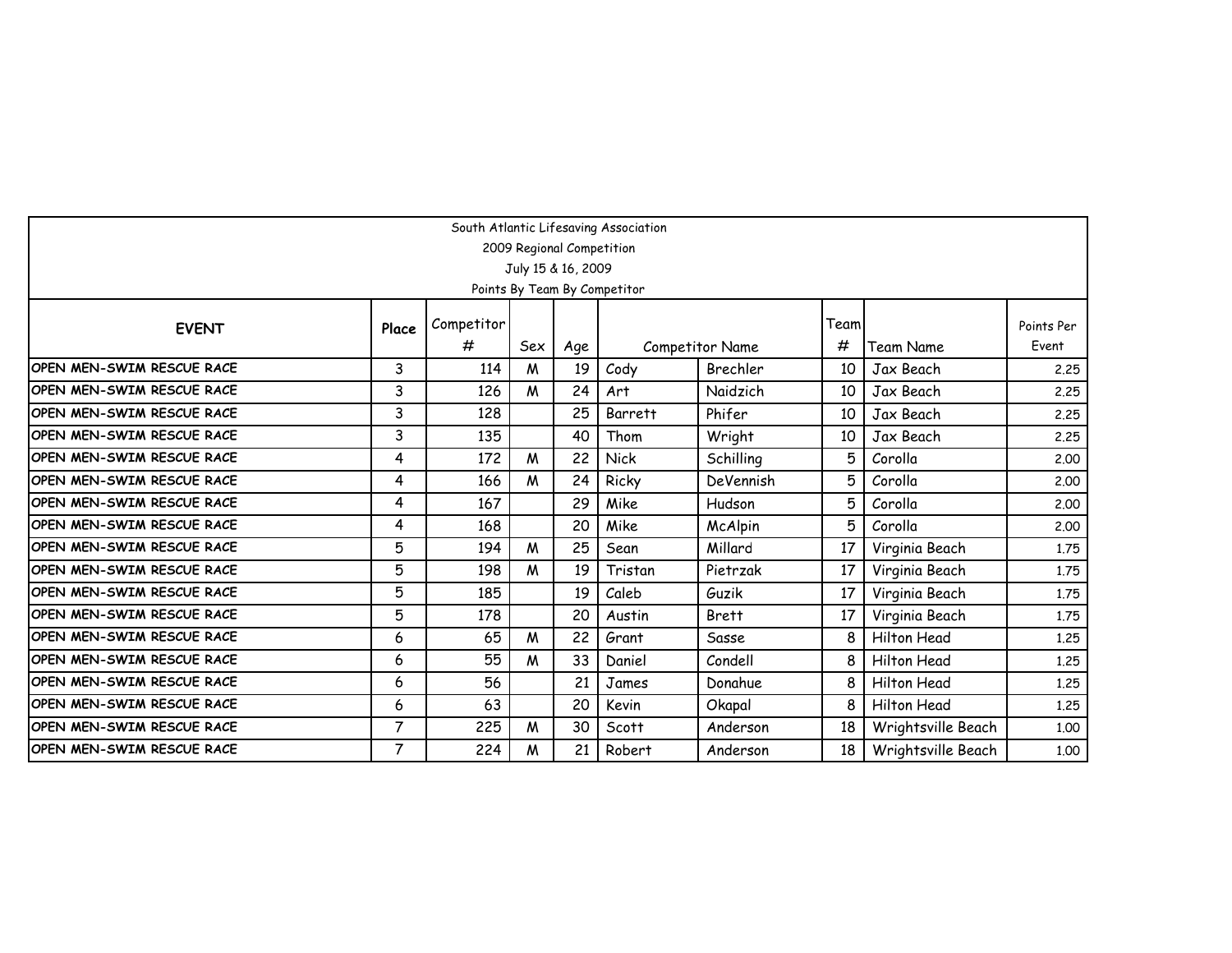| South Atlantic Lifesaving Association |                |            |     |                    |                              |                 |      |                    |            |  |  |  |
|---------------------------------------|----------------|------------|-----|--------------------|------------------------------|-----------------|------|--------------------|------------|--|--|--|
| 2009 Regional Competition             |                |            |     |                    |                              |                 |      |                    |            |  |  |  |
|                                       |                |            |     | July 15 & 16, 2009 |                              |                 |      |                    |            |  |  |  |
|                                       |                |            |     |                    | Points By Team By Competitor |                 |      |                    |            |  |  |  |
| <b>EVENT</b>                          | Place          | Competitor |     |                    |                              |                 | Team |                    | Points Per |  |  |  |
|                                       |                | #          | Sex | Age                |                              | Competitor Name | #    | Team Name          | Event      |  |  |  |
| OPEN MEN-SWIM RESCUE RACE             | $\overline{7}$ | 233        |     | 25                 | Matt                         | Linskey         | 18   | Wrightsville Beach | 1.00       |  |  |  |
| OPEN MEN-SWIM RESCUE RACE             | $\overline{7}$ | 236        |     | 39                 | Todd                         | Pletcher        | 18   | Wrightsville Beach | 1.00       |  |  |  |
| OPEN MEN-SWIM RESCUE RACE             | 8              | 45         | M   | 24                 | Tom                          | Madden          | 3    | Charleston County  | 0.75       |  |  |  |
| OPEN MEN-SWIM RESCUE RACE             | 8              | 43         | M   | 29                 | Brian                        | Mack            |      | Charleston County  | 0.75       |  |  |  |
| <b>OPEN MEN-SWIM RESCUE RACE</b>      | 8              | 41         |     | 36                 | Chris                        | Knebel          | 3    | Charleston County  | 0.75       |  |  |  |
| <b>OPEN MEN-SWIM RESCUE RACE</b>      | 8              | 44         |     | 21                 | Tim                          | Mack            | 3    | Charleston County  | 0.75       |  |  |  |
| <b>OPEN MEN-SWIM RESCUE RACE</b>      | 9              | 36         | M   | 20                 | David                        | <b>Bennett</b>  | 3    | Charleston County  | 0.50       |  |  |  |
| OPEN MEN-SWIM RESCUE RACE             | 9              | 48         | M   | 19                 | Alex                         | Rigsby          | 3    | Charleston County  | 0.50       |  |  |  |
| OPEN MEN-SWIM RESCUE RACE             | 9              | 49         |     | 21                 | Jordan                       | Toopes          | 3    | Charleston County  | 0.50       |  |  |  |
| <b>OPEN MEN-SWIM RESCUE RACE</b>      | 9              | 39         |     | 33                 | Stephen                      | Fernandez       | 3    | Charleston County  | 0.50       |  |  |  |
| <b>OPEN MEN-SWIM RESCUE RACE</b>      | 10             | 130        | M   | 27                 | Chris                        | Saggau          | 10   | Jax Beach          | 0.25       |  |  |  |
| <b>OPEN MEN-SWIM RESCUE RACE</b>      | 10             | 131        | M   | 17                 | Austin                       | Schoenberg      | 10   | Jax Beach          | 0.25       |  |  |  |
| OPEN MEN-SWIM RESCUE RACE             | 10             | 120        |     | 22                 | Holden                       | Harris          | 10   | Jax Beach          | 0.25       |  |  |  |
| <b>OPEN MEN-SWIM RESCUE RACE</b>      | 10             | 118        |     | 19                 | Richard                      | Ghiotto         | 10   | Jax Beach          | 0.25       |  |  |  |
| OPEN WOMEN-SWIM RESCUE RACE           | 1              | 169        | F   | 25                 | Laura                        | Miller          | 5    | Corolla            | 3.00       |  |  |  |
| OPEN WOMEN-SWIM RESCUE RACE           | $\mathbf{1}$   | 174        | F   | 30                 | Sylvia                       | Wolff           | 5    | Corolla            | 3.00       |  |  |  |
| OPEN WOMEN-SWIM RESCUE RACE           | 1              | 173        | F   | 21                 | Rachel                       | Sunday          | 5    | Corolla            | 3.00       |  |  |  |
| OPEN WOMEN-SWIM RESCUE RACE           | $\mathbf{1}$   | 165        | F   | 20                 | Alexis                       | Cherewka        | 5    | Corolla            | 3.00       |  |  |  |
| OPEN WOMEN-SWIM RESCUE RACE           | 2              | 82         | F   | 19                 | Kali                         | Gaskill         | 9    | Horry County       | 2.50       |  |  |  |
| OPEN WOMEN-SWIM RESCUE RACE           | $\overline{c}$ | 72         | F   | 21                 | Rachael                      | Blue            | 9    | Horry County       | 2.50       |  |  |  |
| OPEN WOMEN-SWIM RESCUE RACE           | $\overline{c}$ | 83         | F   | 20                 | Cassidy                      | Hannigan        | 9    | Horry County       | 2.50       |  |  |  |
| OPEN WOMEN-SWIM RESCUE RACE           | $\overline{c}$ | 80         | F   | 20                 | Tracey                       | Daniska         | 9    | Horry County       | 2.50       |  |  |  |
| OPEN WOMEN-SWIM RESCUE RACE           | 3              | 176        | F   | 20                 | April                        | Barrientos      | 17   | Virginia Beach     | 2.25       |  |  |  |
| OPEN WOMEN-SWIM RESCUE RACE           | 3              | 186        | F   | 18                 | Cayla                        | Haney           | 17   | Virginia Beach     | 2.25       |  |  |  |
| <b>OPEN WOMEN-SWIM RESCUE RACE</b>    | 3              | 195        | F   | 19                 | Nicole                       | Morgan          | 17   | Virginia Beach     | 2.25       |  |  |  |
| OPEN WOMEN-SWIM RESCUE RACE           | 3              | 175        | F   | 21                 | Marty                        | Antony          | 17   | Virginia Beach     | 2.25       |  |  |  |
| OPEN WOMEN-SWIM RESCUE RACE           | 4              | 200        | F   | 17                 | Kristina                     | Tew             | 17   | Virginia Beach     | 2.00       |  |  |  |
| OPEN WOMEN-SWIM RESCUE RACE           | 4              | 193        | F   | 17                 | Katelyn                      | McKenna         | 17   | Virginia Beach     | 2.00       |  |  |  |
| OPEN WOMEN-SWIM RESCUE RACE           | 4              | 192        | F   | 17                 | Ashley                       | Luchsinger      | 17   | Virginia Beach     | 2.00       |  |  |  |
| OPEN WOMEN-SWIM RESCUE RACE           | 4              | 197        | F   | 16                 | Kimberly                     | Rich            | 17   | Virginia Beach     | 2.00       |  |  |  |
| OPEN WOMEN-SWIM RESCUE RACE           | 5              | 204        | F   | 17                 | Brandi                       | Berry           | 11   | Kill Devil Hills   | 1.75       |  |  |  |
| OPEN WOMEN-SWIM RESCUE RACE           | 5              | 202        | F   | 18                 | Kelly                        | Archer          | 11   | Kill Devil Hills   | 1.75       |  |  |  |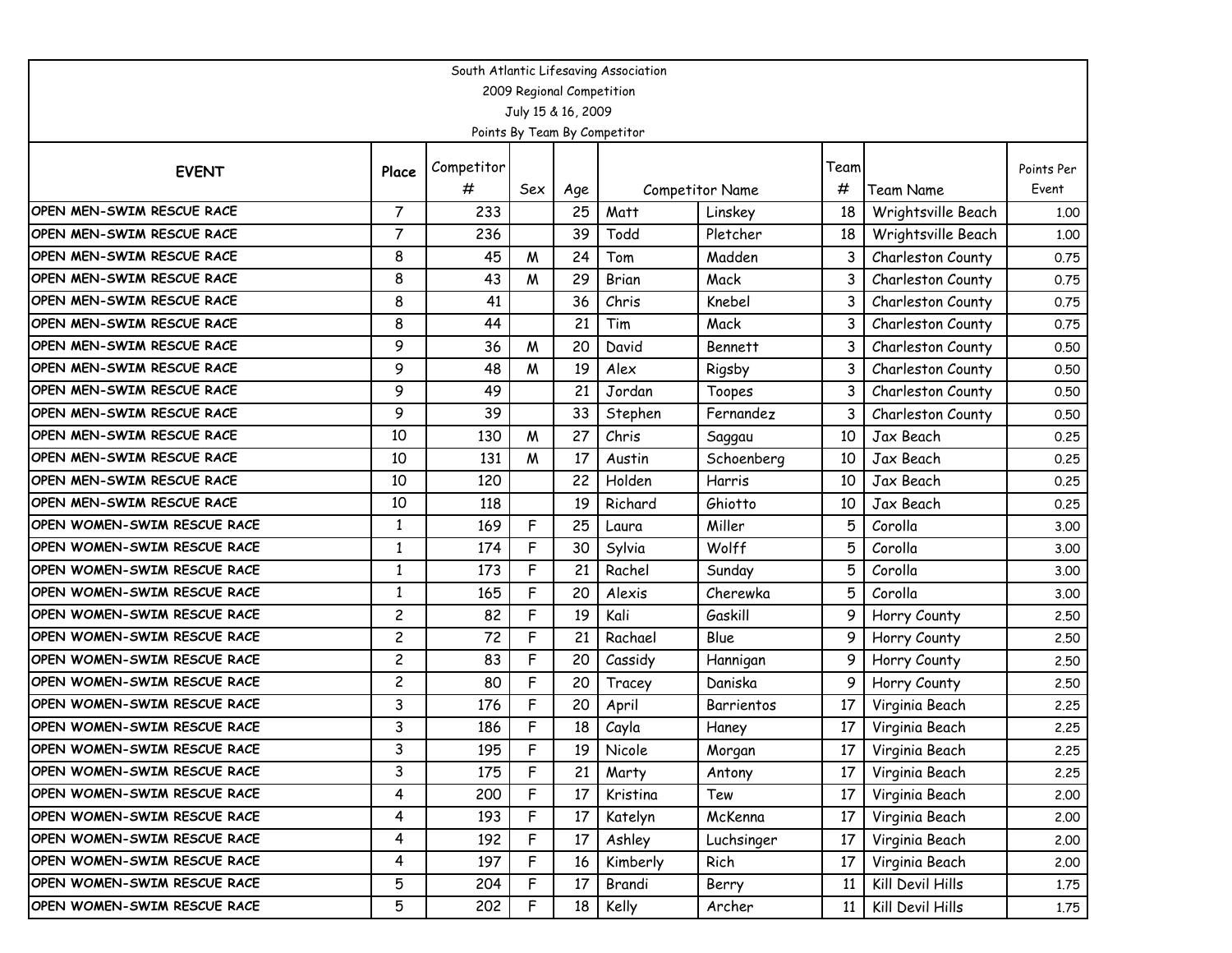| South Atlantic Lifesaving Association |                           |            |     |                    |                              |                  |                 |                   |            |  |  |  |  |
|---------------------------------------|---------------------------|------------|-----|--------------------|------------------------------|------------------|-----------------|-------------------|------------|--|--|--|--|
|                                       | 2009 Regional Competition |            |     |                    |                              |                  |                 |                   |            |  |  |  |  |
|                                       |                           |            |     | July 15 & 16, 2009 |                              |                  |                 |                   |            |  |  |  |  |
|                                       |                           |            |     |                    | Points By Team By Competitor |                  |                 |                   |            |  |  |  |  |
| <b>EVENT</b>                          | Place                     | Competitor |     |                    |                              |                  | Team            |                   | Points Per |  |  |  |  |
|                                       |                           | #          | Sex | Age                |                              | Competitor Name  | #               | Team Name         | Event      |  |  |  |  |
| OPEN WOMEN-SWIM RESCUE RACE           | 5                         | 205        | F   | 24                 | Sarah                        | Baird            | 11              | Kill Devil Hills  | 1.75       |  |  |  |  |
| OPEN WOMEN-SWIM RESCUE RACE           | 5                         | 206        | F   | 24                 | Christen                     | Cevoli           | 11              | Kill Devil Hills  | 1.75       |  |  |  |  |
| OPEN WOMEN-SWIM RESCUE RACE           | 6                         | 61         | F   | 24                 | Kelli                        | King             | 8               | Hilton Head       | 1.25       |  |  |  |  |
| OPEN WOMEN-SWIM RESCUE RACE           | 6                         | 51         | F   | 20                 | Chelsey                      | <b>Brett</b>     | 8               | Hilton Head       | 1.25       |  |  |  |  |
| OPEN WOMEN-SWIM RESCUE RACE           | 6                         | 53         | F   | 18                 | Erica                        | Burkheimer       | 8               | Hilton Head       | 1.25       |  |  |  |  |
| OPEN WOMEN-SWIM RESCUE RACE           | 6                         | 66         | F   | 19                 | Lynne                        | Staples          | 8               | Hilton Head       | 1.25       |  |  |  |  |
| OPEN WOMEN-SWIM RESCUE RACE           | $\overline{7}$            | 14         | F   | 22                 | Mallory                      | Albritton        | 2               | Carolina Beach    | 1.00       |  |  |  |  |
| OPEN WOMEN-SWIM RESCUE RACE           | $\overline{7}$            | 22         | F   | 21                 | Kelly                        | Esposito         | 2               | Carolina Beach    | 1.00       |  |  |  |  |
| OPEN WOMEN-SWIM RESCUE RACE           | 7                         | 31         | F   | 22                 | Genene                       | Peterson         | 2               | Carolina Beach    | 1.00       |  |  |  |  |
| OPEN WOMEN-SWIM RESCUE RACE           | $\overline{7}$            | 28         | F   | 19                 | Jessica                      | Mariskanish      | 2               | Carolina Beach    | 1.00       |  |  |  |  |
| OPEN WOMEN-SWIM RESCUE RACE           | 8                         | 125        | F   | 18                 | Kaitlyn                      | Morris           | 10              | Jax Beach         | 0.75       |  |  |  |  |
| OPEN WOMEN-SWIM RESCUE RACE           | 8                         | 132        | F   | 17                 | Allison                      | Shemenski        | 10              | Jax Beach         | 0.75       |  |  |  |  |
| OPEN WOMEN-SWIM RESCUE RACE           | 8                         | 133        | F   | 19                 | Kaitlyn                      | Shemenski        | 10              | Jax Beach         | 0.75       |  |  |  |  |
| OPEN WOMEN-SWIM RESCUE RACE           | 8                         | 123        | F   | 26                 | Jelisse                      | Marrero          | 10              | Jax Beach         | 0.75       |  |  |  |  |
| OPEN WOMEN-SWIM RESCUE RACE           | 9                         | 40         | F   | 20                 | Sara                         | Gardocki         | 3               | Charleston County | 0.50       |  |  |  |  |
| OPEN WOMEN-SWIM RESCUE RACE           | 9                         | 38         | F   | 19                 | Lara                         | <b>Brandfass</b> | 3               | Charleston County | 0.50       |  |  |  |  |
| OPEN WOMEN-SWIM RESCUE RACE           | 9                         | 46         | F   | 19                 | Emily                        | Pendergast       | 3               | Charleston County | 0.50       |  |  |  |  |
| OPEN WOMEN-SWIM RESCUE RACE           | 9                         | 47         | F   | 20                 | Margaret                     | Relle            | 3               | Charleston County | 0.50       |  |  |  |  |
| OPEN WOMEN-SWIM RESCUE RACE           | 10                        | 189        | F   | 19                 | Alix                         | Kloster          | 17              | Virginia Beach    | 0.25       |  |  |  |  |
| OPEN WOMEN-SWIM RESCUE RACE           | 10                        | 190        | F   | 2                  | Robin                        | Lang             | 17              | Virginia Beach    | 0.25       |  |  |  |  |
| OPEN WOMEN-SWIM RESCUE RACE           | 10                        | 181        | F   | 22                 | Ginna                        | Ellis            | 17              | Virginia Beach    | 0.25       |  |  |  |  |
| OPEN WOMEN-SWIM RESCUE RACE           | 10                        | 187        | F   | 52                 | Nancy                        | Hodges           | 17              | Virginia Beach    | 0.25       |  |  |  |  |
| OPEN MEN-4X100                        | $\mathbf{1}$              | 131        | W   | 17                 | Austin                       | Schoenberg       | 10              | Jax Beach         | 3.00       |  |  |  |  |
| OPEN MEN-4X100                        | 1                         | 119        | W   | 24                 | Ross                         | Ghiotto          | 10              | Jax Beach         | 3.00       |  |  |  |  |
| OPEN MEN-4X100                        | -1                        | 118        | M   | 19                 | Richard                      | Ghiotto          | 10 <sup>°</sup> | Jax Beach         | 3.00       |  |  |  |  |
| OPEN MEN-4X100                        | $\mathbf{1}$              | 124        | M   | 19                 | Joshua                       | Middleton        | 10              | Jax Beach         | 3.00       |  |  |  |  |
| OPEN MEN-4X100                        | $\overline{c}$            | 57         | W   | 21                 | Dan                          | Gorman           | 8               | Hilton Head       | 2.50       |  |  |  |  |
| OPEN MEN-4X100                        | $\overline{c}$            | 67         | W   | 22                 | Christopher                  | Thoman           | 8               | Hilton Head       | 2.50       |  |  |  |  |
| OPEN MEN-4X100                        | $\overline{c}$            | 58         | W   | 17                 | Matthew                      | Heinrich         | 8               | Hilton Head       | 2.50       |  |  |  |  |
| OPEN MEN-4X100                        | $\overline{c}$            | 65         | W   | 22                 | Grant                        | Sasse            | 8               | Hilton Head       | 2.50       |  |  |  |  |
| OPEN MEN-4X100                        | 3                         | 21         | W   | 20                 | Cory                         | Crumpler         | 2               | Carolina Beach    | 2.25       |  |  |  |  |
| OPEN MEN-4X100                        | 3                         | 20         | W   | 18                 | Connor                       | Black            | 2 <sub>1</sub>  | Carolina Beach    | 2.25       |  |  |  |  |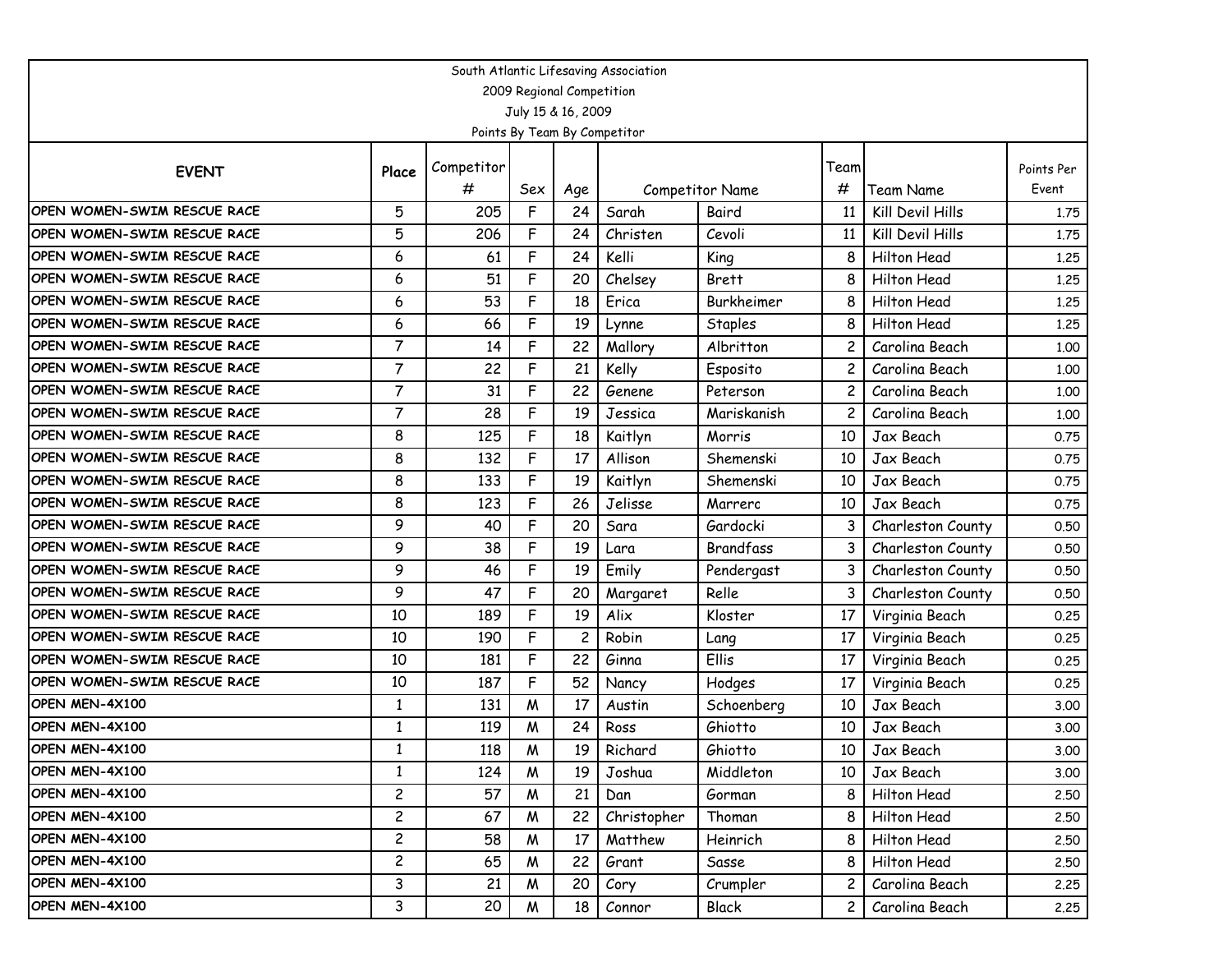| South Atlantic Lifesaving Association |                |            |                    |     |                              |                 |                |                    |            |  |  |  |
|---------------------------------------|----------------|------------|--------------------|-----|------------------------------|-----------------|----------------|--------------------|------------|--|--|--|
| 2009 Regional Competition             |                |            |                    |     |                              |                 |                |                    |            |  |  |  |
|                                       |                |            | July 15 & 16, 2009 |     |                              |                 |                |                    |            |  |  |  |
|                                       |                |            |                    |     | Points By Team By Competitor |                 |                |                    |            |  |  |  |
|                                       |                | Competitor |                    |     |                              |                 | Team           |                    | Points Per |  |  |  |
| <b>EVENT</b>                          | Place          | #          | Sex                | Age |                              | Competitor Name | #              | Team Name          | Event      |  |  |  |
| OPEN MEN-4X100                        | 3              | 26         | M                  | 20  | Edmund                       | Kennedy         | 2              | Carolina Beach     | 2.25       |  |  |  |
| OPEN MEN-4X100                        | 3              | 27         | M                  | 20  | Ryan                         | Kennedy         |                | Carolina Beach     | 2.25       |  |  |  |
| OPEN MEN-4X100                        | 4              | 164        | W                  | 22  | Brian                        | Burkhardt       | 5              | Corolla            | 2.00       |  |  |  |
| OPEN MEN-4X100                        | 4              | 171        | M                  | 20  | Ross                         | Monroe          | 5              | Corolla            | 2.00       |  |  |  |
| OPEN MEN-4X100                        | 4              | 168        | M                  | 20  | Mike                         | McAlpin         | 5              | Corolla            | 2.00       |  |  |  |
| OPEN MEN-4X100                        | 4              | 167        | M                  | 29  | Mike                         | Hudson          | 5              | Corolla            | 2.00       |  |  |  |
| OPEN MEN-4X100                        | 5              | 241        | M                  | 21  | Kyle                         | Forbes          | 15             | Ponte Vedra        | 1.75       |  |  |  |
| OPEN MEN-4X100                        | 5              | 242        | M                  | 19  | Tyler                        | Haertlien       | 15             | Ponte Vedra        | 1.75       |  |  |  |
| OPEN MEN-4X100                        | 5              | 239        | M                  | 21  | Wally                        | Arnold          | 15             | Ponte Vedra        | 1.75       |  |  |  |
| OPEN MEN-4X100                        | 5              | 240        | M                  | 19  | Stewart                      | Cox             | 15             | Ponte Vedra        | 1.75       |  |  |  |
| OPEN MEN-4X100                        | 6              | 203        | M                  | 20  | Ben                          | Battaile        | 11             | Kill Devil Hills   | 1.25       |  |  |  |
| OPEN MEN-4X100                        | 6              | 208        | M                  | 20  | Eric                         | Henderson       | 11             | Kill Devil Hills   | 1.25       |  |  |  |
| OPEN MEN-4X100                        | 6              | 210        | W                  | 24  | Greg                         | Midgett         | 11             | Kill Devil Hills   | 1.25       |  |  |  |
| OPEN MEN-4X100                        | 6              | 211        | M                  | 18  | Cam                          | Ulmar           | 11             | Kill Devil Hills   | 1.25       |  |  |  |
| OPEN MEN-4X100                        | $\overline{7}$ | 228        | M                  | 23  | Kyle                         | Costello        | 18             | Wrightsville Beach | 1.00       |  |  |  |
| OPEN MEN-4X100                        | $\overline{7}$ | 233        | M                  | 25  | Matt                         | Linskey         | 18             | Wrightsville Beach | 1.00       |  |  |  |
| OPEN MEN-4X100                        | $\overline{7}$ | 234        | M                  | 29  | John                         | Mauney          | 18             | Wrightsville Beach | 1.00       |  |  |  |
| OPEN MEN-4X100                        | 7              | 224        | M                  | 21  | Robert                       | Anderson        | 18             | Wrightsville Beach | 1.00       |  |  |  |
| OPEN MEN-4X100                        | 8              | 70         | M                  | 19  | Coleman                      | Allen           | 9              | Horry County       | 0.75       |  |  |  |
| OPEN MEN-4X100                        | 8              | 85         | M                  | 21  | Vernon                       | Hixson          | 9              | Horry County       | 0.75       |  |  |  |
| OPEN MEN-4X100                        | 8              | 84         | M                  | 19  | Nathaniel                    | Hayes           | 9              | Horry County       | 0.75       |  |  |  |
| OPEN MEN-4X100                        | 8              | 108        | M                  | 20  | Jonathan                     | Starchville     | 9              | Horry County       | 0.75       |  |  |  |
| OPEN MEN-4X100                        | 9              | 35         | W                  | 19  | Simon                        | Toone           | 2              | Carolina Beach     | 0.50       |  |  |  |
| OPEN MEN-4X100                        | 9              | 17         | M                  | 22  | Stephen                      | Baize           | 2              | Carolina Beach     | 0.50       |  |  |  |
| OPEN MEN-4X100                        | 9              | 30         | M                  | 21  | Will                         | Pate            | 2 <sup>1</sup> | Carolina Beach     | 0.50       |  |  |  |
| OPEN MEN-4X100                        | 9              | 18         | M                  | 18  | Chris                        | Bak             | $\overline{c}$ | Carolina Beach     | 0.50       |  |  |  |
| OPEN MEN-4X100                        | $10\,$         | 143        | W                  | 31  | Chad                         | Motz            | 13             | Nags Head          | 0.25       |  |  |  |
| OPEN MEN-4X100                        | 10             | 144        | W                  | 21  | Steven                       | Smiley          | 13             | Nags Head          | 0.25       |  |  |  |
| OPEN MEN-4X100                        | 10             | 141        | W                  | 25  | Phil                         | Forslund        | 13             | Nags Head          | 0.25       |  |  |  |
| OPEN MEN-4X100                        | $10$           | 137        | W                  | 22  | Matt                         | Cahill          | 13             | Nags Head          | 0.25       |  |  |  |
| OPEN WOMEN-4X100                      | $\mathbf{1}$   | 207        | F                  | 19  | Meghan                       | Flynn           | 11             | Kill Devil Hills   | 3.00       |  |  |  |
| OPEN WOMEN-4X100                      | $\mathbf{1}$   | 206        | F                  | 24  | Christen                     | Cevoli          | 11             | Kill Devil Hills   | 3.00       |  |  |  |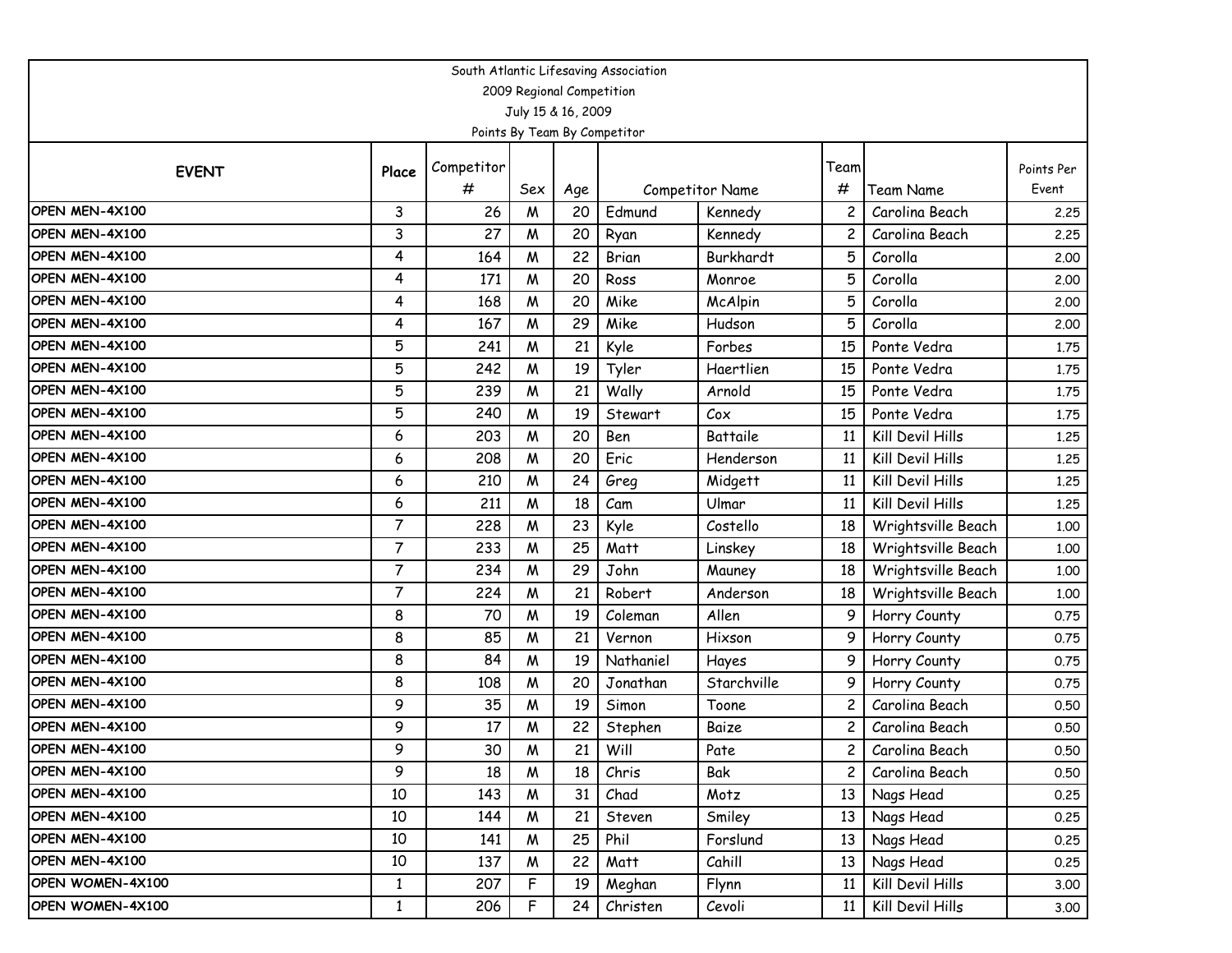| South Atlantic Lifesaving Association |                |            |     |                    |                              |                  |                 |                    |            |  |  |  |
|---------------------------------------|----------------|------------|-----|--------------------|------------------------------|------------------|-----------------|--------------------|------------|--|--|--|
| 2009 Regional Competition             |                |            |     |                    |                              |                  |                 |                    |            |  |  |  |
|                                       |                |            |     | July 15 & 16, 2009 |                              |                  |                 |                    |            |  |  |  |
|                                       |                |            |     |                    | Points By Team By Competitor |                  |                 |                    |            |  |  |  |
|                                       | Place          | Competitor |     |                    |                              |                  | Team            |                    | Points Per |  |  |  |
| <b>EVENT</b>                          |                | #          | Sex | Age                |                              | Competitor Name  | #               | Team Name          | Event      |  |  |  |
| OPEN WOMEN-4X100                      | 1              | 209        | F   | 18                 | Kelly                        | Kenny            | 11              | Kill Devil Hills   | 3.00       |  |  |  |
| OPEN WOMEN-4X100                      | 1              | 205        | F   | 24                 | Sarah                        | Baird            | 11              | Kill Devil Hills   | 3.00       |  |  |  |
| OPEN WOMEN-4X100                      | $\overline{c}$ | 132        | F   | 17                 | Allison                      | Shemenski        | 10              | Jax Beach          | 2.50       |  |  |  |
| OPEN WOMEN-4X100                      | $\overline{c}$ | 133        | F   | 19                 | Kaitlyn                      | Shemenski        | 10              | Jax Beach          | 2.50       |  |  |  |
| OPEN WOMEN-4X100                      | $\overline{c}$ | 123        | F   | 26                 | Jelisse                      | Marrero          | 10              | Jax Beach          | 2.50       |  |  |  |
| OPEN WOMEN-4X100                      | $\overline{c}$ | 125        | F   | 18                 | Kaitlyn                      | Morris           | 10              | Jax Beach          | 2.50       |  |  |  |
| OPEN WOMEN-4X100                      | 3              | 200        | F   | 17                 | Kristina                     | Tew              | 17              | Virginia Beach     | 2.25       |  |  |  |
| OPEN WOMEN-4X100                      | 3              | 195        | F   | 19                 | Nicole                       | Morgan           | 17              | Virginia Beach     | 2.25       |  |  |  |
| OPEN WOMEN-4X100                      | 3              | 193        | F   | 17                 | Katelyn                      | McKenna          | 17              | Virginia Beach     | 2.25       |  |  |  |
| OPEN WOMEN-4X100                      | 3              | 186        | F   | 18                 | Cayla                        | Haney            | 17              | Virginia Beach     | 2.25       |  |  |  |
| OPEN WOMEN-4X100                      | 4              | 22         | F   | 21                 | Kelly                        | Esposito         | 2               | Carolina Beach     | 2.00       |  |  |  |
| OPEN WOMEN-4X100                      | 4              | 25         | F   | 20                 | Bridget                      | Kelly            |                 | Carolina Beach     | 2.00       |  |  |  |
| OPEN WOMEN-4X100                      | 4              | 29         | F   | 18                 | Erin                         | McDainel         |                 | Carolina Beach     | 2.00       |  |  |  |
| OPEN WOMEN-4X100                      | 4              | 19         | F   | 18                 | Alyssa                       | <b>Bennett</b>   | 2               | Carolina Beach     | 2.00       |  |  |  |
| OPEN WOMEN-4X100                      | 5              | 66         | F   | 19                 | Lynne                        | Staples          | 8               | <b>Hilton Head</b> | 1.75       |  |  |  |
| OPEN WOMEN-4X100                      | 5              | 62         | F   | 22                 | Ellyce                       | Lippert          | 8               | Hilton Head        | 1.75       |  |  |  |
| OPEN WOMEN-4X100                      | 5              | 53         | F   | 18                 | Erica                        | Burkheimer       | 8               | Hilton Head        | 1.75       |  |  |  |
| OPEN WOMEN-4X100                      | 5              | 54         | F   | 20                 | Lindsay                      | Calkins          | 8               | Hilton Head        | 1.75       |  |  |  |
| OPEN WOMEN-4X100                      | 6              | 214        | F   | 18                 | Jennifer                     | Stelmach         | 6               | Fernandina Beach   | 1.25       |  |  |  |
| OPEN WOMEN-4X100                      | 6              | 5          | F   | 19                 | Jordain                      | Farrell          |                 | Atlantic Beach     | 1.25       |  |  |  |
| OPEN WOMEN-4X100                      | 6              | 6          | F   | 21                 | Hannah                       | Horvath          | 1               | Atlantic Beach     | 1.25       |  |  |  |
| OPEN WOMEN-4X100                      | 6              | 8          | F   | 24                 | Rebekah                      | Lindsey          |                 | Atlantic Beach     | 1.25       |  |  |  |
| OPEN WOMEN-4X100                      | 7              | 38         | F   | 19                 | Lara                         | <b>Brandfass</b> | 3               | Charleston County  | 1.00       |  |  |  |
| OPEN WOMEN-4X100                      | $\overline{7}$ | 47         | F   | 20                 | Margaret                     | Relle            | 3               | Charleston County  | 1.00       |  |  |  |
| OPEN WOMEN-4X100                      | $\overline{7}$ | 42         | F   | 22                 | Tyler                        | Logothetis       | 3               | Charleston County  | 1.00       |  |  |  |
| OPEN WOMEN-4X100                      | $\overline{7}$ | 46         | F   | 19                 | Emily                        | Pendergast       | 3 <sup>1</sup>  | Charleston County  | 1.00       |  |  |  |
| OPEN WOMEN-4X100                      | 8              | 138        | F   | 21                 | Aly                          | $\mathcal{C}$ ox | 13              | Nags Head          | 0.75       |  |  |  |
| OPEN WOMEN-4X100                      | 8              | 136        | F   | 20                 | Anna                         | Battiata         | 13              | Nags Head          | 0.75       |  |  |  |
| OPEN WOMEN-4X100                      | 8              | 146        | F   | 25                 | Sasha                        | Zevenhuizen      | 13              | Nags Head          | 0.75       |  |  |  |
| OPEN WOMEN-4X100                      | 8              | 139        | F   | 21                 | Kim                          | $\mathcal{C}$ ox | 13 <sup>1</sup> | Nags Head          | 0.75       |  |  |  |
| OPEN WOMEN-4X100                      | 9              | 170        | F   | 19                 | Carolyn                      | Royce            | 5 <sup>1</sup>  | Corolla            | 0.50       |  |  |  |
| OPEN WOMEN-4X100                      | 9              | 174        | F   | 30 <sub>o</sub>    | Sylvia                       | Wolff            | 5               | Corolla            | 0.50       |  |  |  |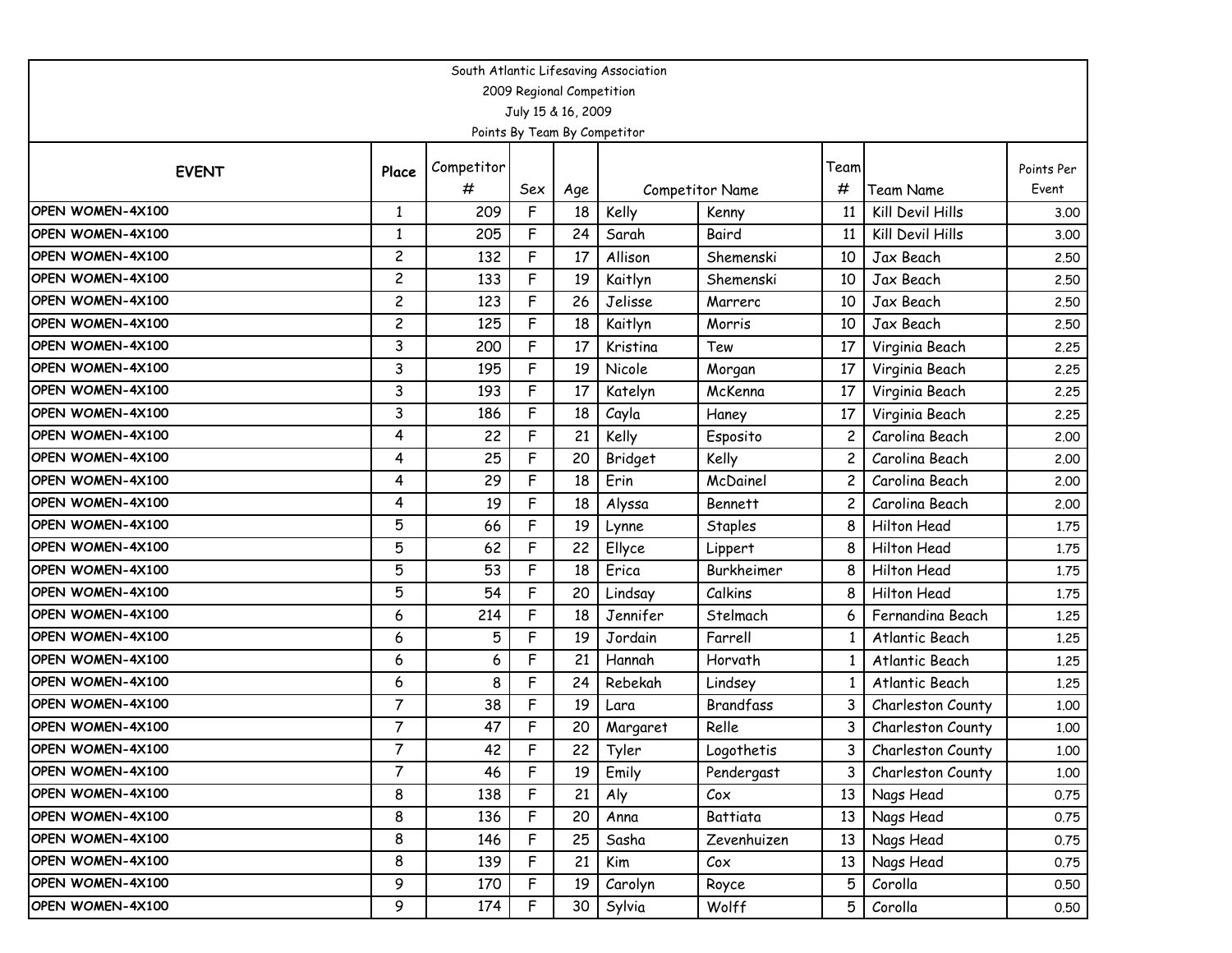| South Atlantic Lifesaving Association |                |                          |                          |                          |                              |                          |                          |                          |                          |  |  |  |
|---------------------------------------|----------------|--------------------------|--------------------------|--------------------------|------------------------------|--------------------------|--------------------------|--------------------------|--------------------------|--|--|--|
| 2009 Regional Competition             |                |                          |                          |                          |                              |                          |                          |                          |                          |  |  |  |
|                                       |                |                          |                          | July 15 & 16, 2009       |                              |                          |                          |                          |                          |  |  |  |
|                                       |                |                          |                          |                          | Points By Team By Competitor |                          |                          |                          |                          |  |  |  |
|                                       |                | Competitor               |                          |                          |                              |                          | Team                     |                          | Points Per               |  |  |  |
| <b>EVENT</b>                          | Place          | #                        | Sex                      | Age                      |                              | Competitor Name          | #                        | Team Name                | Event                    |  |  |  |
| OPEN WOMEN-4X100                      | 9              | 165                      | F                        | 20                       | Alexis                       | Cherewka                 | 5                        | Corolla                  | 0.50                     |  |  |  |
| OPEN WOMEN-4X100                      | 9              | 173                      | F                        | 21                       | Rachel                       | Sunday                   | 5                        | Corolla                  | 0.50                     |  |  |  |
| OPEN WOMEN-4X100                      | 10             | $\overline{\phantom{0}}$ |                          |                          | $\overline{\phantom{0}}$     | $\overline{\phantom{a}}$ |                          | $\overline{\phantom{a}}$ |                          |  |  |  |
| OPEN WOMEN-4X100                      | 10             | ۰                        | $\overline{a}$           | $\tilde{\phantom{a}}$    | ۰                            |                          |                          |                          |                          |  |  |  |
| OPEN WOMEN-4X100                      | 10             | $\overline{\phantom{0}}$ | $\overline{\phantom{a}}$ | $\overline{\phantom{a}}$ | $\overline{\phantom{0}}$     | $\overline{\phantom{a}}$ | $\overline{\phantom{a}}$ | $\overline{\phantom{a}}$ | $\overline{\phantom{a}}$ |  |  |  |
| OPEN WOMEN-4X100                      | 10             | $\overline{\phantom{0}}$ | $\blacksquare$           | $\overline{\phantom{0}}$ |                              | Ξ.                       |                          | ۰                        |                          |  |  |  |
| OPEN MEN - SURF SKI                   | 1              | 128                      | M                        | 25                       | Barrett                      | Phifer                   | 10                       | Jax Beach                | 12,00                    |  |  |  |
| OPEN MEN - SURF SKI                   | $\overline{c}$ | 135                      | M                        | 40                       | Thom                         | Wright                   | 10                       | Jax Beach                | 10.00                    |  |  |  |
| OPEN MEN - SURF SKI                   | 3              | 119                      | M                        | 24                       | Ross                         | Ghiotto                  | 10                       | Jax Beach                | 9.00                     |  |  |  |
| OPEN MEN - SURF SKI                   | 4              | 130                      | M                        | 27                       | Chris                        | Saggau                   | 10                       | Jax Beach                | 8.00                     |  |  |  |
| OPEN MEN - SURF SKI                   | 5              | 99                       | M                        | 22                       | Scott                        | McCarthey                | 9                        | Horry County             | 7.00                     |  |  |  |
| OPEN MEN - SURF SKI                   | 6              | 225                      | M                        | 30                       | Scott                        | Anderson                 | 18                       | Wrightsville Beach       | 5.00                     |  |  |  |
| OPEN MEN - SURF SKI                   | 7              | 150                      | W                        | 27                       | Tiegh                        | Collins                  | 16                       | St Johns County          | 4.00                     |  |  |  |
| OPEN MEN - SURF SKI                   | 8              | 141                      | M                        | 25                       | Phil                         | Forslund                 | 13                       | Nags Head                | 3.00                     |  |  |  |
| OPEN MEN - SURF SKI                   | 9              | 247                      | M                        | 21                       | Josue                        | Nunez                    | 5                        | Corolla                  | 2.00                     |  |  |  |
| OPEN MEN - SURF SKI                   | 10             | 238                      | M                        | 30                       | John                         | vonRosenberg             | 3                        | Charleston County        | 1.00                     |  |  |  |
| OPEN WOMEN - SURF SKI                 | 1              | 125                      | F                        | 18                       | Kaitlyn                      | Morris                   | 10                       | Jax Beach                | 12.00                    |  |  |  |
| OPEN WOMEN - SURF SKI                 | $\overline{c}$ | 146                      | F                        | 25                       | Sasha                        | Zevenhuizen              | 13                       | Nags Head                | 10.00                    |  |  |  |
| OPEN WOMEN - SURF SKI                 | 3              | 47                       | F                        | 20                       | Margaret                     | Relle                    | 3                        | Charleston County        | 9.00                     |  |  |  |
| OPEN WOMEN - SURF SKI                 | 4              | 132                      | F                        | 17                       | Allison                      | Shemenski                | 10                       | Jax Beach                | 8.00                     |  |  |  |
| OPEN WOMEN - SURF SKI                 | 5              | 230                      | F                        | 26                       | Lindsey                      | Gerkins                  | 18                       | Wrightsville Beach       | 7.00                     |  |  |  |
| OPEN WOMEN - SURF SKI                 | 6              | 123                      | F                        | 26                       | Jelisse                      | Marrero                  | 10                       | Jax Beach                | 5.00                     |  |  |  |
| OPEN WOMEN - SURF SKI                 | 7              | 142                      | F                        | 28                       | Beth                         | McCullough               | 13                       | Nags Head                | 4.00                     |  |  |  |
| OPEN WOMEN - SURF SKI                 | 8              | 165                      | F                        | 20                       | Alexis                       | Cherewka                 | 5                        | Corolla                  | 3.00                     |  |  |  |
| OPEN WOMEN - SURF SKI                 | 9              | 72                       | F                        | 21                       | Rachael                      | Blue                     | 9                        | Horry County             | 2.00                     |  |  |  |
| OPEN WOMEN - SURF SKI                 | 10             | 83                       | F                        | 20                       | Cassidy                      | Hannigan                 | 9                        | Horry County             | 1.00                     |  |  |  |
| 30-34 MEN-SURF SKI                    | $\mathbf{1}$   | 225                      | W                        | 30                       | Scott                        | Anderson                 | 18                       | Wrightsville Beach       | 5.00                     |  |  |  |
| 30-34 MEN-SURF SKI                    | $\overline{c}$ | 143                      | W                        | 31                       | Chad                         | Motz                     | 13 <sup>1</sup>          | Nags Head                | 3.00                     |  |  |  |
| 30-34 MEN-SURF SKI                    | 3              | 32                       | W                        | 34                       | Simon                        | Sanders                  |                          | Carolina Beach           | 1.00                     |  |  |  |
| 30-34 WOMEN-SURF SKI                  | $\mathbf{1}$   | 174                      | F                        | 30                       | Sylvia                       | Wolff                    | 5                        | Corolla                  | 5.00                     |  |  |  |
| 30-34 WOMEN-SURF SKI                  | $\overline{c}$ |                          |                          |                          | $\overline{\phantom{0}}$     |                          |                          | $\overline{\phantom{a}}$ |                          |  |  |  |
| 30-34 WOMEN-SURF SKI                  | 3              | $\overline{\phantom{a}}$ | $\overline{\phantom{a}}$ | $\overline{\phantom{a}}$ | $\overline{\phantom{a}}$     | $\overline{\phantom{a}}$ | $\overline{\phantom{a}}$ | $\overline{\phantom{a}}$ | $\sim$                   |  |  |  |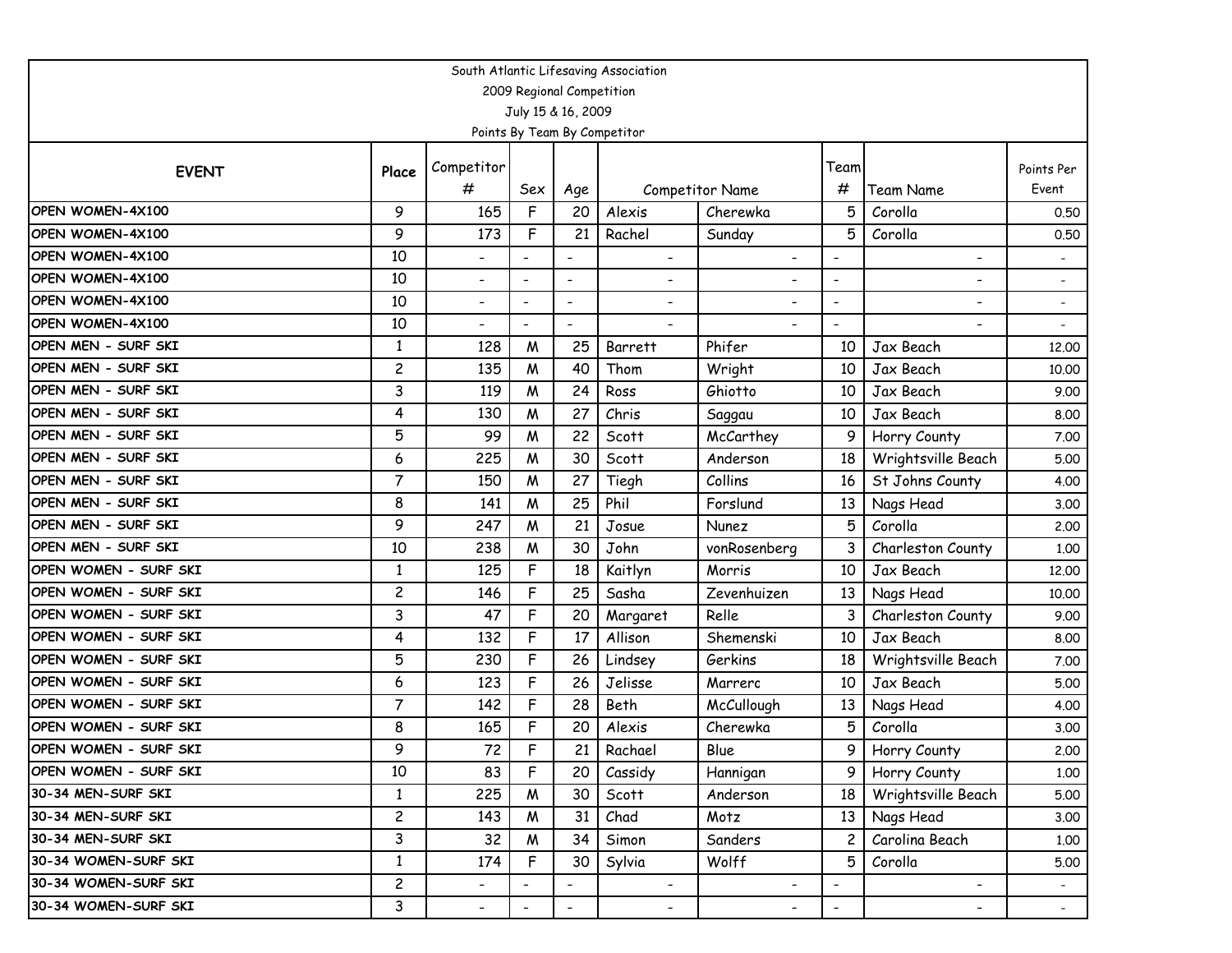| South Atlantic Lifesaving Association |                |                          |                          |                              |                              |                          |                          |                          |                          |  |  |  |
|---------------------------------------|----------------|--------------------------|--------------------------|------------------------------|------------------------------|--------------------------|--------------------------|--------------------------|--------------------------|--|--|--|
| 2009 Regional Competition             |                |                          |                          |                              |                              |                          |                          |                          |                          |  |  |  |
|                                       |                |                          | July 15 & 16, 2009       |                              |                              |                          |                          |                          |                          |  |  |  |
|                                       |                |                          |                          |                              | Points By Team By Competitor |                          |                          |                          |                          |  |  |  |
| <b>EVENT</b>                          | Place          | Competitor               |                          |                              |                              |                          | Team                     |                          | Points Per               |  |  |  |
|                                       |                | #                        | Sex                      | Age                          |                              | <b>Competitor Name</b>   | #                        | <b>Team Name</b>         | Event                    |  |  |  |
| 35-39 MEN-SURF SKI                    | 1              | 122                      | $\boldsymbol{M}$         | 35                           | Bryon                        | <b>Iveson</b>            | 10                       | Jax Beach                | 5.00                     |  |  |  |
| 35-39 MEN-SURF SKI                    | $\overline{c}$ | 41                       | M                        | 36                           | Chris                        | Knebel                   | 3                        | Charleston County        | 3.00                     |  |  |  |
| 35-39 MEN-SURF SKI                    | 3              | 121                      | M                        | 37                           | Bill                         | Horn                     | 10                       | Jax Beach                | 1.00                     |  |  |  |
| 35-39 WOMEN-SURF SKI                  | $\mathbf{1}$   | $\overline{\phantom{a}}$ | $\overline{\phantom{a}}$ | $\overline{\phantom{a}}$     | $\qquad \qquad \blacksquare$ | $\overline{\phantom{a}}$ | $\overline{\phantom{a}}$ | $\overline{\phantom{a}}$ | $\overline{\phantom{a}}$ |  |  |  |
| 35-39 WOMEN-SURF SKI                  | $\overline{c}$ | $\blacksquare$           | $\overline{\phantom{a}}$ | $\blacksquare$               | $\overline{\phantom{0}}$     | $\overline{\phantom{0}}$ | $\blacksquare$           | $\overline{\phantom{a}}$ | $\overline{\phantom{a}}$ |  |  |  |
| 35-39 WOMEN-SURF SKI                  | 3              | $\overline{\phantom{0}}$ | $\blacksquare$           | $\overline{\phantom{a}}$     | $\overline{a}$               | $\overline{\phantom{0}}$ | $\blacksquare$           | $\overline{\phantom{0}}$ | $\overline{\phantom{a}}$ |  |  |  |
| 40-44 MEN-SURF SKI                    | 1              | 135                      | M                        | 40                           | Thom                         | Wright                   | 10                       | Jax Beach                | 5.00                     |  |  |  |
| 40-44 MEN-SURF SKI                    | $\overline{c}$ | $\overline{\phantom{a}}$ | $\overline{a}$           | $\qquad \qquad \blacksquare$ | $\overline{\phantom{0}}$     | $\overline{\phantom{a}}$ | $\overline{\phantom{a}}$ | $\overline{\phantom{a}}$ | $\overline{\phantom{a}}$ |  |  |  |
| 40-44 MEN-SURF SKI                    | 3              | $\overline{\phantom{a}}$ | $\overline{\phantom{a}}$ | $\overline{\phantom{a}}$     | $\qquad \qquad \blacksquare$ | $\overline{\phantom{a}}$ | $\blacksquare$           | $\overline{\phantom{a}}$ | $\overline{\phantom{a}}$ |  |  |  |
| 40-44 WOMEN-SURF SKI                  | $\mathbf{1}$   | $\blacksquare$           | $\overline{\phantom{a}}$ | $\overline{\phantom{a}}$     | ٠                            | $\overline{\phantom{a}}$ | $\blacksquare$           | $\overline{\phantom{a}}$ | $\overline{\phantom{a}}$ |  |  |  |
| 40-44 WOMEN-SURF SKI                  | $\overline{c}$ | $\overline{\phantom{a}}$ | $\overline{\phantom{a}}$ | $\overline{\phantom{a}}$     | $\qquad \qquad \blacksquare$ | $\overline{\phantom{0}}$ | $\overline{\phantom{a}}$ | -                        | $\overline{\phantom{a}}$ |  |  |  |
| 40-44 WOMEN-SURF SKI                  | 3              | $\overline{\phantom{a}}$ | $\overline{\phantom{a}}$ | $\overline{\phantom{a}}$     | -                            | $\overline{\phantom{a}}$ | $\overline{\phantom{a}}$ | $\overline{\phantom{a}}$ |                          |  |  |  |
| 45-49 MEN-SURF SKI                    | $\mathbf{1}$   | $\overline{\phantom{a}}$ | $\overline{\phantom{a}}$ | $\overline{\phantom{a}}$     | $\qquad \qquad \blacksquare$ | $\overline{\phantom{a}}$ | $\blacksquare$           | $\overline{\phantom{a}}$ | $\overline{\phantom{a}}$ |  |  |  |
| 45-49 MEN-SURF SKI                    | $\overline{c}$ | $\overline{\phantom{a}}$ | $\overline{\phantom{a}}$ | $\qquad \qquad \blacksquare$ | $\qquad \qquad \blacksquare$ | $\overline{\phantom{a}}$ | $\overline{\phantom{a}}$ | $\overline{\phantom{a}}$ | $\overline{\phantom{a}}$ |  |  |  |
| 45-49 MEN-SURF SKI                    | 3              | $\overline{\phantom{a}}$ | $\overline{\phantom{a}}$ | $\overline{\phantom{a}}$     | $\qquad \qquad \blacksquare$ | $\overline{\phantom{a}}$ | $\overline{\phantom{a}}$ | $\overline{\phantom{a}}$ | $\overline{\phantom{a}}$ |  |  |  |
| 45-49 WOMEN-SURF SKI                  | $\mathbf{1}$   | $\overline{\phantom{a}}$ | $\overline{\phantom{a}}$ | $\overline{\phantom{a}}$     | $\qquad \qquad \blacksquare$ | $\overline{\phantom{a}}$ | $\overline{\phantom{a}}$ | $\overline{\phantom{a}}$ | $\overline{\phantom{a}}$ |  |  |  |
| 45-49 WOMEN-SURF SKI                  | $\overline{c}$ | $\overline{\phantom{a}}$ | $\overline{\phantom{a}}$ | $\overline{\phantom{a}}$     | $\overline{\phantom{0}}$     | $\overline{\phantom{a}}$ | $\overline{\phantom{a}}$ | $\overline{\phantom{a}}$ | $\overline{\phantom{a}}$ |  |  |  |
| 45-49 WOMEN-SURF SKI                  | 3              | $\overline{\phantom{a}}$ | $\blacksquare$           | $\overline{a}$               | $\overline{\phantom{0}}$     | $\blacksquare$           | $\blacksquare$           | $\blacksquare$           | $\overline{\phantom{a}}$ |  |  |  |
| 50-54 MEN-SURF SKI                    | $\mathbf{1}$   | 112                      | M                        | 51                           | Jay                          | Woodward                 | 9                        | Horry County             | 5.00                     |  |  |  |
| 50-54 MEN-SURF SKI                    | $\overline{c}$ | 212                      | M                        | 51                           | John                         | Kenny                    | 13                       | Nags Head                | 3.00                     |  |  |  |
| 50-54 MEN-SURF SKI                    | 3              | $\overline{\phantom{a}}$ | $\overline{\phantom{a}}$ | $\overline{\phantom{a}}$     | $\overline{\phantom{0}}$     | $\overline{\phantom{0}}$ | $\overline{\phantom{a}}$ | -                        |                          |  |  |  |
| 50-54 WOMEN-SURF SKI                  | 1              | $\overline{\phantom{a}}$ | $\overline{\phantom{a}}$ | $\overline{\phantom{a}}$     | $\overline{\phantom{0}}$     | $\overline{\phantom{a}}$ | $\overline{\phantom{a}}$ | -                        |                          |  |  |  |
| 50-54 WOMEN-SURF SKI                  | $\overline{c}$ | $\overline{\phantom{a}}$ | $\overline{\phantom{a}}$ | $\overline{\phantom{a}}$     | $\qquad \qquad \blacksquare$ | $\overline{\phantom{a}}$ | $\overline{\phantom{a}}$ | $\overline{\phantom{a}}$ | $\overline{\phantom{a}}$ |  |  |  |
| 50-54 WOMEN-SURF SKI                  | 3              | $\overline{\phantom{a}}$ | $\overline{\phantom{a}}$ | $\overline{\phantom{a}}$     | $\overline{\phantom{0}}$     | $\overline{\phantom{0}}$ | $\overline{\phantom{a}}$ | -                        | $\overline{\phantom{a}}$ |  |  |  |
| 55-59 MEN-SURF SKI                    | $\mathbf{1}$   | 77                       | m                        | 55                           | Duke                         | Brown                    | 9 <sub>1</sub>           | Horry County             | 5.00                     |  |  |  |
| 55-59 MEN-SURF SKI                    | $\overline{c}$ | $\overline{\phantom{a}}$ | $\overline{\phantom{a}}$ | $\overline{\phantom{a}}$     | $\overline{\phantom{0}}$     | $\overline{\phantom{a}}$ | $\overline{\phantom{a}}$ | $\overline{\phantom{a}}$ | $\overline{\phantom{a}}$ |  |  |  |
| 55-59 MEN-SURF SKI                    | 3              | -                        | $\overline{\phantom{a}}$ | $\overline{\phantom{a}}$     | -                            | ۰.                       | $\overline{\phantom{a}}$ | ۰.                       | $\overline{\phantom{a}}$ |  |  |  |
| 55-59 WOMEN-SURF SKI                  | $\mathbf{1}$   | $\overline{\phantom{a}}$ | $\overline{\phantom{a}}$ | $\overline{\phantom{a}}$     | Ξ.                           | $\overline{\phantom{0}}$ | $\overline{\phantom{a}}$ | ۰.                       | $\sim$                   |  |  |  |
| 155-59 WOMEN-SURF SKI                 | $\overline{c}$ | $\overline{\phantom{a}}$ | $\overline{\phantom{a}}$ | $\overline{\phantom{a}}$     | -                            | $\overline{\phantom{a}}$ | $\overline{\phantom{a}}$ | $\overline{\phantom{a}}$ | $\sim$                   |  |  |  |
| 55-59 WOMEN-SURF SKI                  | 3              | $\overline{\phantom{a}}$ | $\overline{\phantom{a}}$ | $\overline{\phantom{a}}$     | $\overline{\phantom{a}}$     | $\overline{\phantom{a}}$ | $\overline{\phantom{a}}$ | $\overline{\phantom{a}}$ | $\overline{\phantom{a}}$ |  |  |  |
| 60 + MEN-SURF SKI                     | $\mathbf{1}$   | $\overline{\phantom{a}}$ | $\overline{\phantom{a}}$ | $\overline{\phantom{a}}$     | $\overline{\phantom{0}}$     | $\overline{\phantom{a}}$ | $\overline{\phantom{a}}$ | $\overline{\phantom{a}}$ | $\sim$                   |  |  |  |
| 60 + MEN-SURF SKI                     | $\overline{c}$ | -                        | $\overline{\phantom{a}}$ | $\overline{\phantom{a}}$     | $\overline{\phantom{a}}$     | $\overline{\phantom{a}}$ | $\overline{\phantom{a}}$ | ۰.                       | $\sim$                   |  |  |  |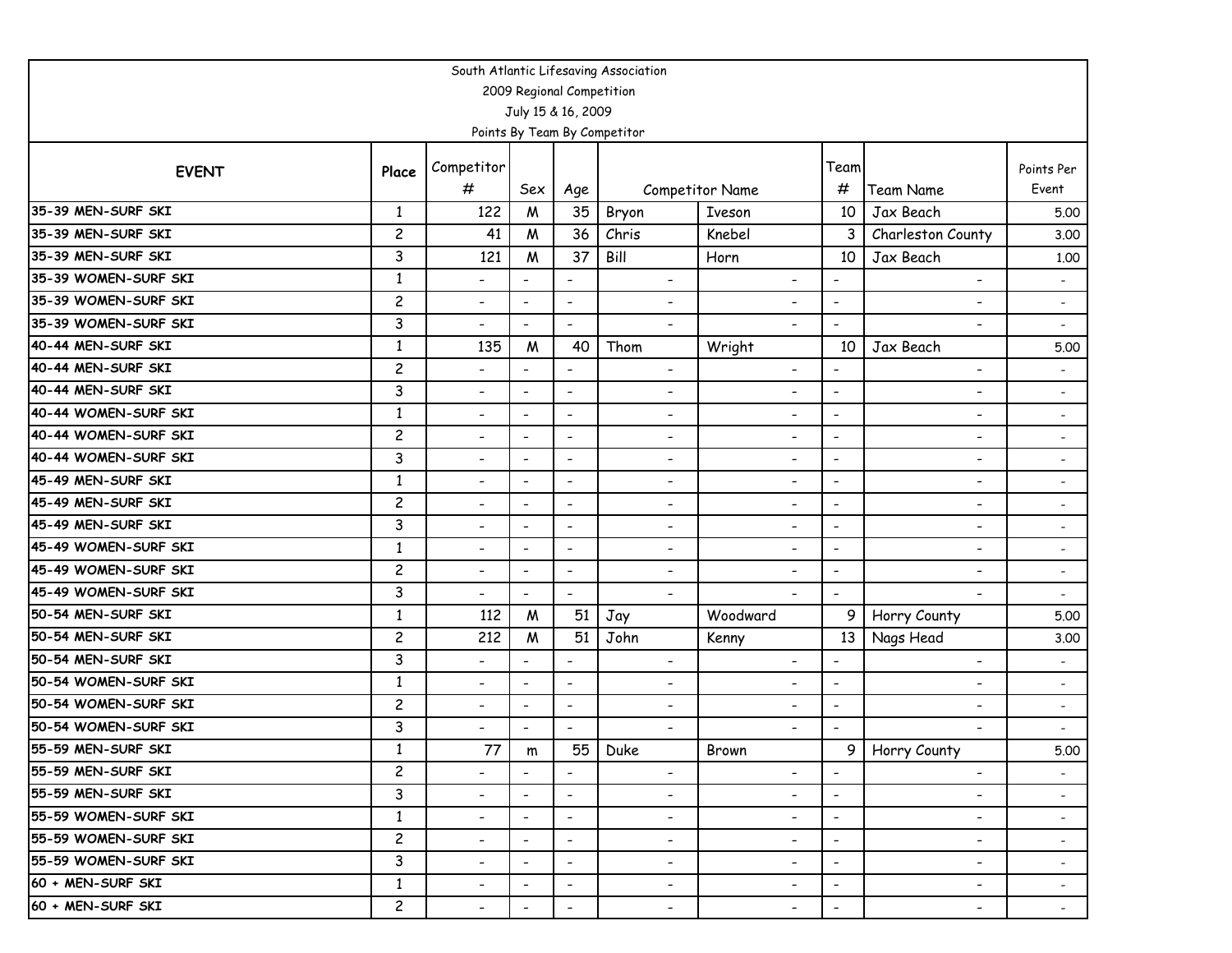| South Atlantic Lifesaving Association |                |                          |                          |                          |                              |                          |                          |                                  |                          |  |  |  |
|---------------------------------------|----------------|--------------------------|--------------------------|--------------------------|------------------------------|--------------------------|--------------------------|----------------------------------|--------------------------|--|--|--|
| 2009 Regional Competition             |                |                          |                          |                          |                              |                          |                          |                                  |                          |  |  |  |
|                                       |                |                          |                          | July 15 & 16, 2009       |                              |                          |                          |                                  |                          |  |  |  |
|                                       |                |                          |                          |                          | Points By Team By Competitor |                          |                          |                                  |                          |  |  |  |
| <b>EVENT</b>                          | Place          | Competitor               |                          |                          |                              |                          | Team                     |                                  | Points Per               |  |  |  |
|                                       |                | #                        | Sex                      | Age                      |                              | Competitor Name          | #                        | Team Name                        | Event                    |  |  |  |
| 60 + MEN-SURF SKI                     | 3              | $\blacksquare$           |                          |                          |                              | $\overline{\phantom{0}}$ | $\blacksquare$           | $\overline{\phantom{0}}$         |                          |  |  |  |
| 60 + WOMEN-SURF SKI                   | $\mathbf{1}$   | $\overline{\phantom{a}}$ |                          |                          |                              |                          |                          |                                  |                          |  |  |  |
| 60 + WOMEN-SURF SKI                   | $\overline{c}$ | $\overline{\phantom{a}}$ | $\overline{\phantom{a}}$ | $\overline{\phantom{a}}$ | $\qquad \qquad \blacksquare$ |                          |                          | $\overline{\phantom{0}}$         | $\overline{\phantom{a}}$ |  |  |  |
| 60 + WOMEN-SURF SKI                   | 3              | $\overline{\phantom{a}}$ |                          |                          |                              |                          | $\overline{\phantom{a}}$ |                                  |                          |  |  |  |
| OPEN MEN - RESCUE BOARD RESCUE RACE   | $\mathbf{1}$   | 99                       | M                        | 22                       | Scott                        | McCarthey                |                          | Horry County                     | 6.00                     |  |  |  |
| OPEN MEN - RESCUE BOARD RESCUE RACE   | 1              | 89                       | W                        | 22                       | Dave                         | Kitching                 | 9                        | Horry County                     | 6.00                     |  |  |  |
| OPEN MEN - RESCUE BOARD RESCUE RACE   | $\overline{c}$ | 222                      | W                        | 21                       | Travis                       | Hargrove                 |                          | Fernandina Beach                 | 5.00                     |  |  |  |
| OPEN MEN - RESCUE BOARD RESCUE RACE   | $\overline{c}$ | 223                      | M                        | 21                       | Lance                        | Croft                    | 6                        | Fernandina Beach                 | 5.00                     |  |  |  |
| OPEN MEN - RESCUE BOARD RESCUE RACE   | 3              | 128                      | W                        | 25                       | Barrett                      | Phifer                   | 10                       | Jax Beach                        | 4.50                     |  |  |  |
| OPEN MEN - RESCUE BOARD RESCUE RACE   | 3              | 129                      | M                        | 17                       | Eli                          | Phillips                 | 10                       | Jax Beach                        | 4.50                     |  |  |  |
| OPEN MEN - RESCUE BOARD RESCUE RACE   | $\overline{4}$ | 34                       | W                        | 17                       | David                        | Thumser                  | 2                        | Carolina Beach                   | 4.00                     |  |  |  |
| OPEN MEN - RESCUE BOARD RESCUE RACE   | 4              | 33                       | W                        | 22                       | Scott                        | Strickland               |                          | Carolina Beach                   | 4.00                     |  |  |  |
| OPEN MEN - RESCUE BOARD RESCUE RACE   | 5              | 115                      | M                        | 22                       | Joey                         | Civello                  | 10                       | Jax Beach                        | 3.50                     |  |  |  |
| OPEN MEN - RESCUE BOARD RESCUE RACE   | 5              | 119                      | W                        | 24                       | Ross                         | Ghiotto                  | 10                       | Jax Beach                        | 3.50                     |  |  |  |
| OPEN MEN - RESCUE BOARD RESCUE RACE   | 6              | 236                      | M                        | 39                       | Todd                         | Pletcher                 | 18                       | Wrightsville Beach               | 2.50                     |  |  |  |
| OPEN MEN - RESCUE BOARD RESCUE RACE   | 6              | 225                      | W                        | 30                       | Scott                        | Anderson                 | 18                       | Wrightsville Beach               | 2.50                     |  |  |  |
| OPEN MEN - RESCUE BOARD RESCUE RACE   | $\overline{7}$ | 171                      | W                        | 20                       | Ross                         | Monroe                   | 5                        | Corolla                          | 2.00                     |  |  |  |
| OPEN MEN - RESCUE BOARD RESCUE RACE   | $\overline{7}$ | 166                      | W                        | 24                       | Ricky                        | DeVennish                | 5                        | Corolla                          | 2.00                     |  |  |  |
| OPEN MEN - RESCUE BOARD RESCUE RACE   | 8              | 43                       | W                        | 29                       | <b>Brian</b>                 | Mack                     | 3                        | Charleston County                | 1.50                     |  |  |  |
| OPEN MEN - RESCUE BOARD RESCUE RACE   | 8              | 39                       | M                        | 33                       | Stephen                      | Fernandez                | 3                        | Charleston County                | 1.50                     |  |  |  |
| OPEN MEN - RESCUE BOARD RESCUE RACE   | 9              | 140                      | W                        | 20                       | Ben                          | DiFranco                 | 13                       | Nags Head                        | 1.00                     |  |  |  |
| OPEN MEN - RESCUE BOARD RESCUE RACE   | 9              | 144                      | M                        | 21                       | Steven                       | Smiley                   | 13                       | Nags Head                        | 1.00                     |  |  |  |
| OPEN MEN - RESCUE BOARD RESCUE RACE   | 10             | $\overline{\phantom{a}}$ |                          | $\overline{\phantom{a}}$ | $\overline{\phantom{0}}$     |                          | $\overline{\phantom{a}}$ |                                  | $\overline{\phantom{0}}$ |  |  |  |
| OPEN MEN - RESCUE BOARD RESCUE RACE   | 10             | $\overline{\phantom{0}}$ |                          |                          |                              |                          |                          |                                  |                          |  |  |  |
| OPEN WOMEN - RESCUE BOARD RESCUE RACE | 1              | 83                       | F                        | 20                       | Cassidy                      | Hannigan                 | 9                        | Horry County<br>$\cdot$ $\prime$ | 6.00                     |  |  |  |
| OPEN WOMEN - RESCUE BOARD RESCUE RACE | $\mathbf{1}$   | 72                       | F                        | 21                       | Rachael                      | Blue                     | 9                        | Horry County                     | 6.00                     |  |  |  |
| OPEN WOMEN - RESCUE BOARD RESCUE RACE | $\overline{c}$ | 123                      | F                        | 26                       | Jelisse                      | Marrero                  | 10                       | Jax Beach                        | 5.00                     |  |  |  |
| OPEN WOMEN - RESCUE BOARD RESCUE RACE | $\overline{c}$ | 125                      | F                        | 18                       | Kaitlyn                      | Morris                   | 10                       | Jax Beach                        | 5.00                     |  |  |  |
| OPEN WOMEN - RESCUE BOARD RESCUE RACE | 3              | 170                      | F                        | 19                       | Carolyn                      | Royce                    | 5                        | Corolla                          | 4.50                     |  |  |  |
| OPEN WOMEN - RESCUE BOARD RESCUE RACE | 3              | 173                      | F                        | 21                       | Rachel                       | Sunday                   |                          | Corolla                          | 4.50                     |  |  |  |
| OPEN WOMEN - RESCUE BOARD RESCUE RACE | 4              | 227                      | F                        | 21                       | Mary                         | Bojarski                 | 18                       | Wrightsville Beach               | 4.00                     |  |  |  |
| OPEN WOMEN - RESCUE BOARD RESCUE RACE | 4              | 230                      | F                        | 26                       | Lindsey                      | Gerkins                  | 18 I                     | Wrightsville Beach               | 4.00                     |  |  |  |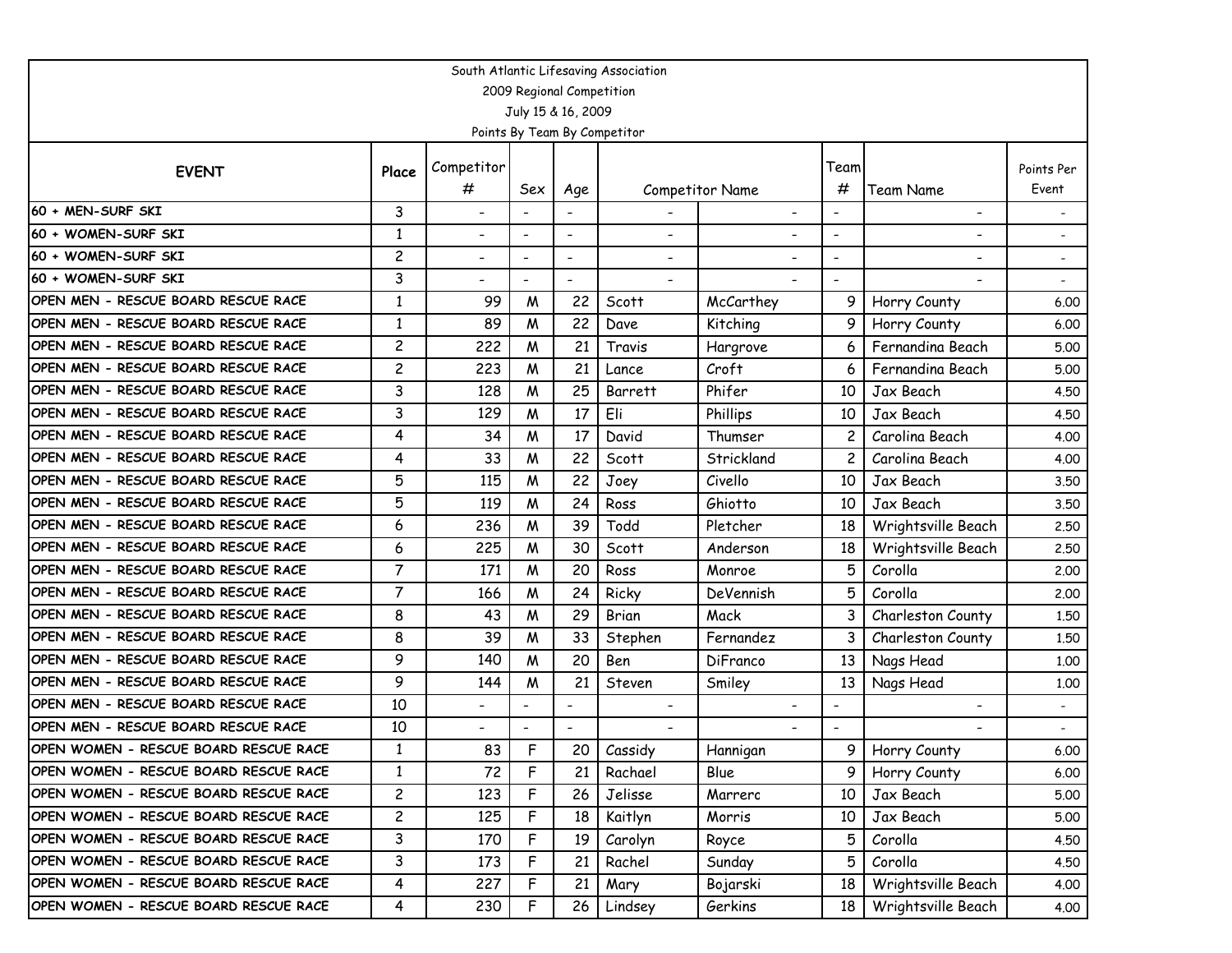| South Atlantic Lifesaving Association |                           |                          |                          |                          |                              |                          |                          |                          |                          |  |  |  |  |
|---------------------------------------|---------------------------|--------------------------|--------------------------|--------------------------|------------------------------|--------------------------|--------------------------|--------------------------|--------------------------|--|--|--|--|
|                                       | 2009 Regional Competition |                          |                          |                          |                              |                          |                          |                          |                          |  |  |  |  |
|                                       |                           |                          |                          | July 15 & 16, 2009       |                              |                          |                          |                          |                          |  |  |  |  |
|                                       |                           |                          |                          |                          | Points By Team By Competitor |                          |                          |                          |                          |  |  |  |  |
|                                       |                           | Competitor               |                          |                          |                              |                          | Team                     |                          | Points Per               |  |  |  |  |
| <b>EVENT</b>                          | Place                     | #                        | Sex                      | Age                      |                              | Competitor Name          | #                        | Team Name                | Event                    |  |  |  |  |
| OPEN WOMEN - RESCUE BOARD RESCUE RACE | 5                         | 169                      | F                        | 25                       | Laura                        | Miller                   | 5                        | Corolla                  | 3.50                     |  |  |  |  |
| OPEN WOMEN - RESCUE BOARD RESCUE RACE | 5                         | 174                      | F                        | 30                       | Sylvia                       | Wolff                    | 5                        | Corolla                  | 3.50                     |  |  |  |  |
| OPEN WOMEN - RESCUE BOARD RESCUE RACE | 6                         | 190                      | F                        | 2                        | Robin                        | Lang                     | 17                       | Virginia Beach           | 2.50                     |  |  |  |  |
| OPEN WOMEN - RESCUE BOARD RESCUE RACE | 6                         | 197                      | F                        | 16                       | Kimberly                     | Rich                     | 17                       | Virginia Beach           | 2.50                     |  |  |  |  |
| OPEN WOMEN - RESCUE BOARD RESCUE RACE | $\overline{7}$            | 132                      | F                        | 17                       | Allison                      | Shemenski                | 10                       | Jax Beach                | 2.00                     |  |  |  |  |
| OPEN WOMEN - RESCUE BOARD RESCUE RACE | $\overline{7}$            | 133                      | F                        | 19                       | Kaitlyn                      | Shemenski                | 10                       | Jax Beach                | 2.00                     |  |  |  |  |
| OPEN WOMEN - RESCUE BOARD RESCUE RACE | 8                         | 106                      | F                        | 26                       | Jeanne                       | Stanley                  | 9                        | Horry County             | 1,50                     |  |  |  |  |
| OPEN WOMEN - RESCUE BOARD RESCUE RACE | 8                         | 82                       | F                        | 19                       | Kali                         | Gaskill                  | 9                        | Horry County             | 1.50                     |  |  |  |  |
| OPEN WOMEN - RESCUE BOARD RESCUE RACE | 9                         | 142                      | F                        | 28                       | Beth                         | McCullough               | 13                       | Nags Head                | 1.00                     |  |  |  |  |
| OPEN WOMEN - RESCUE BOARD RESCUE RACE | 9                         | 146                      | F                        | 25                       | Sasha                        | Zevenhuizen              | 13                       | Nags Head                | 1.00                     |  |  |  |  |
| OPEN WOMEN - RESCUE BOARD RESCUE RACE | 10                        | 38                       | F                        | 19                       | Lara                         | Brandfass                | 3                        | Charleston County        | 0.50                     |  |  |  |  |
| OPEN WOMEN - RESCUE BOARD RESCUE RACE | 10                        | 46                       | F                        | 19                       | Emily                        | Pendergast               | 3                        | Charleston County        | 0.50                     |  |  |  |  |
| OPEN - INTERNATIONAL IRONMAN          | $\mathbf{1}$              | 99                       | M                        | 22                       | Scott                        | McCarthey                | 9                        | Horry County             | 12,00                    |  |  |  |  |
| OPEN - INTERNATIONAL IRONMAN          | 2                         | 128                      | W                        | 25                       | Barrett                      | Phifer                   | 10                       | Jax Beach                | 10.00                    |  |  |  |  |
| OPEN - INTERNATIONAL IRONMAN          | 3                         | 89                       | W                        | 22                       | Dave                         | Kitching                 | 9                        | Horry County             | 9.00                     |  |  |  |  |
| OPEN - INTERNATIONAL IRONMAN          | 4                         | 166                      | W                        | 24                       | Ricky                        | DeVennish                | 5                        | Corolla                  | 8.00                     |  |  |  |  |
| OPEN - INTERNATIONAL IRONMAN          | 5                         | 135                      | W                        | 40                       | Thom                         | Wright                   | 10                       | Jax Beach                | 7.00                     |  |  |  |  |
| OPEN - INTERNATIONAL IRONMAN          | 6                         | 115                      | M                        | 22                       | Joey                         | Civello                  | 10                       | Jax Beach                | 5.00                     |  |  |  |  |
| OPEN - INTERNATIONAL IRONMAN          | 7                         | 43                       | W                        | 29                       | Brian                        | Mack                     |                          | Charleston County        | 4.00                     |  |  |  |  |
| OPEN - INTERNATIONAL IRONMAN          | 8                         | 16                       | M                        | 19                       | Evan                         | Anderson                 |                          | Carolina Beach           | 3.00                     |  |  |  |  |
| OPEN - INTERNATIONAL IRONMAN          | 9                         | 126                      | W                        | 24                       | Art                          | Naidzich                 | 10                       | Jax Beach                | 2,00                     |  |  |  |  |
| OPEN - INTERNATIONAL IRONMAN          | 10                        | 145                      | W                        | 22                       | Matt                         | Stevens                  | 13                       | Nags Head                | 1.00                     |  |  |  |  |
| OPEN - INTERNATIONAL IRONWOMAN        | 1                         | 173                      | F                        | 21                       | Rachel                       | Sunday                   | 5                        | Corolla                  | 12,00                    |  |  |  |  |
| OPEN - INTERNATIONAL IRONWOMAN        | 2                         | 125                      | F                        | 18                       | Kaitlyn                      | Morris                   | 10                       | Jax Beach                | 10.00                    |  |  |  |  |
| OPEN - INTERNATIONAL IRONWOMAN        | 3                         | 142                      | F                        | 28                       | Beth                         | McCullough               | 13                       | Nags Head                | 9.00                     |  |  |  |  |
| OPEN - INTERNATIONAL IRONWOMAN        | 4                         | 132                      | F                        | 17                       | Allison                      | Shemenski                | 10                       | Jax Beach                | 8.00                     |  |  |  |  |
| OPEN - INTERNATIONAL IRONWOMAN        | 5                         | 230                      | F                        | 26                       | Lindsey                      | Gerkins                  | 18                       | Wrightsville Beach       | 7.00                     |  |  |  |  |
| OPEN - INTERNATIONAL IRONWOMAN        | 6                         | 46                       | F                        | 19                       | Emily                        | Pendergast               | 3                        | Charleston County        | 5.00                     |  |  |  |  |
| OPEN - INTERNATIONAL IRONWOMAN        | $\overline{7}$            | 123                      | F                        | 26                       | Jelisse                      | Marrero                  | 10                       | Jax Beach                | 4.00                     |  |  |  |  |
| OPEN - INTERNATIONAL IRONWOMAN        | 8                         | $\overline{\phantom{a}}$ | $\overline{\phantom{a}}$ | $\overline{\phantom{a}}$ | $\overline{\phantom{a}}$     | $\overline{\phantom{a}}$ | $\overline{\phantom{a}}$ | $\overline{\phantom{a}}$ |                          |  |  |  |  |
| OPEN - INTERNATIONAL IRONWOMAN        | 9                         | $\overline{\phantom{a}}$ |                          | $\overline{\phantom{a}}$ | $\overline{\phantom{a}}$     | $\overline{\phantom{0}}$ | $\overline{\phantom{a}}$ | -                        | $\overline{\phantom{a}}$ |  |  |  |  |
| OPEN - INTERNATIONAL IRONWOMAN        | 10                        | $\blacksquare$           | $\overline{\phantom{a}}$ | $\overline{\phantom{a}}$ | $\overline{\phantom{a}}$     | $\overline{\phantom{a}}$ | $\overline{\phantom{a}}$ | $\overline{\phantom{a}}$ | $\sim$                   |  |  |  |  |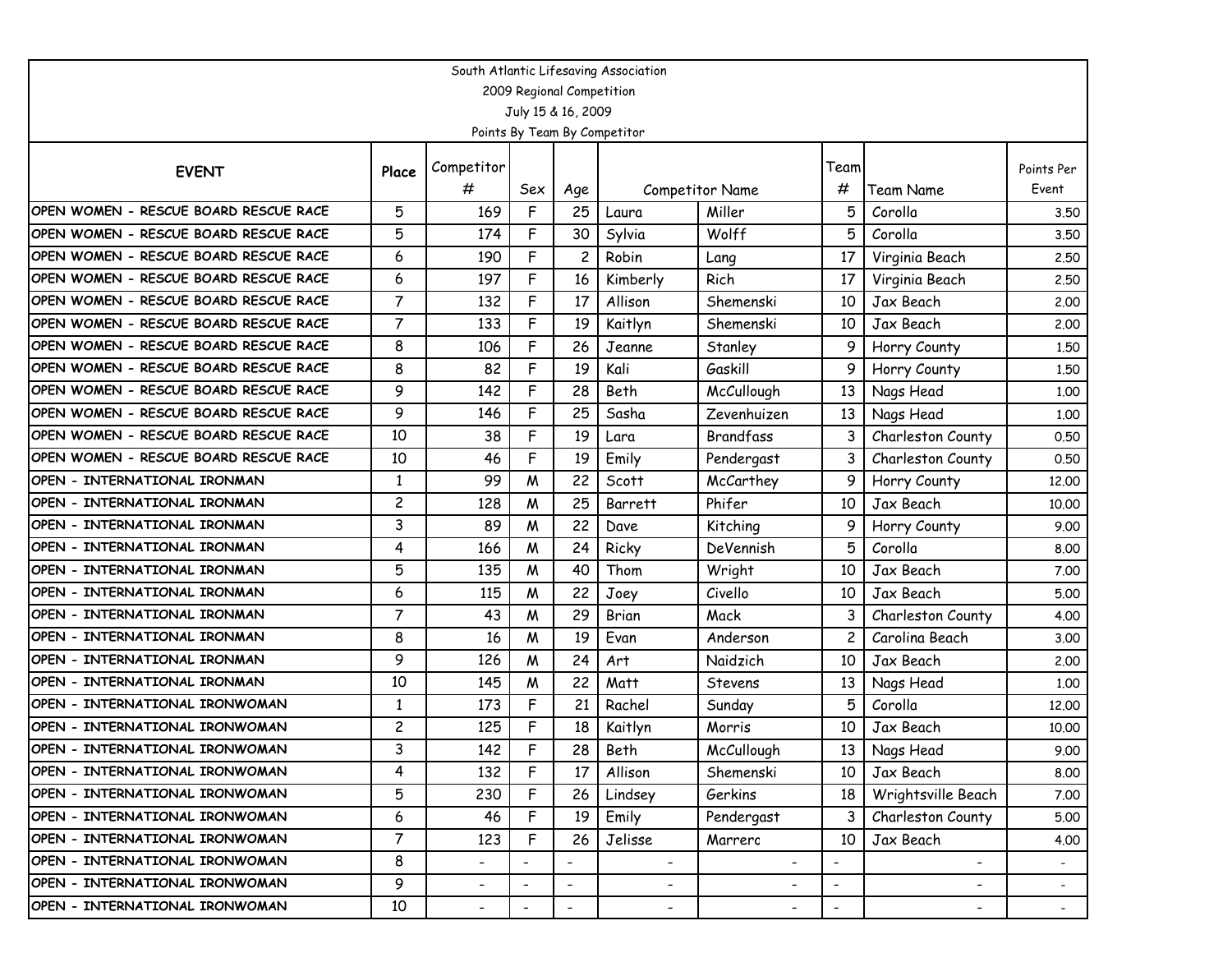| South Atlantic Lifesaving Association                            |                                |                                                      |                                                      |                                                      |                               |                                                      |                                                      |                                                      |                          |  |  |  |
|------------------------------------------------------------------|--------------------------------|------------------------------------------------------|------------------------------------------------------|------------------------------------------------------|-------------------------------|------------------------------------------------------|------------------------------------------------------|------------------------------------------------------|--------------------------|--|--|--|
|                                                                  |                                |                                                      |                                                      | 2009 Regional Competition                            |                               |                                                      |                                                      |                                                      |                          |  |  |  |
|                                                                  |                                |                                                      |                                                      | July 15 & 16, 2009                                   |                               |                                                      |                                                      |                                                      |                          |  |  |  |
|                                                                  |                                |                                                      |                                                      |                                                      | Points By Team By Competitor  |                                                      |                                                      |                                                      |                          |  |  |  |
| <b>EVENT</b>                                                     | Place                          | Competitor                                           |                                                      |                                                      |                               |                                                      | Team                                                 |                                                      | Points Per               |  |  |  |
|                                                                  |                                | #                                                    | Sex                                                  | Age                                                  |                               | <b>Competitor Name</b>                               | #                                                    | <b>Team Name</b>                                     | Event                    |  |  |  |
| 30-34 - INTERANTIONAL IRONMAN                                    | $\mathbf{1}$                   | 39                                                   | M                                                    | 33                                                   | Stephen                       | Fernandez                                            | 3                                                    | Charleston County                                    | 5.00                     |  |  |  |
| 30-34 - INTERANTIONAL IRONMAN                                    | $\overline{c}$                 | 143                                                  | M                                                    | 31                                                   | Chad                          | Motz                                                 | 13                                                   | Nags Head                                            | 3.00                     |  |  |  |
| 30-34 - INTERANTIONAL IRONMAN                                    | 3                              | 225                                                  | M                                                    | 30                                                   | Scott                         | Anderson                                             | 18                                                   | Wrightsville Beach                                   | 1.00                     |  |  |  |
| 30-34 - INTERNATIONAL IRONWOMAN                                  | 1                              | 174                                                  | F                                                    | 30                                                   | Sylvia                        | Wolff                                                | 5                                                    | Corolla                                              | 5.00                     |  |  |  |
| 30-34 - INTERNATIONAL IRONWOMAN                                  | $\overline{c}$                 | 250                                                  | F                                                    | 34                                                   | Amy                           | MacPherson                                           | 9                                                    | Horry County                                         | 3.00                     |  |  |  |
| 30-34 - INTERNATIONAL IRONWOMAN                                  | 3                              | $\overline{\phantom{0}}$                             |                                                      |                                                      | $\blacksquare$                |                                                      | $\overline{\phantom{a}}$                             |                                                      |                          |  |  |  |
| 35-39 - INTERNATIONAL IRONMAN                                    | $\mathbf{1}$                   | 122                                                  | M                                                    | 35                                                   | Bryon                         | Iveson                                               | 10                                                   | Jax Beach                                            | 5.00                     |  |  |  |
| 35-39 - INTERNATIONAL IRONMAN                                    | $\overline{c}$                 | 121                                                  | W                                                    | 37                                                   | Bill                          | Horn                                                 | 10                                                   | Jax Beach                                            | 3.00                     |  |  |  |
| 35-39 - INTERNATIONAL IRONMAN                                    | 3                              | $\overline{\phantom{0}}$                             |                                                      | $\overline{\phantom{a}}$                             | $\overline{\phantom{a}}$      | $\overline{\phantom{a}}$                             | $\overline{\phantom{a}}$                             | $\overline{\phantom{a}}$                             |                          |  |  |  |
| 35-39 - INTERNATIONAL IRONWOMAN                                  | $\mathbf{1}$                   | $\overline{\phantom{a}}$                             | $\overline{\phantom{a}}$                             | $\overline{\phantom{a}}$                             | ٠                             | $\qquad \qquad \blacksquare$                         | $\overline{\phantom{a}}$                             | -                                                    |                          |  |  |  |
| 35-39 - INTERNATIONAL IRONWOMAN                                  | $\overline{c}$                 | $\overline{\phantom{0}}$                             | $\overline{\phantom{a}}$                             | $\overline{\phantom{a}}$                             | $\overline{\phantom{0}}$      | -                                                    | $\overline{\phantom{a}}$                             | -                                                    |                          |  |  |  |
| 35-39 - INTERNATIONAL IRONWOMAN                                  | 3                              | $\overline{\phantom{0}}$                             | $\overline{\phantom{a}}$                             | $\blacksquare$                                       | $\overline{\phantom{0}}$      | $\overline{\phantom{a}}$                             | $\overline{\phantom{a}}$                             | $\overline{\phantom{a}}$                             |                          |  |  |  |
| 40-44 - INTERNATIONAL IRONMAN                                    | $\mathbf{1}$                   | 135                                                  | W                                                    | 40                                                   | Thom                          | Wright                                               | 10                                                   | Jax Beach                                            | 5.00                     |  |  |  |
| 40-44 - INTERNATIONAL IRONMAN                                    | $\overline{c}$                 | $\overline{\phantom{0}}$                             | $\overline{\phantom{a}}$                             | $\overline{\phantom{a}}$                             | $\overline{\phantom{a}}$      | $\overline{\phantom{a}}$                             | $\overline{\phantom{a}}$                             | -                                                    |                          |  |  |  |
| 40-44 - INTERNATIONAL IRONMAN                                    | 3                              | $\overline{\phantom{a}}$                             | $\tilde{\phantom{a}}$                                | $\overline{\phantom{a}}$                             | ٠                             | $\qquad \qquad \blacksquare$                         | $\overline{\phantom{a}}$                             | -                                                    |                          |  |  |  |
| 40-44 - INTERNATIONAL IRONWOMAN                                  | $\mathbf{1}$                   | $\overline{\phantom{0}}$                             | $\overline{\phantom{a}}$                             | $\overline{\phantom{a}}$                             | $\overline{\phantom{0}}$      | -                                                    | $\overline{\phantom{a}}$                             | -                                                    |                          |  |  |  |
| 40-44 - INTERNATIONAL IRONWOMAN                                  | $\overline{c}$                 | $\overline{\phantom{0}}$                             | $\overline{\phantom{a}}$                             | $\overline{\phantom{a}}$                             | ٠                             | $\overline{\phantom{a}}$                             | $\blacksquare$                                       | -                                                    |                          |  |  |  |
| 40-44 - INTERNATIONAL IRONWOMAN                                  | 3                              | $\overline{\phantom{a}}$                             |                                                      | $\overline{\phantom{a}}$                             | $\qquad \qquad \blacksquare$  | $\overline{\phantom{a}}$                             | $\overline{\phantom{a}}$                             | $\overline{\phantom{a}}$                             |                          |  |  |  |
| 45-49 - INTERNATIONAL IRONMAN                                    | $\mathbf{1}$                   | $\qquad \qquad \blacksquare$                         | $\overline{\phantom{a}}$                             | $\overline{\phantom{a}}$                             | -                             | $\overline{\phantom{a}}$                             | $\blacksquare$                                       | -                                                    |                          |  |  |  |
| 45-49 - INTERNATIONAL IRONMAN                                    | $\overline{c}$                 | $\overline{\phantom{a}}$                             | $\blacksquare$                                       | $\overline{\phantom{a}}$                             | ٠                             | $\overline{\phantom{a}}$                             | $\overline{\phantom{a}}$                             | -                                                    |                          |  |  |  |
| 45-49 - INTERNATIONAL IRONMAN                                    | 3                              | $\overline{\phantom{0}}$                             | $\overline{\phantom{a}}$                             | $\blacksquare$                                       | $\overline{\phantom{0}}$      | $\overline{\phantom{a}}$                             | $\blacksquare$                                       | $\overline{\phantom{0}}$                             |                          |  |  |  |
| 45-49 - INTERNATIONAL IRONWOMAN                                  | $\mathbf{1}$                   | $\overline{\phantom{0}}$                             | $\overline{\phantom{a}}$                             | $\overline{\phantom{a}}$                             | -                             | $\overline{\phantom{a}}$                             | $\overline{\phantom{a}}$                             | -                                                    |                          |  |  |  |
| 45-49 - INTERNATIONAL IRONWOMAN                                  | $\overline{c}$                 | $\overline{\phantom{a}}$                             | $\overline{\phantom{a}}$                             | $\overline{\phantom{a}}$                             | $\overline{\phantom{a}}$      | $\overline{\phantom{a}}$                             | $\overline{\phantom{a}}$                             | $\overline{\phantom{a}}$                             |                          |  |  |  |
| 45-49 - INTERNATIONAL IRONWOMAN                                  | 3<br>$\mathbf{1}$              | $\overline{\phantom{0}}$                             |                                                      | $\overline{\phantom{a}}$                             | $\overline{\phantom{0}}$      |                                                      | $\overline{\phantom{a}}$                             |                                                      |                          |  |  |  |
| 50-54 - INTERNATIONAL IRONMAN                                    |                                | 112                                                  | м<br>                                                | 51                                                   | Jay                           | Woodward                                             | 9 <sup>1</sup>                                       | Horry County                                         | 5.00                     |  |  |  |
| 50-54 - INTERNATIONAL IRONMAN                                    | $\overline{c}$                 | 212                                                  | W                                                    | 51                                                   | John                          | Kenny                                                | 13 <sup>1</sup>                                      | Nags Head                                            | 3.00                     |  |  |  |
| 50-54 - INTERNATIONAL IRONMAN<br>50-54 - INTERNATIONAL IRONWOMAN | 3                              | $\overline{\phantom{0}}$                             | $\overline{\phantom{a}}$                             | $\overline{\phantom{a}}$                             | $\overline{\phantom{a}}$      | $\overline{\phantom{a}}$                             | $\overline{\phantom{a}}$                             | $\overline{\phantom{a}}$                             | $\overline{\phantom{a}}$ |  |  |  |
| 50-54 - INTERNATIONAL IRONWOMAN                                  | $\mathbf{1}$<br>$\overline{c}$ | $\overline{\phantom{a}}$                             |                                                      | $\overline{\phantom{a}}$                             | $\overline{\phantom{a}}$      | $\overline{\phantom{a}}$                             | $\overline{\phantom{a}}$                             | $\overline{\phantom{a}}$                             | $\sim$                   |  |  |  |
| 50-54 - INTERNATIONAL IRONWOMAN                                  | 3                              | -                                                    |                                                      | $\overline{\phantom{a}}$<br>$\overline{\phantom{a}}$ | -                             | $\overline{\phantom{a}}$<br>$\overline{\phantom{a}}$ | $\overline{\phantom{a}}$<br>$\overline{\phantom{a}}$ | $\overline{\phantom{a}}$<br>$\overline{\phantom{a}}$ | $\overline{\phantom{a}}$ |  |  |  |
| 55-59 - INTERNATIONAL IRONMAN                                    | $\mathbf{1}$                   | $\overline{\phantom{a}}$<br>$\overline{\phantom{0}}$ | $\overline{\phantom{a}}$<br>$\overline{\phantom{a}}$ | $\overline{\phantom{a}}$                             | $\overline{\phantom{a}}$<br>- | $\overline{\phantom{a}}$                             | $\overline{\phantom{a}}$                             | $\overline{\phantom{a}}$                             | $\overline{\phantom{a}}$ |  |  |  |
| 55-59 - INTERNATIONAL IRONMAN                                    | $\overline{c}$                 |                                                      |                                                      |                                                      |                               |                                                      |                                                      |                                                      | $\overline{\phantom{a}}$ |  |  |  |
|                                                                  |                                | ۰.                                                   | $\overline{\phantom{a}}$                             | $\overline{\phantom{a}}$                             | $\overline{\phantom{a}}$      | $\blacksquare$                                       | $\overline{\phantom{a}}$                             | -                                                    | $\sim$                   |  |  |  |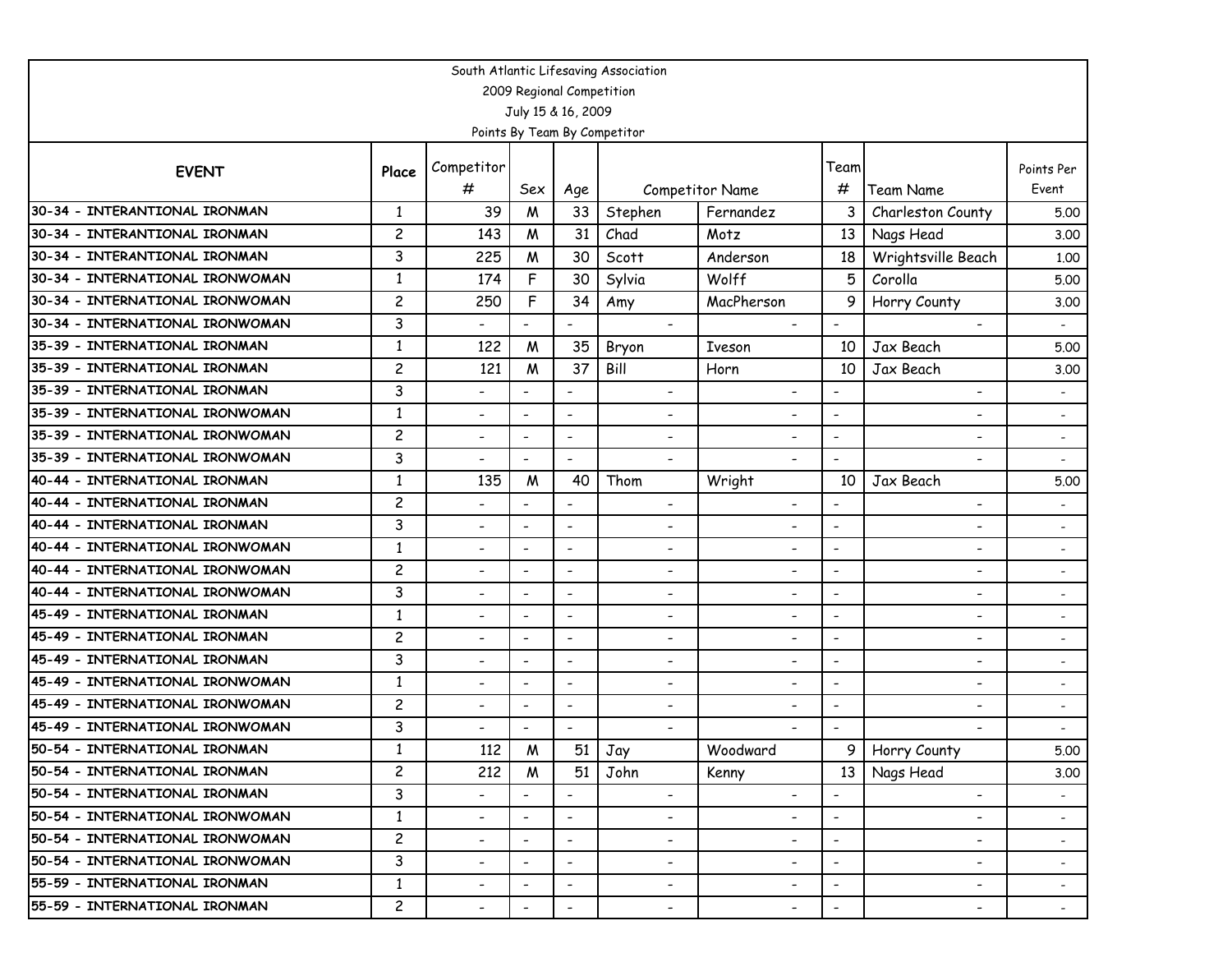| South Atlantic Lifesaving Association |                |                          |                          |                           |                              |                              |                          |                          |                          |  |  |  |
|---------------------------------------|----------------|--------------------------|--------------------------|---------------------------|------------------------------|------------------------------|--------------------------|--------------------------|--------------------------|--|--|--|
|                                       |                |                          |                          | 2009 Regional Competition |                              |                              |                          |                          |                          |  |  |  |
|                                       |                |                          |                          | July 15 & 16, 2009        |                              |                              |                          |                          |                          |  |  |  |
|                                       |                |                          |                          |                           | Points By Team By Competitor |                              |                          |                          |                          |  |  |  |
| <b>EVENT</b>                          |                | Competitor               |                          |                           |                              |                              | Team                     |                          | Points Per               |  |  |  |
|                                       | Place          | $^{\#}$                  | Sex                      | Age                       |                              | Competitor Name              | #                        | Team Name                | Event                    |  |  |  |
| 55-59 - INTERNATIONAL IRONMAN         | 3              | $\overline{\phantom{a}}$ | $\overline{\phantom{a}}$ |                           |                              | $\overline{\phantom{a}}$     | $\blacksquare$           | $\overline{\phantom{0}}$ |                          |  |  |  |
| 55-59 - INTERNATIONAL IRONWOMAN       | $\mathbf{1}$   | $\overline{\phantom{0}}$ |                          | $\overline{\phantom{a}}$  | $\overline{\phantom{0}}$     |                              | $\blacksquare$           | ۰                        |                          |  |  |  |
| 55-59 - INTERNATIONAL IRONWOMAN       | $\overline{c}$ | $\blacksquare$           | $\overline{\phantom{a}}$ | $\blacksquare$            | $\overline{\phantom{0}}$     | $\overline{\phantom{a}}$     | $\blacksquare$           | $\overline{a}$           |                          |  |  |  |
| 55-59 - INTERNATIONAL IRONWOMAN       | 3              | $\overline{\phantom{a}}$ |                          | $\overline{\phantom{a}}$  | $\overline{\phantom{a}}$     | $\overline{\phantom{a}}$     | $\overline{\phantom{a}}$ | $\overline{\phantom{a}}$ |                          |  |  |  |
| 60 + - INTERNATIONAL IRONMAN          | $\mathbf{1}$   | $\overline{\phantom{a}}$ | $\qquad \qquad -$        | $\overline{\phantom{a}}$  | $\qquad \qquad \blacksquare$ | $\overline{\phantom{a}}$     | $\overline{\phantom{a}}$ | $\overline{\phantom{a}}$ |                          |  |  |  |
| 60 + - INTERNATIONAL IRONMAN          | $\overline{c}$ | $\overline{\phantom{a}}$ |                          | $\blacksquare$            | -                            | $\overline{\phantom{a}}$     |                          | $\overline{\phantom{a}}$ | $\overline{\phantom{a}}$ |  |  |  |
| 60 + - INTERNATIONAL IRONMAN          | 3              | $\overline{\phantom{0}}$ | $\blacksquare$           | $\overline{\phantom{a}}$  | $\overline{\phantom{0}}$     | $\overline{\phantom{a}}$     | $\blacksquare$           | $\overline{\phantom{0}}$ |                          |  |  |  |
| 60 + - INTERNATIONAL IRONWOMAN        | $\mathbf{1}$   | $\overline{\phantom{a}}$ | $\tilde{\phantom{a}}$    | $\blacksquare$            | $\overline{\phantom{0}}$     | $\overline{\phantom{a}}$     | $\overline{\phantom{a}}$ | $\overline{\phantom{a}}$ |                          |  |  |  |
| 60 + - INTERNATIONAL IRONWOMAN        | $\overline{c}$ | -                        |                          | $\overline{\phantom{a}}$  | $\overline{\phantom{a}}$     | $\qquad \qquad \blacksquare$ | $\overline{\phantom{a}}$ | $\overline{\phantom{a}}$ |                          |  |  |  |
| 60 + - INTERNATIONAL IRONWOMAN        | 3              | $\overline{\phantom{0}}$ | $\qquad \qquad -$        | $\overline{\phantom{a}}$  | $\overline{\phantom{a}}$     |                              | $\overline{\phantom{a}}$ | $\overline{\phantom{a}}$ |                          |  |  |  |
| OPEN MEN - BEACH FLAGS                | $\mathbf{1}$   | 119                      | M                        | 24                        | Ross                         | Ghiotto                      | 10                       | Jax Beach                | 12,00                    |  |  |  |
| OPEN MEN - BEACH FLAGS                | $\overline{c}$ | 122                      | M                        | 35                        | Bryon                        | Iveson                       | 10                       | Jax Beach                | 10.00                    |  |  |  |
| OPEN MEN - BEACH FLAGS                | 3              | 126                      | M                        | 24                        | Art                          | Naidzich                     | 10                       | Jax Beach                | 9.00                     |  |  |  |
| OPEN MEN - BEACH FLAGS                | 4              | 164                      | W                        | 22                        | Brian                        | Burkhardt                    | 5                        | Corolla                  | 8.00                     |  |  |  |
| OPEN MEN - BEACH FLAGS                | 5              | 120                      | W                        | 22                        | Holden                       | Harris                       | 10                       | Jax Beach                | 7.00                     |  |  |  |
| OPEN MEN - BEACH FLAGS                | 6              | 70                       | M                        | 19                        | Coleman                      | Allen                        | 9                        | Horry County             | 5.00                     |  |  |  |
| OPEN MEN - BEACH FLAGS                | $\overline{7}$ | 167                      | M                        | 29                        | Mike                         | Hudson                       | 5                        | Corolla                  | 4.00                     |  |  |  |
| OPEN MEN - BEACH FLAGS                | 8              | 26                       | M                        | 20                        | Edmund                       | Kennedy                      | $\overline{c}$           | Carolina Beach           | 3.00                     |  |  |  |
| OPEN MEN - BEACH FLAGS                | 9              | 242                      | W                        | 19                        | Tyler                        | Haertlien                    | 15                       | Ponte Vedra              | 2.00                     |  |  |  |
| OPEN MEN - BEACH FLAGS                | 10             | 1                        | W                        | 23                        | Garrett                      | Adamson                      |                          | Atlantic Beach           | 1.00                     |  |  |  |
| OPEN WOMEN - BEACH FLAGS              | $\mathbf{1}$   | 207                      | F                        | 19                        | Meghan                       | Flynn                        | 11                       | Kill Devil Hills         | 12.00                    |  |  |  |
| OPEN WOMEN - BEACH FLAGS              | $\overline{c}$ | 14                       | F                        | 22                        | Mallory                      | Albritton                    |                          | Carolina Beach           | 10.00                    |  |  |  |
| OPEN WOMEN - BEACH FLAGS              | 3              | 209                      | F                        | 18                        | Kelly                        | Kenny                        | 11                       | Kill Devil Hills         | 9.00                     |  |  |  |
| OPEN WOMEN - BEACH FLAGS              | 4              | 25                       | F                        | 20                        | Bridget                      | Kelly                        | 2                        | Carolina Beach           | 8.00                     |  |  |  |
| OPEN WOMEN - BEACH FLAGS              | 5              | 195                      | F                        | 19                        | Nicole                       | Morgan                       | 17                       | Virginia Beach           | 7.00                     |  |  |  |
| OPEN WOMEN - BEACH FLAGS              | 6              | 214                      | F                        | 18                        | Jennifer                     | Stelmach                     | 6                        | Fernandina Beach         | 5.00                     |  |  |  |
| OPEN WOMEN - BEACH FLAGS              | $\overline{7}$ | 42                       | F                        | 22                        | Tyler                        | Logothetis                   |                          | Charleston County        | 4.00                     |  |  |  |
| OPEN WOMEN - BEACH FLAGS              | 8              | 19                       | F                        | 18                        | Alyssa                       | <b>Bennett</b>               |                          | Carolina Beach           | 3.00                     |  |  |  |
| OPEN WOMEN - BEACH FLAGS              | 9              | 193                      | F                        | 17                        | Katelyn                      | McKenna                      | 17                       | Virginia Beach           | 2.00                     |  |  |  |
| OPEN WOMEN - BEACH FLAGS              | 10             | 38                       | F                        | 19                        | Lara                         | Brandfass                    | 3                        | Charleston County        | 1.00                     |  |  |  |
| 30-34 MEN - BEACH FLAGS               | $\mathbf{1}$   | 163                      | W                        | 33                        | Shaun                        | Buen                         | 5 <sup>1</sup>           | Corolla                  | 5.00                     |  |  |  |
| 30-34 MEN - BEACH FLAGS               | $\mathbf{2}$   | 76                       | W                        | 30                        | Patrick                      | Brafford                     | 9 <sub>1</sub>           | Horry County             | 3.00                     |  |  |  |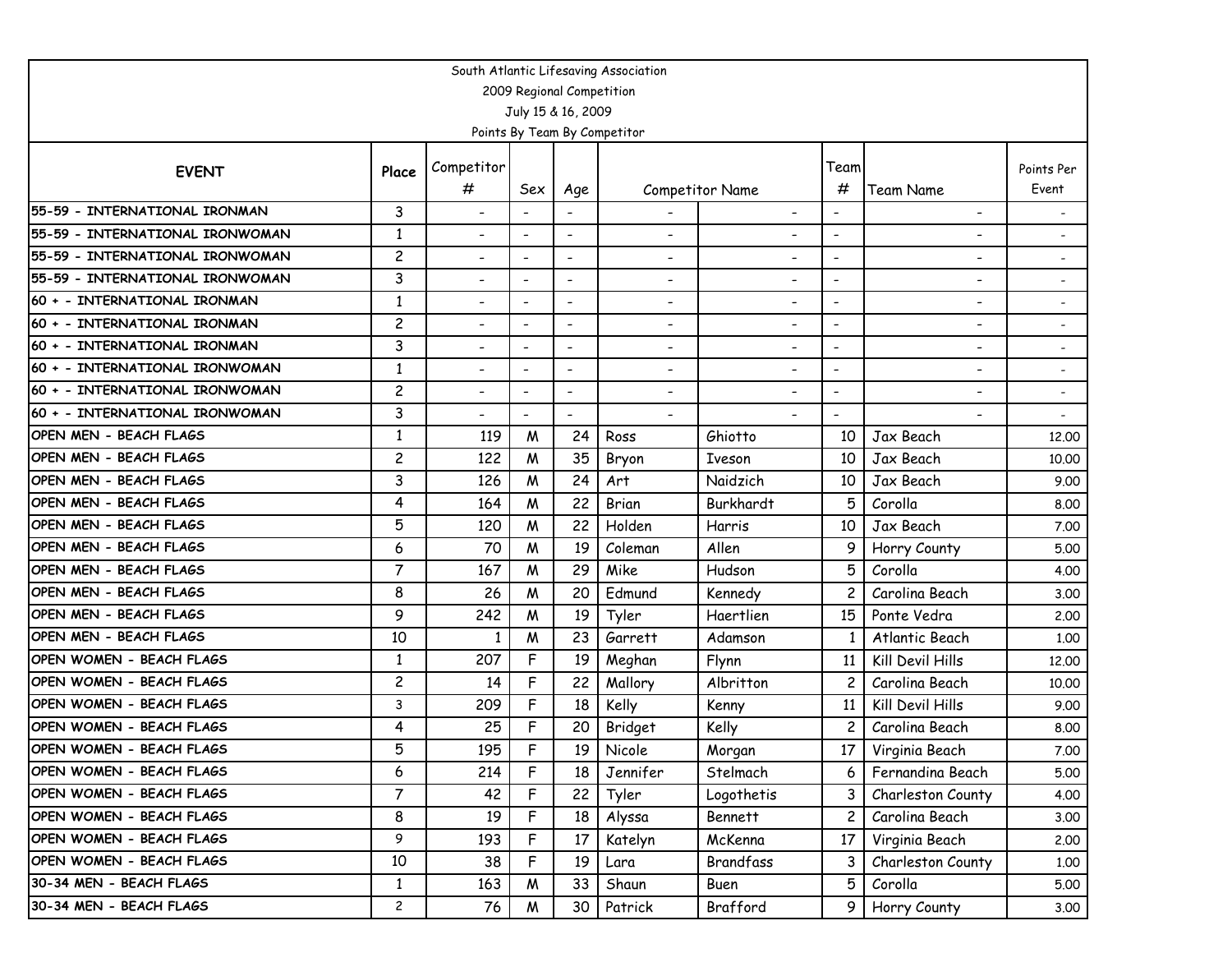| South Atlantic Lifesaving Association |                |                          |                           |                          |                              |                          |                          |                          |                          |  |  |  |
|---------------------------------------|----------------|--------------------------|---------------------------|--------------------------|------------------------------|--------------------------|--------------------------|--------------------------|--------------------------|--|--|--|
|                                       |                |                          | 2009 Regional Competition |                          |                              |                          |                          |                          |                          |  |  |  |
|                                       |                |                          | July 15 & 16, 2009        |                          |                              |                          |                          |                          |                          |  |  |  |
|                                       |                |                          |                           |                          | Points By Team By Competitor |                          |                          |                          |                          |  |  |  |
| <b>EVENT</b>                          | Place          | Competitor               |                           |                          |                              |                          | Team                     |                          | Points Per               |  |  |  |
|                                       |                | #                        | Sex                       | Age                      |                              | Competitor Name          | #                        | <b>Team Name</b>         | Event                    |  |  |  |
| 30-34 MEN - BEACH FLAGS               | 3              | 37                       | M                         | 30                       | Michael                      | Bradley                  | 3                        | Charleston County        | 1.00                     |  |  |  |
| 30-34 WOMEN - BEACH FLAGS             | $\mathbf{1}$   | 174                      | F                         | 30                       | Sylvia                       | Wolff                    | 5                        | Corolla                  | 5.00                     |  |  |  |
| 30-34 WOMEN - BEACH FLAGS             | $\overline{c}$ | $\overline{\phantom{0}}$ |                           |                          | $\blacksquare$               | $\blacksquare$           | $\blacksquare$           | $\blacksquare$           |                          |  |  |  |
| 30-34 WOMEN - BEACH FLAGS             | 3              | $\overline{\phantom{0}}$ | $\overline{\phantom{a}}$  | $\overline{\phantom{a}}$ | $\overline{\phantom{0}}$     |                          | $\tilde{\phantom{a}}$    |                          |                          |  |  |  |
| 35-39 MEN - BEACH FLAGS               | $\mathbf{1}$   | 122                      | M                         | 35                       | Bryon                        | Iveson                   | 10                       | Jax Beach                | 5.00                     |  |  |  |
| 35-39 MEN - BEACH FLAGS               | $\overline{c}$ | 232                      | M                         | 36                       | Brian                        | Kothe                    | 18                       | Wrightsville Beach       | 3.00                     |  |  |  |
| 35-39 MEN - BEACH FLAGS               | 3              | 188                      | M                         | 38                       | Ed                           | Hosey                    | 17                       | Virginia Beach           | 1.00                     |  |  |  |
| 35-39 WOMEN - BEACH FLAGS             | $\mathbf{1}$   | 213                      | F                         | 39                       | Angela                       | Ray                      | 6                        | Fernandina Beach         | 5.00                     |  |  |  |
| 35-39 WOMEN - BEACH FLAGS             | $\overline{c}$ | 88                       | F                         | 36                       | Jennifer                     | Kiper                    | 9                        | Horry County             | 3.00                     |  |  |  |
| 35-39 WOMEN - BEACH FLAGS             | 3              | $\overline{\phantom{0}}$ |                           | $\overline{\phantom{0}}$ | $\blacksquare$               | $\blacksquare$           | $\overline{\phantom{a}}$ | $\overline{\phantom{a}}$ | $\overline{\phantom{a}}$ |  |  |  |
| 40-44 MEN - BEACH FLAGS               | $\mathbf{1}$   | 135                      | M                         | 40                       | Thom                         | Wright                   | 10                       | Jax Beach                | 5.00                     |  |  |  |
| 40-44 MEN - BEACH FLAGS               | $\overline{c}$ | 7                        | M                         | 40                       | Tommy                        | Lee                      |                          | Atlantic Beach           | 3.00                     |  |  |  |
| 40-44 MEN - BEACH FLAGS               | 3              | 160                      | M                         | 42                       | Mike                         | Rosenberg                | 16                       | St Johns County          | 1.00                     |  |  |  |
| 40-44 WOMEN - BEACH FLAGS             | $\mathbf{1}$   | $\overline{\phantom{0}}$ | $\tilde{\phantom{a}}$     | $\overline{\phantom{a}}$ | -                            | $\overline{\phantom{a}}$ | $\overline{\phantom{a}}$ | $\overline{\phantom{a}}$ |                          |  |  |  |
| 40-44 WOMEN - BEACH FLAGS             | $\overline{c}$ | $\overline{\phantom{0}}$ | $\blacksquare$            | $\overline{\phantom{a}}$ | ۰                            | $\overline{\phantom{0}}$ | $\blacksquare$           | ۰                        |                          |  |  |  |
| 40-44 WOMEN - BEACH FLAGS             | 3              | $\overline{\phantom{0}}$ | $\blacksquare$            | $\overline{\phantom{a}}$ |                              | $\overline{\phantom{0}}$ | $\blacksquare$           |                          |                          |  |  |  |
| 45-49 MEN - BEACH FLAGS               | 1              | 177                      | M                         | 47                       | Dave                         | <b>Bostic</b>            | 17                       | Virginia Beach           | 5.00                     |  |  |  |
| 45-49 MEN - BEACH FLAGS               | $\overline{c}$ | $\overline{\phantom{0}}$ | $\overline{\phantom{a}}$  | $\overline{a}$           | $\overline{\phantom{0}}$     | $\overline{\phantom{a}}$ | $\blacksquare$           | $\overline{\phantom{a}}$ |                          |  |  |  |
| 45-49 MEN - BEACH FLAGS               | 3              | $\overline{\phantom{0}}$ | $\overline{\phantom{a}}$  | $\overline{\phantom{a}}$ | -                            | -                        | $\overline{\phantom{a}}$ | $\overline{\phantom{0}}$ |                          |  |  |  |
| 45-49 WOMEN - BEACH FLAGS             | $\mathbf{1}$   | $\overline{\phantom{0}}$ | $\blacksquare$            | $\blacksquare$           | $\overline{\phantom{0}}$     | $\overline{\phantom{a}}$ | $\blacksquare$           | ۰                        |                          |  |  |  |
| 45-49 WOMEN - BEACH FLAGS             | $\overline{c}$ | $\overline{\phantom{0}}$ | $\overline{\phantom{a}}$  | $\overline{\phantom{a}}$ | $\overline{\phantom{0}}$     | $\overline{\phantom{0}}$ | $\overline{\phantom{a}}$ | -                        | $\overline{\phantom{a}}$ |  |  |  |
| 45-49 WOMEN - BEACH FLAGS             | 3              | $\overline{\phantom{0}}$ |                           | $\overline{\phantom{a}}$ | $\overline{\phantom{0}}$     |                          |                          |                          |                          |  |  |  |
| 50-54 MEN - BEACH FLAGS               | $\mathbf{1}$   | 112                      | M                         | 51                       | Jay                          | Woodward                 | 9                        | Horry County             | 5.00                     |  |  |  |
| 50-54 MEN - BEACH FLAGS               | $\overline{c}$ | 212                      | M                         | 51                       | John                         | Kenny                    | 13                       | Nags Head                | 3.00                     |  |  |  |
| 50-54 MEN - BEACH FLAGS               | 3              | ۰.                       |                           |                          | ۰.                           |                          | $\overline{\phantom{a}}$ |                          |                          |  |  |  |
| 50-54 WOMEN - BEACH FLAGS             | $\mathbf{1}$   | 187                      | F                         | 52                       | Nancy                        | Hodges                   | 17                       | Virginia Beach           | 5.00                     |  |  |  |
| 50-54 WOMEN - BEACH FLAGS             | $\overline{c}$ | $\overline{\phantom{0}}$ | $\overline{\phantom{a}}$  | $\overline{\phantom{0}}$ | $\overline{\phantom{0}}$     | $\overline{\phantom{a}}$ | $\overline{\phantom{a}}$ | $\overline{\phantom{a}}$ | $\overline{\phantom{a}}$ |  |  |  |
| 50-54 WOMEN - BEACH FLAGS             | 3              | $\overline{\phantom{0}}$ | $\overline{\phantom{a}}$  | $\blacksquare$           | $\overline{\phantom{0}}$     | $\overline{\phantom{a}}$ | $\blacksquare$           | $\overline{\phantom{0}}$ | $\sim$                   |  |  |  |
| 55-59 MEN - BEACH FLAGS               | $\mathbf{1}$   | 77                       | m                         | 55                       | Duke                         | Brown                    | 9 I                      | Horry County             | 5.00                     |  |  |  |
| 55-59 MEN - BEACH FLAGS               | $\overline{c}$ | 15                       | W                         | 56                       | Daniel                       | Anderson                 | $\overline{c}$           | Carolina Beach           | 3.00                     |  |  |  |
| 55-59 MEN - BEACH FLAGS               | 3              | $\overline{\phantom{0}}$ | $\overline{\phantom{a}}$  | $\blacksquare$           | $\overline{\phantom{a}}$     | $\overline{\phantom{0}}$ | $\blacksquare$           | $\overline{\phantom{0}}$ |                          |  |  |  |
| 55-59 WOMEN - BEACH FLAGS             | $\mathbf{1}$   | -                        | $\overline{\phantom{a}}$  | $\overline{\phantom{a}}$ | $\overline{\phantom{a}}$     | $\overline{\phantom{a}}$ | $\overline{\phantom{a}}$ | $\blacksquare$           | $\sim$                   |  |  |  |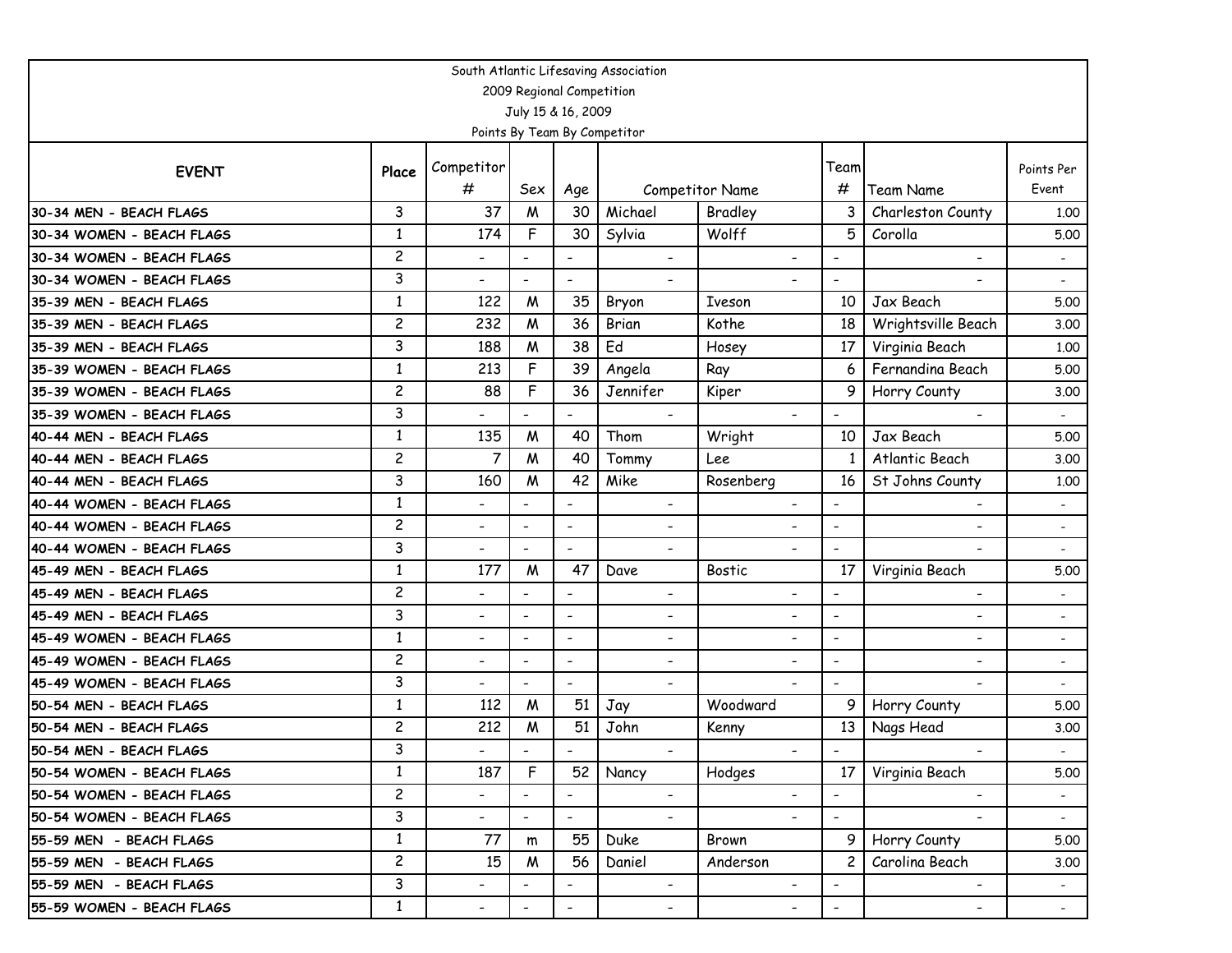| South Atlantic Lifesaving Association |                |                              |                          |                          |                          |                        |                |                          |                |  |
|---------------------------------------|----------------|------------------------------|--------------------------|--------------------------|--------------------------|------------------------|----------------|--------------------------|----------------|--|
| 2009 Regional Competition             |                |                              |                          |                          |                          |                        |                |                          |                |  |
| July 15 & 16, 2009                    |                |                              |                          |                          |                          |                        |                |                          |                |  |
| Points By Team By Competitor          |                |                              |                          |                          |                          |                        |                |                          |                |  |
|                                       |                | Competitor                   |                          |                          |                          |                        | Team           |                          | Points Per     |  |
| <b>EVENT</b>                          | Place          | $^{\#}$                      | Sex                      | Age                      |                          | <b>Competitor Name</b> | #              | <b>Team Name</b>         | Event          |  |
| 55-59 WOMEN - BEACH FLAGS             | $\overline{c}$ | $\overline{\phantom{0}}$     |                          |                          |                          |                        | $\blacksquare$ | $\overline{\phantom{0}}$ |                |  |
| 55-59 WOMEN - BEACH FLAGS             | 3              | $\qquad \qquad \blacksquare$ | $\overline{\phantom{a}}$ | $\overline{\phantom{a}}$ |                          |                        |                |                          |                |  |
| 60 + MEN - BEACH FLAGS                | $\mathbf{1}$   | 180                          | M                        | 60                       | Jim                      | Dierstein              | 17             | Virginia Beach           | 5.00           |  |
| 60 + MEN - BEACH FLAGS                | $\overline{c}$ | $\overline{\mathbf{c}}$      | M                        | 64                       | David                    | Bew                    |                | Atlantic Beach           | 3.00           |  |
| 60 + MEN - BEACH FLAGS                | 3              | 68                           | Μ                        | 63                       | Ralph                    | Wagner                 |                | Hilton Head              | 1.00           |  |
| 60 + WOMEN - BEACH FLAGS              | 1              | $\overline{\phantom{0}}$     |                          |                          |                          |                        | $\blacksquare$ | $\overline{\phantom{0}}$ |                |  |
| 60 + WOMEN - BEACH FLAGS              | 2              | $\qquad \qquad \blacksquare$ | $\qquad \qquad -$        | $\overline{\phantom{a}}$ | $\overline{\phantom{0}}$ |                        |                |                          | $\blacksquare$ |  |
| 60 + WOMEN - BEACH FLAGS              | 3              | $\overline{\phantom{0}}$     | $\blacksquare$           | $\overline{\phantom{a}}$ | $\overline{\phantom{0}}$ |                        |                |                          | $\blacksquare$ |  |
| OPEN MEN - TAPLIN RELAY               | $\mathbf{1}$   | 78                           | M                        | 19                       | Randall                  | Cizek                  | 9              | Horry County             | 3.00           |  |
| OPEN MEN - TAPLIN RELAY               | 1              | 89                           | M                        | 22                       | Dave                     | Kitching               | 9              | Horry County             | 3.00           |  |
| OPEN MEN - TAPLIN RELAY               | 1              | 95                           | W                        | 20                       | Stan                     | Lisogurskyi            | 9              | Horry County             | 3.00           |  |
| OPEN MEN - TAPLIN RELAY               | $\mathbf{1}$   | 99                           | W                        | 22                       | Scott                    | McCarthey              | 9              | Horry County             | 3.00           |  |
| OPEN MEN - TAPLIN RELAY               | 2              | 124                          | M                        | 19                       | Joshua                   | Middleton              | 10             | Jax Beach                | 2.50           |  |
| OPEN MEN - TAPLIN RELAY               | 2              | 128                          | M                        | 25                       | Barrett                  | Phifer                 | 10             | Jax Beach                | 2.50           |  |
| OPEN MEN - TAPLIN RELAY               | 2              | 129                          | M                        | 17                       | Eli                      | Phillips               | 10             | Jax Beach                | 2.50           |  |
| OPEN MEN - TAPLIN RELAY               | $\overline{c}$ | 135                          | W                        | 40                       | Thom                     | Wright                 | 10             | Jax Beach                | 2.50           |  |
| OPEN MEN - TAPLIN RELAY               | 3              | 118                          | M                        | 19                       | Richard                  | Ghiotto                | 10             | Jax Beach                | 2.25           |  |
| OPEN MEN - TAPLIN RELAY               | 3              | 119                          | M                        | 24                       | Ross                     | Ghiotto                | 10             | Jax Beach                | 2,25           |  |
| OPEN MEN - TAPLIN RELAY               | 3              | 114                          | M                        | 19                       | Cody                     | Brechler               | 10             | Jax Beach                | 2.25           |  |
| OPEN MEN - TAPLIN RELAY               | 3              | 131                          | M                        | 17                       | Austin                   | Schoenberg             | 10             | Jax Beach                | 2.25           |  |
| OPEN MEN - TAPLIN RELAY               | 4              | 132                          | F                        | 17                       | Allison                  | Shemenski              | 10             | Jax Beach                | 2.00           |  |
| OPEN MEN - TAPLIN RELAY               | 4              | 126                          | W                        | 24                       | Art                      | Naidzich               | 10             | Jax Beach                | 2.00           |  |
| OPEN MEN - TAPLIN RELAY               | 4              | 115                          | M                        | 22                       | Joey                     | Civello                | 10             | Jax Beach                | 2.00           |  |
| OPEN MEN - TAPLIN RELAY               | 4              | 120                          | M                        | 22                       | Holden                   | Harris                 | 10             | Jax Beach                | 2.00           |  |
| OPEN MEN - TAPLIN RELAY               | 5              | 234                          | M                        | 29                       | John                     | Mauney                 | 18             | Wrightsville Beach       | 1.75           |  |
| OPEN MEN - TAPLIN RELAY               | 5              | 231                          | W                        | 24                       | Hunter                   | Hay                    | 18             | Wrightsville Beach       | 1.75           |  |
| OPEN MEN - TAPLIN RELAY               | 5              | 235                          | M                        | 19                       | Luke                     | Murphy                 | 18             | Wrightsville Beach       | 1,75           |  |
| OPEN MEN - TAPLIN RELAY               | 5              | 225                          | M                        | 30                       | Scott                    | Anderson               | 18             | Wrightsville Beach       | 1.75           |  |
| OPEN MEN - TAPLIN RELAY               | 6              | 134                          | M                        | 23                       | <b>Nick</b>              | Wellington             | 10             | Jax Beach                | 1.25           |  |
| OPEN MEN - TAPLIN RELAY               | 6              | 121                          | M                        | 37                       | Bill                     | Horn                   | 10             | Jax Beach                | 1.25           |  |
| OPEN MEN - TAPLIN RELAY               | 6              | 130                          | M                        | 27                       | Chris                    | Saggau                 | 10             | Jax Beach                | 1.25           |  |
| OPEN MEN - TAPLIN RELAY               | 6              | 116                          | W                        | 20                       | Coby                     | Davis                  | 10             | Jax Beach                | 1.25           |  |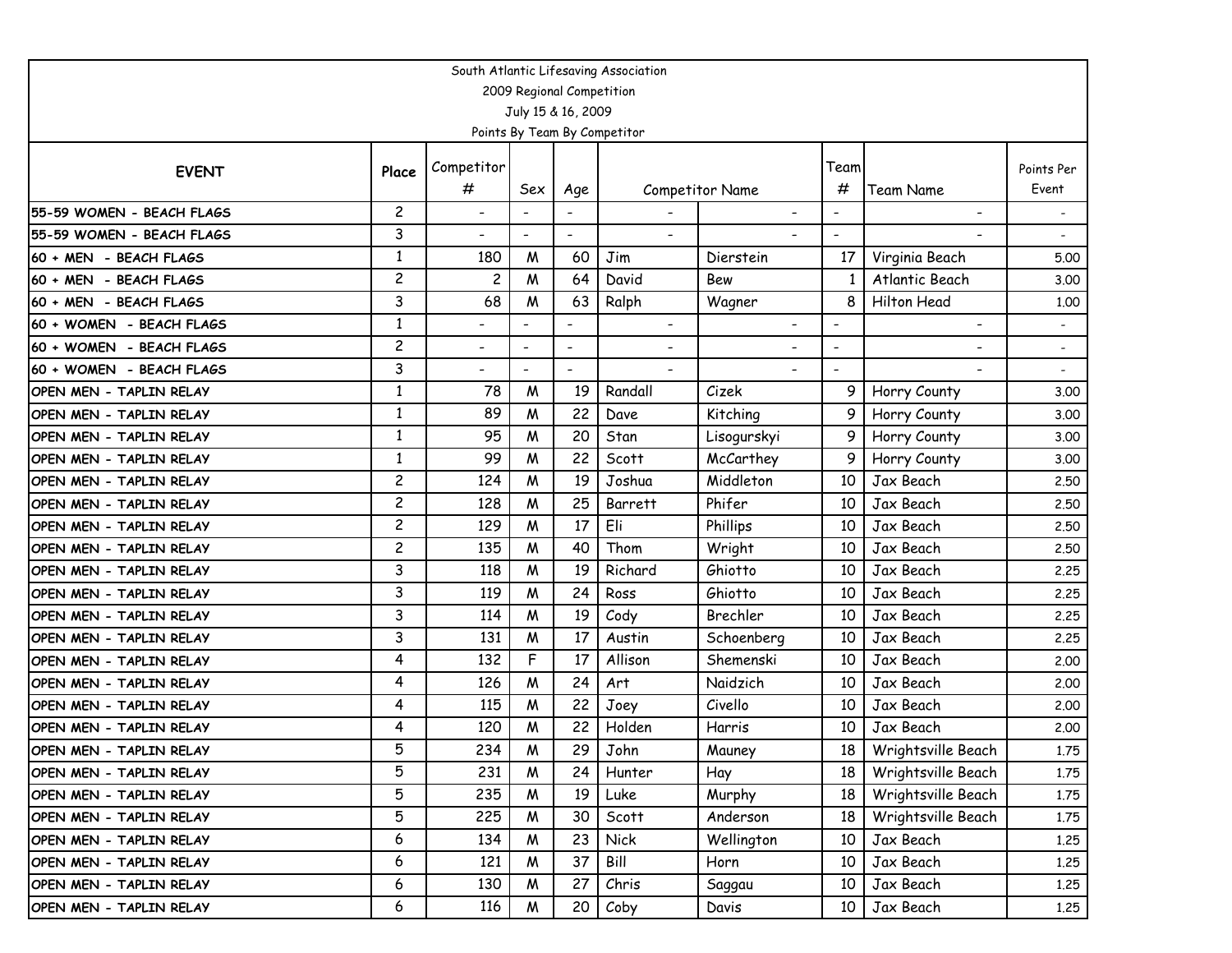| South Atlantic Lifesaving Association |                         |            |     |     |              |                  |      |                   |            |  |
|---------------------------------------|-------------------------|------------|-----|-----|--------------|------------------|------|-------------------|------------|--|
| 2009 Regional Competition             |                         |            |     |     |              |                  |      |                   |            |  |
| July 15 & 16, 2009                    |                         |            |     |     |              |                  |      |                   |            |  |
| Points By Team By Competitor          |                         |            |     |     |              |                  |      |                   |            |  |
| <b>EVENT</b>                          | Place                   | Competitor |     |     |              |                  | Team |                   | Points Per |  |
|                                       |                         | #          | Sex | Age |              | Competitor Name  | #    | <b>Team Name</b>  | Event      |  |
| OPEN MEN - TAPLIN RELAY               | $\overline{7}$          | 164        | M   | 22  | Brian        | Burkhardt        | 5    | Corolla           | 1.00       |  |
| OPEN MEN - TAPLIN RELAY               | 7                       | 172        | W   | 22  | <b>Nick</b>  | Schilling        | 5    | Corolla           | 1.00       |  |
| OPEN MEN - TAPLIN RELAY               | 7                       | 171        | W   | 20  | Ross         | Monroe           | 5    | Corolla           | 1.00       |  |
| OPEN MEN - TAPLIN RELAY               | 7                       | 166        | W   | 24  | Ricky        | DeVennish        | 5    | Corolla           | 1.00       |  |
| OPEN MEN - TAPLIN RELAY               | 8                       | 38         | F   | 19  | Lara         | <b>Brandfass</b> | 3    | Charleston County | 0.75       |  |
| OPEN MEN - TAPLIN RELAY               | 8                       | 43         | M   | 29  | Brian        | Mack             | 3    | Charleston County | 0.75       |  |
| OPEN MEN - TAPLIN RELAY               | 8                       | 39         | W   | 33  | Stephen      | Fernandez        | 3    | Charleston County | 0.75       |  |
| OPEN MEN - TAPLIN RELAY               | 8                       | 50         | W   | 25  | Joel         | Torres           | 3    | Charleston County | 0.75       |  |
| OPEN MEN - TAPLIN RELAY               | 9                       | 26         | W   | 20  | Edmund       | Kennedy          | 2    | Carolina Beach    | 0.50       |  |
| OPEN MEN - TAPLIN RELAY               | 9                       | 23         | M   | 19  | Michael      | Esposito         | 2    | Carolina Beach    | 0.50       |  |
| OPEN MEN - TAPLIN RELAY               | 9                       | 16         | M   | 19  | Evan         | Anderson         | 2    | Carolina Beach    | 0.50       |  |
| OPEN MEN - TAPLIN RELAY               | 9                       | 21         | M   | 20  | Cory         | Crumpler         |      | Carolina Beach    | 0.50       |  |
| OPEN MEN - TAPLIN RELAY               | 10                      | 162        | W   | 21  | <b>Steve</b> | Uzelac           | 16   | St Johns County   | 0.25       |  |
| OPEN MEN - TAPLIN RELAY               | 10                      | 148        | W   | 23  | Josh         | Ashley           | 16   | St Johns County   | 0.25       |  |
| OPEN MEN - TAPLIN RELAY               | 10                      | 161        | M   | 23  | John         | Russell          | 16   | St Johns County   | 0.25       |  |
| OPEN MEN - TAPLIN RELAY               | 10                      | 150        | M   | 27  | Tiegh        | Collins          | 16   | St Johns County   | 0.25       |  |
| OPEN WOMEN - TAPLIN RELAY             | 1                       |            |     |     |              |                  |      |                   |            |  |
| OPEN WOMEN - TAPLIN RELAY             | $\mathbf{1}$            |            |     |     |              |                  |      |                   |            |  |
| OPEN WOMEN - TAPLIN RELAY             | 1                       |            |     |     |              |                  |      |                   |            |  |
| OPEN WOMEN - TAPLIN RELAY             | $\mathbf{1}$            |            |     |     |              |                  |      |                   |            |  |
| OPEN WOMEN - TAPLIN RELAY             | $\overline{c}$          |            |     |     |              |                  |      |                   |            |  |
| OPEN WOMEN - TAPLIN RELAY             | $\overline{\mathbf{c}}$ |            |     |     |              |                  |      |                   |            |  |
| OPEN WOMEN - TAPLIN RELAY             | $\overline{c}$          |            |     |     |              |                  |      |                   |            |  |
| OPEN WOMEN - TAPLIN RELAY             | $\overline{c}$          |            |     |     |              |                  |      |                   |            |  |
| OPEN WOMEN - TAPLIN RELAY             | 3                       |            |     |     |              |                  |      |                   |            |  |
| IOPEN WOMEN - TAPLIN RELAY            | 3                       |            |     |     |              |                  |      |                   |            |  |
| IOPEN WOMEN - TAPLIN RELAY            | 3                       |            |     |     |              |                  |      |                   |            |  |
| IOPEN WOMEN - TAPLIN RELAY            | 3                       |            |     |     |              |                  |      |                   |            |  |
| OPEN WOMEN - TAPLIN RELAY             | 4                       |            |     |     |              |                  |      |                   |            |  |
| OPEN WOMEN - TAPLIN RELAY             | 4                       |            |     |     |              |                  |      |                   |            |  |
| IOPEN WOMEN - TAPLIN RELAY            | 4                       |            |     |     |              |                  |      |                   |            |  |
| OPEN WOMEN - TAPLIN RELAY             | 4                       |            |     |     |              |                  |      |                   |            |  |